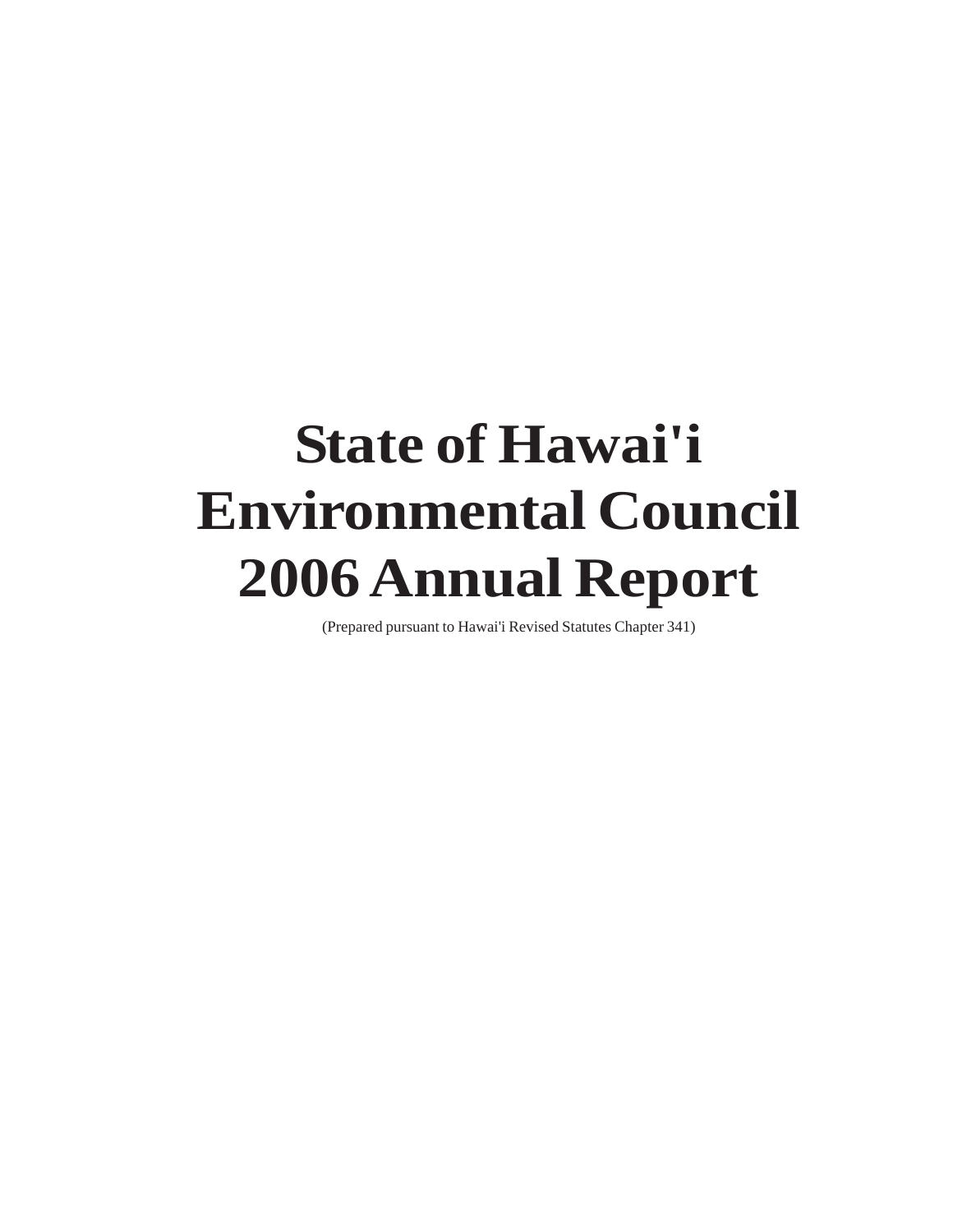# **Environmental Report Card 2006**

#### **ENVIRONMENTAL COUNCIL**

Denise Antolini David Atkin Faith Caplan David Bylund Michael Faye Gail Grabowsky Shad Kane Robert King Chester Saito Eileen O'Hora-Weir James Rodriques Genevieve Salmonson Mary Steiner Paulette Ujimori



--

**Linda Lingle** Governor **Chiyome L. Fukino, M.D.** Director of Health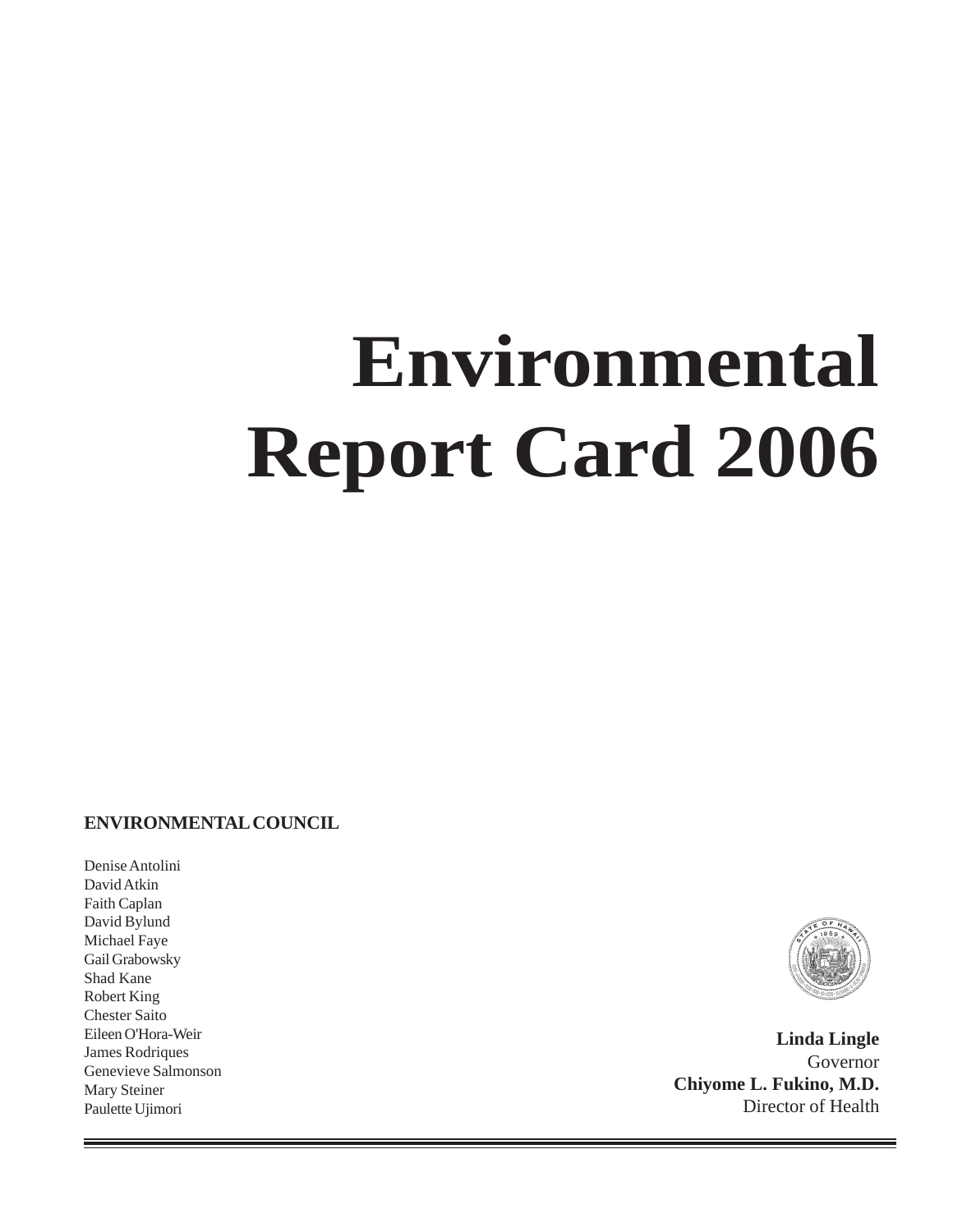# Table of Contents

| Recommendations to the Governor 2 |  |
|-----------------------------------|--|
|                                   |  |
|                                   |  |
|                                   |  |
|                                   |  |
|                                   |  |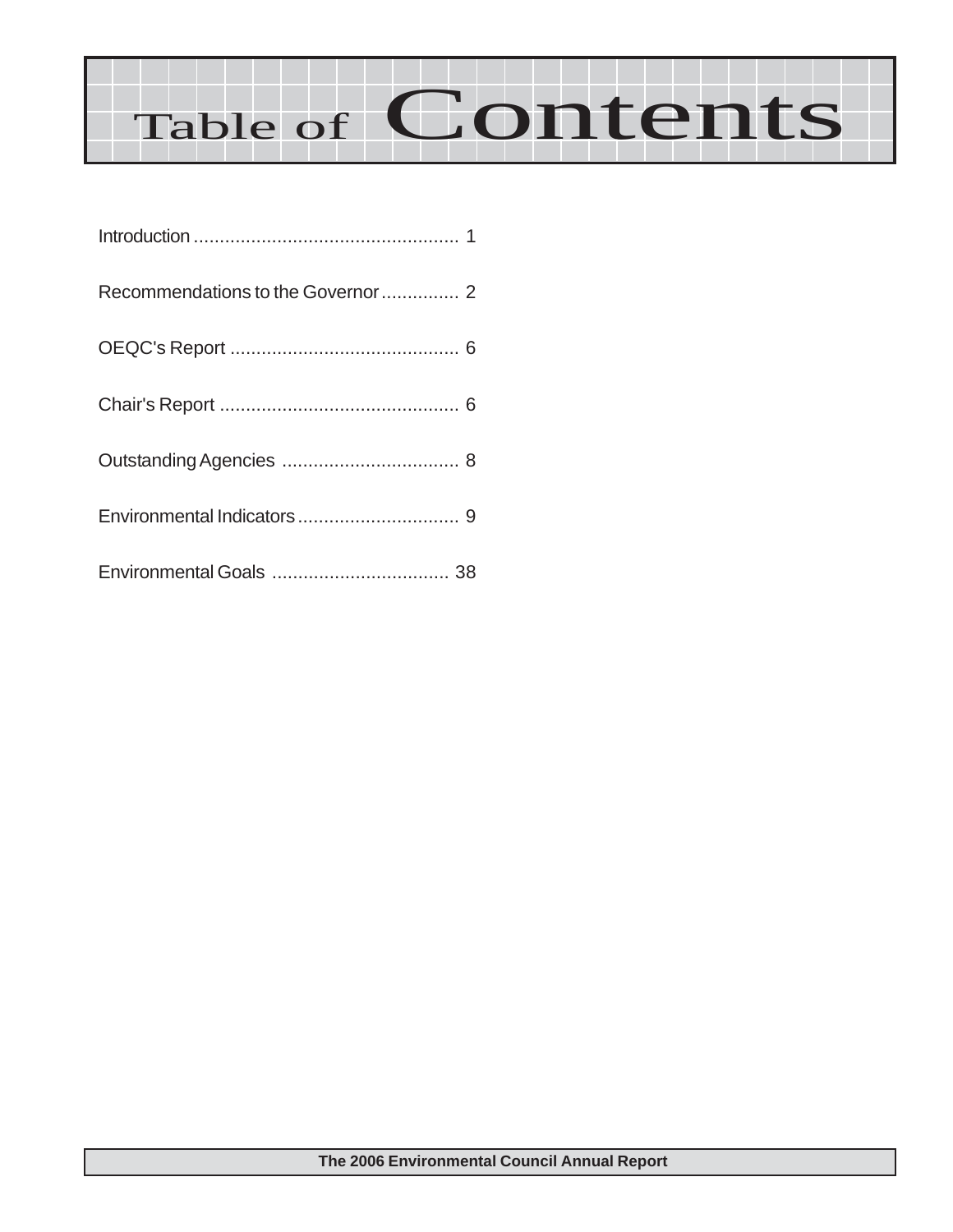### **Introduction**

#### **This Annual Report**

This report contains an update of the key Environmental Indicators, reflecting varying degrees of progress made in the State of Hawaii to address the balance between economic and environmental concerns with the ultimate goal of preserving and protecting our environment. Students, policy makers, government agencies, and the public can use this document as a report card in managing the key issues of our natural and urban environment.

This Annual Report also presents the responses by various government agencies to the Council's annual questionnaire to find out the agencies' environmental goals and achievements.

#### **The Environmental Council**

 The Environmental Council is a fifteen-member citizen board appointed by the Governor to advise the State on environmental concerns. The Council is responsible for making the rules that govern the Environmental Impact Statement (EIS) process for the State. The Council is empowered to approve an agency's "exemption list" of minor activities that can be implemented without first preparing an Environmental Assessment (EA).

Created in 1970, the Council is empowered to monitor the progress of state, county, and federal agencies' environmental goals and policies. In the annual report, the Environmental Council must advise state policy makers on important issues affecting Hawai'i's environment. For more information on the council go to http://www.state.hi.us/health/oeqc/ envcouncil.html

#### **The Office of Environmental Quality Control**

The Office of Environmental Quality Control (OEQC) was established in 1970 to help stimulate, expand and coordinate efforts to maintain the optimum quality of the State's environment. OEQC implements the Environmental Impact Statement law, HRS Chapter 343. Office planners review and comment on hundreds of environmental disclosure documents each year. Twice a month the OEQC publishes *The Environmental Notice*. This bulletin informs the public of all the projects being proposed in the State that are subject to public review and comment. At the request of the Governor, the Director of the OEQC is empowered to coordinate and direct State agencies in matters concerning environmental quality.

#### **Acknowledgements**

The Environmental Council would like to express our many thanks to the OEQC staff for compiling this report.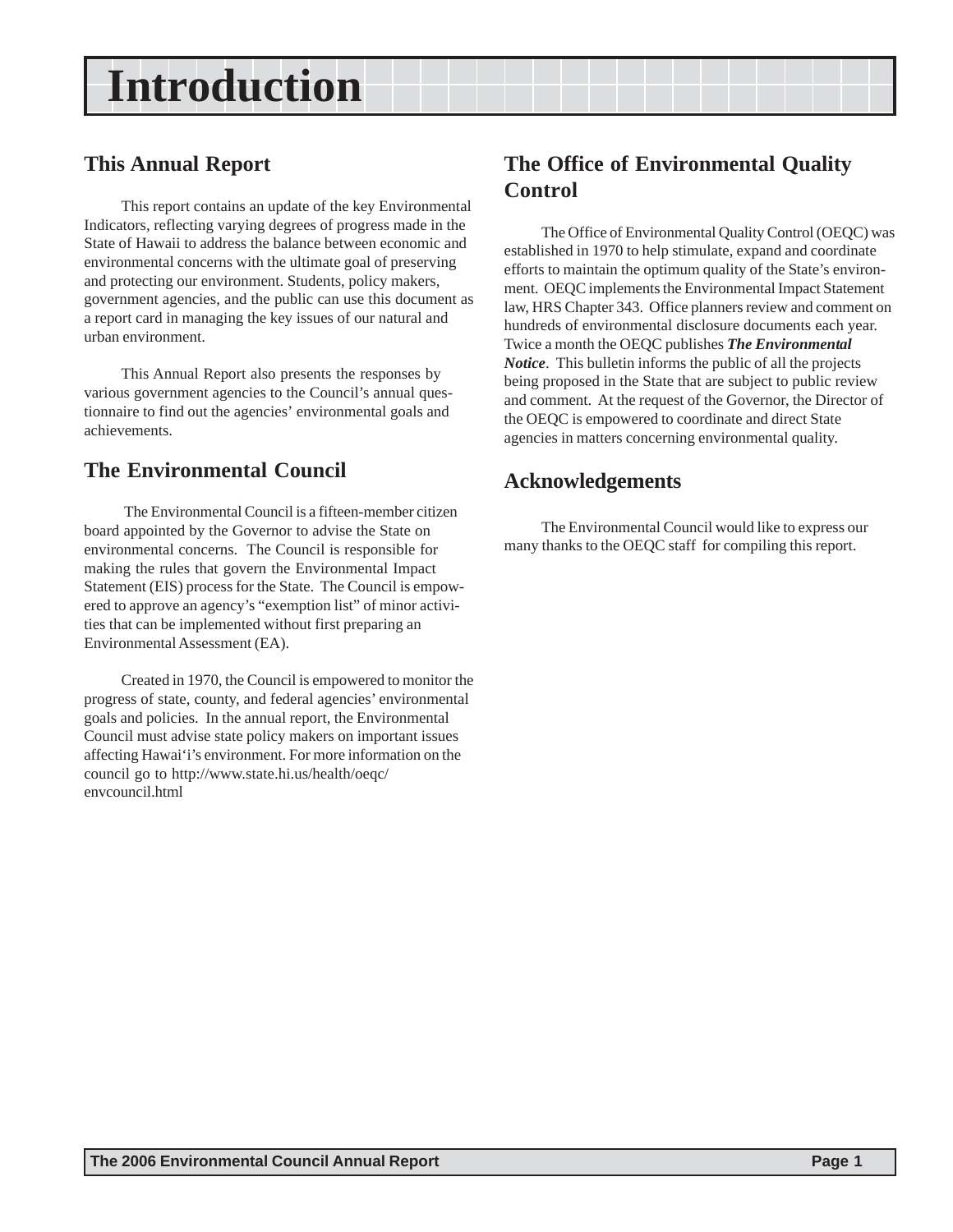The theme for the Environmental Council's Annual Report of 2006 is energy in Hawaii, with particular emphasis on energy use reduction and renewable and non-fossil-fuel energy sources.

In researching the theme of energy, the Environmental Council convened a roundtable discussion with representatives from the Hawaii Energy Policy Forum. Roundtable participants shared a wide range of perspectives and information about energy in Hawaii.

These recommendations include three parts:

I. The Big Picture: Addressing the context for energy issues in Hawaii

II. Selected specific recommendations from the Environmental Council

III. The 10-Point Energy Plan from the Hawaii Energy Policy Forum

#### **I. The Big Picture**

Hawaii is the most oil-dependent of the 50 states. We rely on imported petroleum for about 89% of our primary energy. Most of this oil comes from foreign countries.<sup>1</sup>



In the coming years, crude oil for Hawaii's refineries will come increasingly from politically less secure sources as current supplies from Australia and Alaska decline. Price spikes will likely become increasingly more frequent.<sup>2</sup>

Our economy runs on cheap petroleum today. Tourism relies on large quantities of relatively cheap fossil fuel to transport our visitors to Hawaii, and to power the hotels. Another economic engine, agriculture, relies on cheap fossil fuel to transport our products to markets thousands of miles away.

Current energy-related indicators, many of which are summarized in this Annual Report, point to areas where improvement will be welcome, even imperative.

Electricity use per capita in Hawaii is currently rising. Two causes appear to be increased use of residential air conditioning and consumer electronics. The cost of electricity in Hawaii is the highest in the nation.<sup>3</sup>

A shocking statistic to consider is that the supply of energy from renewable sources has *decrease*d in the last fifteen years, which is contrary to the state's goal of reducing Hawaii's high dependence on imported oil. Renewable and alternative energy currently accounts for only 5% of total energy supply. For example, the largest electric utility in the state currently produces only 7% of its energy from renewable and alternative sources, which is significantly short of the Governor's goal of 20% by 2020.

Along with the growth of fossil-fuel use comes everincreasing contribution to carbon compounds in the planet's atmosphere and the corresponding increase in global warming. Each of today's average (non-hybrid) automobiles adds approximately 6 tons of carbon compounds (such as carbon dioxide, carbon monoxide, and other hydrocarbons) to the atmosphere each year.4 The number of registered automobiles in Hawaii has risen from about 940,000 to over 1.1 million in the last five years. Therefore, Hawaiian drivers contribute about 6,600,000 tons of carbon compounds to the atmosphere each year. That is equivalent to 18 Empire State Buildings in the sky each year!



In the last year, a number of important state bills and county ordinances have been passed. Progress is being made in the policy realm. Notable legislation include Act 240, 2006 and Act 96, 2006 (which encourage renewable energy production and use, and require US Green Building Council LEED<sup>™</sup> Silver performance in new state buildings), and Act 162, 2006 (which establishes a statewide energy efficiency utility and energy efficiency portfolio standards). Ordinance 06-06 of the City and County of Honolulu requires that certain new city facilities meet LEED<sup>™</sup> Silver performance.

However, while the policy framework is positive, the implementation framework needs immediate attention. The increased role required of the PUC (Act 143, 2006) needs increased funding for implementation. Any shift of energy and land-use responsibilities from planning at the state level to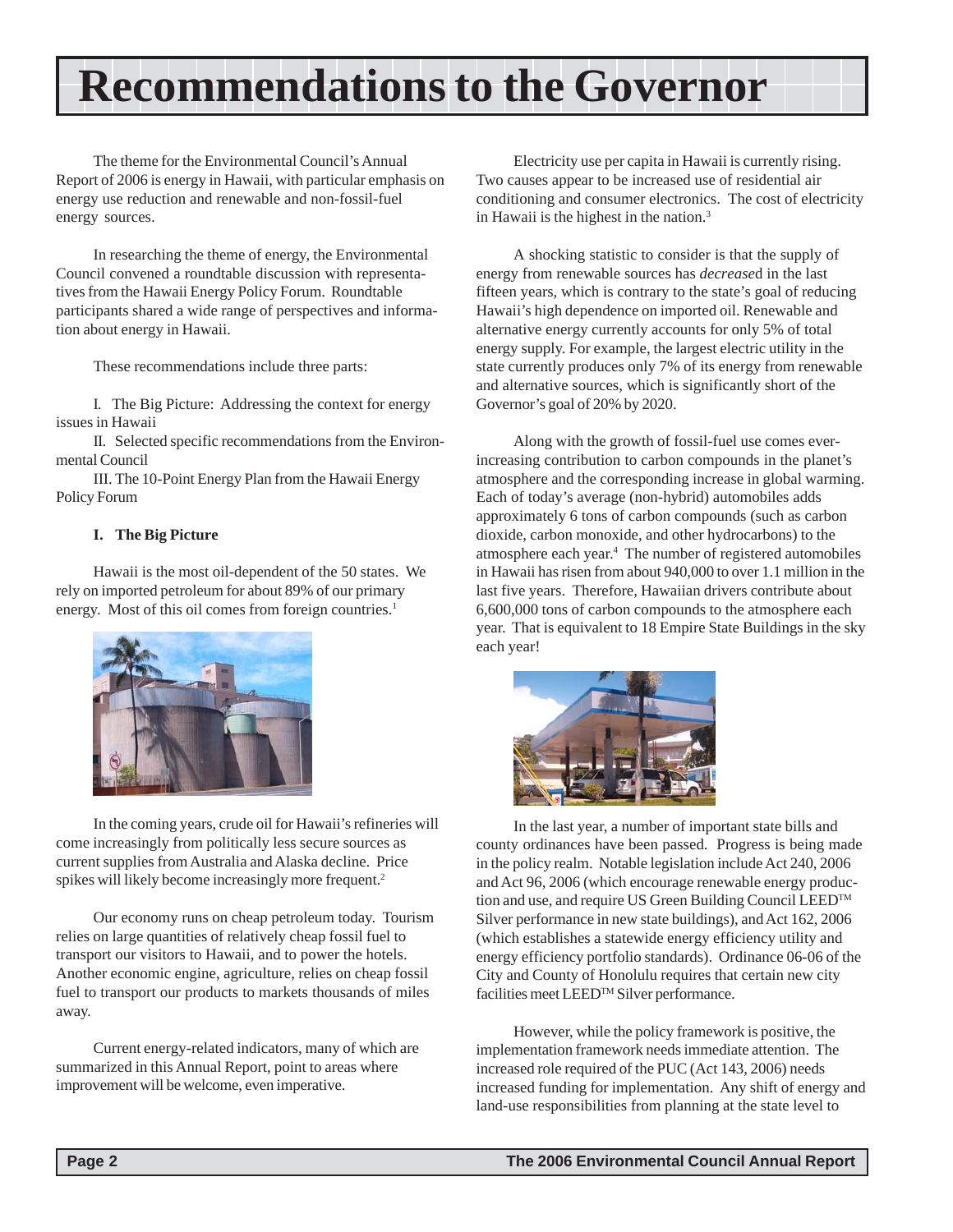planning at the county level needs commensurate funding for successful implementation.

The more that our communities operate in sustainable ways, the more our energy use goals can be met. For many reasons, energy efficiency among them, the Hawaii State Office of Planning supports compact and sustainable community planning. In the current consideration of a mass-transit solution for Oahu, this is also the time for parallel consideration of the benefits of sustainable transit-oriented-development.



At all levels, the State of Hawaii needs increased and more effective education about energy and environmental issues. Currently, consumers who want to improve their energy and environmental performance do not necessarily know where to turn for practical and cost-effective solutions and tools. Workers in state and county government face new mandates about energy efficiency without being offered sufficient applicable resources. Compelling education about the intimate connections between fossil-fuel use, cost of living, economic vulnerability, global warming, and other energyrelated issues has the power to transform mandated energy requirements to voluntary grass-roots effectiveness.

Our ability to make the necessary changes in lifestyle and infrastructure will become more and more difficult as we begin operating under the new global economic conditions of volatile energy prices, changes in fossil fuel availability, and climate change threatened by global warming. The indicators that follow in this report show that we really have not yet begun to reduce our energy demand, much less attain energy security or sustainability. The time to act is *now*.

#### **II. Selected Specific Recommendations from the Environmental Council**

The Environmental Council offers this overarching recommendation to the Governor and State Legislature: Lead by Example.

To fulfill this challenge, we recommend specifically that:

1. the Governor, agency heads, and legislators drive hybrid cars or use alternative transportation in a visible way;



2. the State require solar hot water and/or PV systems be installed in new or retrofitted state and private buildings, including the Governor's Residence, the State Capitol, and highly visible public buildings;

3. priority permitting processes for renewable-energy and energy-efficient projects be instituted, and that these processes emphasize public participation and community benefits;

4. the State initiate Programmatic EIS (PEIS) processes with site-specific related Environmental Assessments (EAs) for multi-site renewable energy projects;

5. the State implement and strongly encourage sustainable community development and design to support the local integrated economy and reduce transportation-related energy use;



6. the State provide more resources at the county level to ensure effective energy program implementation and locallybased solutions;

7. the State implement a carbon tax to support reduction of greenhouse gas emissions with the publicly stated commitment to meet or exceed the goals of the Kyoto Protocol; and

8. the Environmental Council participate in the Hawaii Energy Policy Forum by becoming an ex-officio member.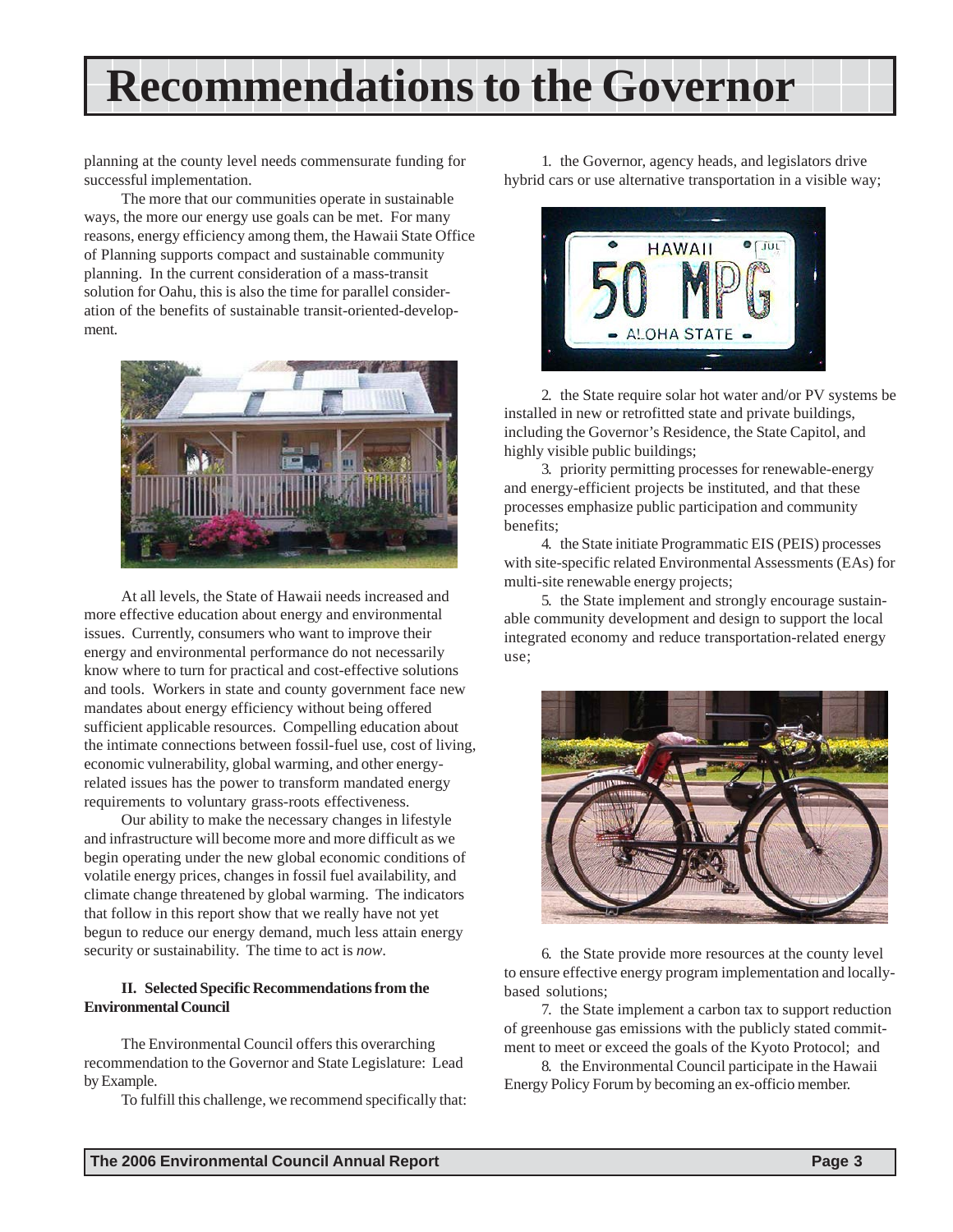#### **III. The 10-Point Energy Plan from the Hawaii Energy Policy Forum**

We include this HEPF plan as part of our recommendations for these reasons:

· Hawaii needs balanced and effective implementation plans and programs.

· The Hawaii Energy Policy Forum is a non-partisan group, representing a broad range of stakeholders, who have worked for over four years to develop these thoughtful and informed recommendations.

· While the specifics of each recommendation warrant continuing discussion and evaluation, this plan represents the best effort we have seen to-date to address the challenges of achieving a sustainable energy future in Hawaii.

#### **A Ten-Point Plan To Meet Hawaii's Energy Goals Adopted by the Hawai'i Energy Policy Forum\* (November 14, 2005) (Revised December 29, 2005)**

#### 1. **Expand Renewable Energy Opportunities**

*Increase development and use of Hawaii's indigenous renewable energy resources*

#### *Action taken:*

§ Implemented Renewable Portfolio Standards (RPS)

§ Implemented Net Metering

§ Adopted temporary (sunset date) Renewable Energy Income Tax Credit (REITC)

#### *Action to be taken:*

§ Improve Renewable Portfolio Standards

§ Review and amend definition of "renewable energy" to achieve renewable energy generation and energy efficiency (establish a separate energy efficiency portfolio standard)

§ Amend the language regarding utility profitability

§ Expand and enhance Net Metering

§ Amend the REITC to: a) make it permanent (remove sunset date); b) increase the caps for tax credits on installation; c) clarify tax credit for mixed use (commercial/residential) projects

§ Clarify State/Federal deductions

§ Encourage renewable distributed generation

§ Develop Wind/Commercial Solar/Biomass/Geothermal/Hydro/Wave-Energy Subzones

#### 2. **Increase Energy Efficiency in Public Buildings**

*Encourage high performance buildings*

#### *Action taken:*

§ Adopted Act 77, SLH, that established energy efficiency objectives in State Facilities

§ Efforts by the Counties in developing model energy codes

#### *Action to be taken:*

§ Require that all buildings using public funds for new construction meet or exceed the Silver Leadership in Energy & Environmental Design (SLEED) minimum standards.

§ Support and promote the efforts of the Hawaii BuiltGreen program, a partnership initiated by the Building Industry of America - Hawaii.

§ Mandate new public buildings to meet or exceed SLEED standards

#### 3. **Increase the Use of Solar Water Heating and Energy Efficient Appliances**

*Action to be taken:*

§ Implement "Pay As You Save" programs

#### 4. **Maintain Policies and Regulations to Encourage Energy Efficiency and Renewable Resources**

*Action taken:*

§ Implemented energy efficiency programs

§ Developed renewable energy sources, with one of the highest levels of penetration in the Nation

§ Implemented Integrated Resource Planning (IRP) process

§ Enacted Act 95, SLH 2004, relating to utility ratemaking to provide incentives for cost-effective renewable energy resources to meet the renewable portfolio standards

§ Public Utilities Commission initiated policymaking proceedings to consider distributed generation, energy efficiency, competitive bidding, and interconnection standards

#### *Action to be taken:*

§ Develop recommendations to amend policies and regulations, including state statutes, county ordinances, county and state administrative rules, case law and agency decisions and orders, based upon a careful and comprehensive review of the current law, policies and regulations.

§ Assess energy pricing, including cost adjustment charge to utility ratepayers.

\* Action on many of these items was taken in the 2006 Legislative Session as stated earlier.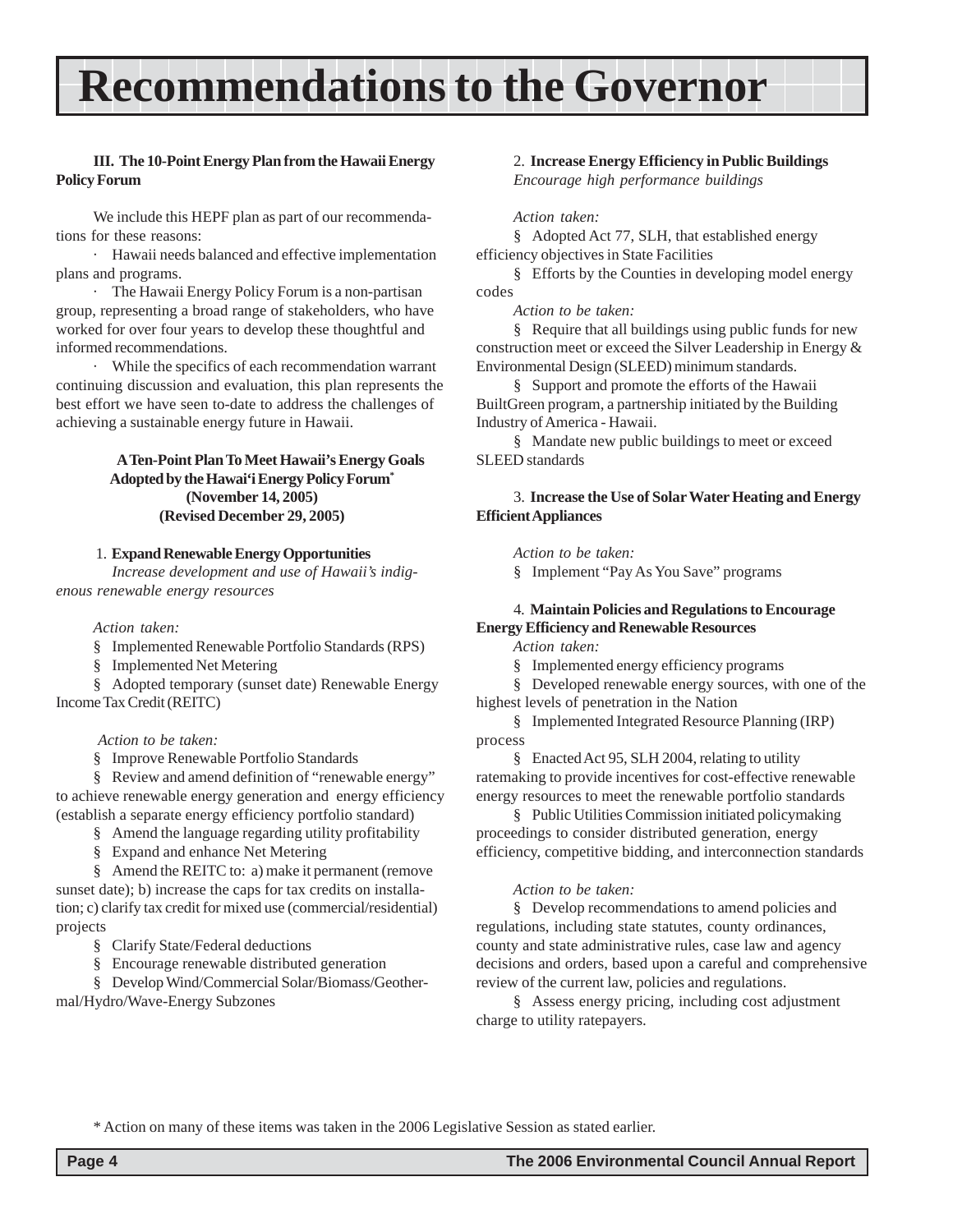#### 5. **Preserve Regulatory Protections**

#### *Action to be taken:*

§ Adopt policies and reforms to support the PUC and the Consumer Advocate in their progressive and aggressive efforts to protect the public's interest and implement the State's energy strategy

§ Ensure that the PUC has the resources to timely and fairly address regulatory issues regarding technological advances and operational efficiencies that encourage balanced growth and investment and ensure system reliability.

#### 6. **Invest In Planning for Sustainable Communities**

#### *Action to be taken:*

§ Revitalize urban centers and our rural plantation communities to promote healthy living environments and strong economies by rebuilding and upgrading local infrastructure so people can afford to live where they work.

§ Expand the redevelopment of idled urban and plantation era "brownfield" lands into productive use.

§ Maintaining and expand the amount of "greenbelts" (that preserve from development certain undeveloped natural areas that would be dedicated to agriculture and/or park space).

#### 7. **Improve Energy Efficiencies and Options in Transportation**

#### *Action to be taken:*

§ Support the production and use of indigenous fuels, including bio-fuels

§ Encourage, support, and offer innovative transportation options

§ Encourage use of renewables to power mass transit systems

§ Create incentives for the use of efficient vehicles

§ Implement a fee-bate system (fee for inefficient cars/ rebate for efficient cars)

§ Evaluate use of plug-in electric hybrids to increase vehicle mpg and to provide peak power to the utility grids

#### 8. **Support research and development of alternative fuels (hydrogen, wave energy, etc.)**

#### *Action taken:*

§ Supported establishment of a hydrogen fuel cell test facility and support for commercial fuel cell development

#### *Action to be taken:*

§ Recognize Hawaii as a premier demonstration site for the deployment of the hydrogen economy.

§ Invest in long term research and development of alternative renewable energy resources such as hydrogen fuel cell technology, wave energy, etc

§ Seek funding for development of an ongoing energy strategy for renewables/hydrogen economy and match for the state's portion of grants, including exploring funding sources such as use of .25% per gallon liquid fuel tax

§ Identify sites for demonstration of hydrogen production, distribution and use in both stationary and vehicle fuel cell applications

#### 9. **Encourage development, production, and use of biofuels**

#### *Action taken:*

§ Adopted statewide use of 10% ethanol blend in gasoline

§ Adopted tax credits for biofuel production

#### *Action to be taken:*

§ Support current use of biodiesel derived locally from waste cooking oils and grease

§ Study and provide recommendations for possible paths for expansion of statewide ethanol and biodiesel production

§ Study long range implications and impacts from increased use of biofuels in Hawaii

§ Encourage public procurement of biofuels for government vehicles

§ Adopt renewables fuels standard

#### 10. **Ensure a secure system for fuels and electric utility grids**

#### *Action to be taken:*

§ Develop systems that have endurance, hardening resistance, and can overcome vulnerabilities to potential acts of terrorism and natural disasters such as hurricanes and tsunamis.

§ Provide guidance to PUC to allow recovery of utility investments that improve grid security.

#### **Sources**

<sup>1</sup>State of Hawaii Energy Resources Coordinator, Annual Report 2005, DBEDT

2 Hawaii at the Crossroads: A Long-Term Energy Strategy, Hawaii Energy Policy Forum, June 2004

<sup>3</sup>Energy Information Administration: www.eia.doe.gov/ cneaf/electricity/epm/table5\_6\_a.html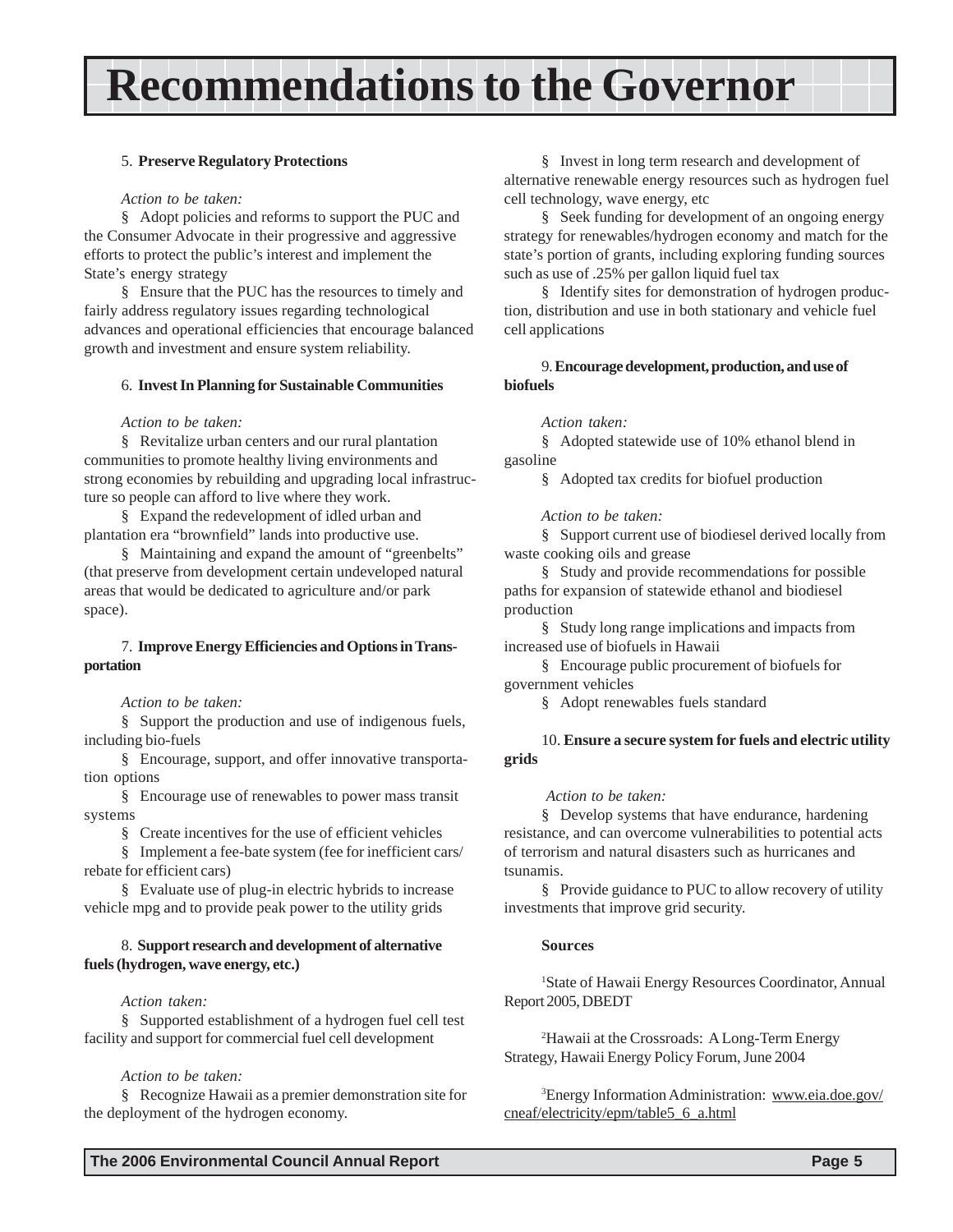### **OEQC's Report**

Hawaii is a state with rich scenic beauty and abundant natural resources in which we are privileged to live. Hawaii's environmental assets have drawn people to the state, driven the development of our tourist industry, diversified our agricultural industry, and lured retirees to live in paradise.

The stresses of continuing population growth and economic expansion challenge our ability to protect public health and environmental quality. The Office of Environmental Quality Control will continue to pursue creative endeavors to find a fair balance between economic progress and environmental protection. We will continue to have workshops and training on the environmental review process to strengthen understanding of the system.

House Concurrent Resolution 202 HD1,SD1 has OEQC on a task force to study mobile home parks as a possible solution to Hawaii's affordable housing crisis. The Environmental Council, with the assistance of OEQC, will develop guidelines for environmental justice under Senate Bill 2145.

I would like to thank OEQC staff for their unselfish dedication especially Elsie Watanabe who was one of the Department of Health's candidates for employee of the year. We will continue to assist in the protection of the state's environment for the benefit of the people of Hawaii.

Genevieve Salmonson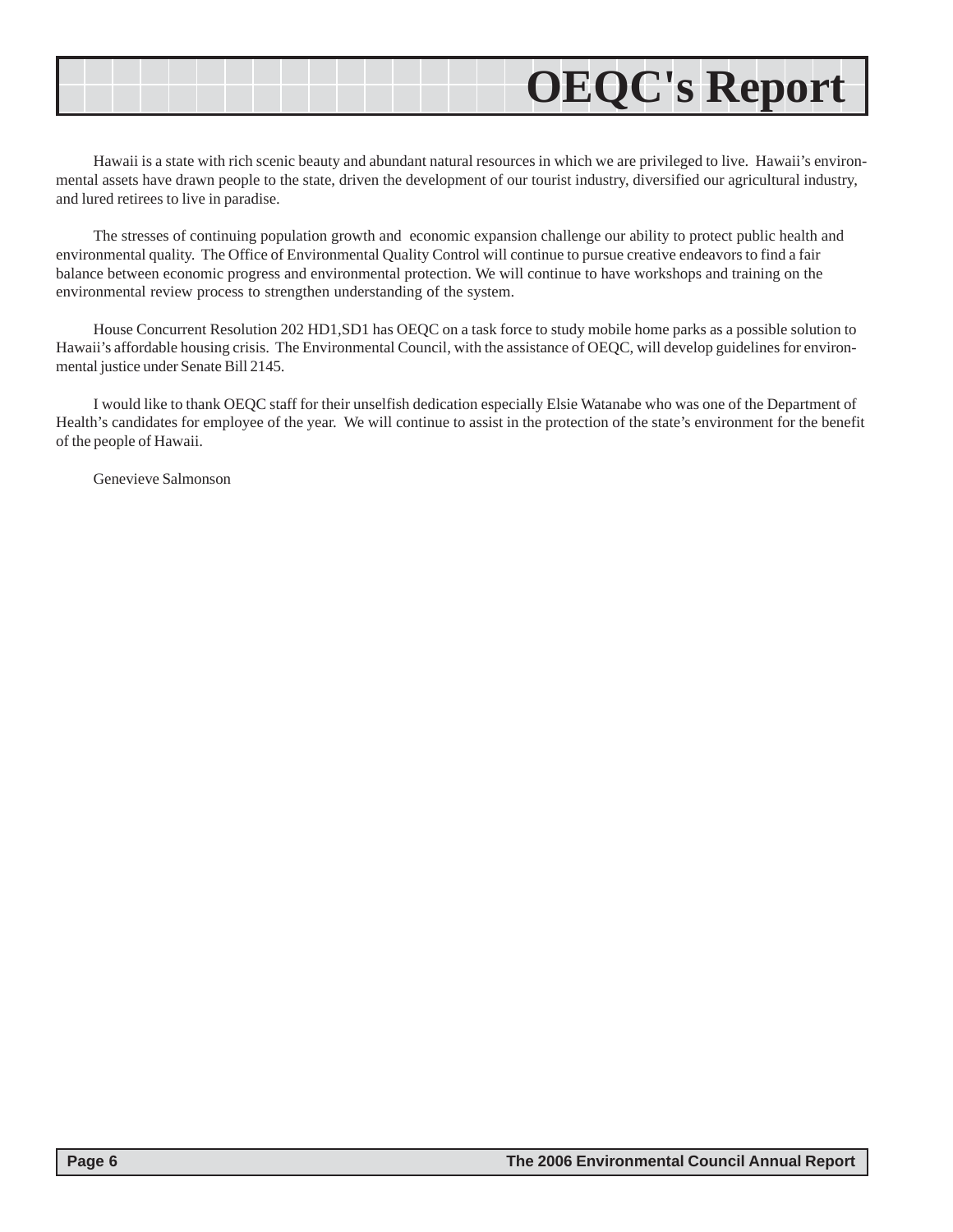

Under the leadership of former chair Denise Antolini, the Environmental Council served Hawaii well last year. Members of the Council, listed elsewhere in this report, are all volunteers and each contributed much valuable time and expertise to our mission. Highlights of our year:

- **Environmental Justice.** Last year the Legislature instructed the Environmental Council to study the Environmental Justice issue in Hawaii, and to provide assurance that environmental justice is being addressed in environmental impact review. To gain understanding and input, high school students were asked to express their views by preparing short video presentations on the subject. The videos were shown statewide on public television, and have provided valuable insight. The Environmental Council will continue to study this issue with the assistance of the Research Corporation of the University of Hawaii..
- **Administrative Rules Updated.** After years of deliberation, proposed revisions to Title 11, Chapters 200 and 201 were completed and forwarded to the Attorney General. Input to the rule changes was gathered at meetings with stakeholders. Public review is expected in 2007.
- **Exemption Lists Updated.** The Environmental Council has requested that Exemption Lists that are more than five years old, be reviewed and updated. State and County agencies with old lists are working cooperatively with the Environmental Council. In 2006 we started review of the State Department of Education's Exemption List. This is considered an important list as the DOE recently assumed most responsibility from DAGS for the maintenance and development of their numerous, and heavily used facilities statewide. Environmental Council concurrence with the DOE list is expected by the end of 2006.
- **Public Liaison.** An important role of the Environmental Council is to hear public comment on environmental issues, which is often used to update rules, procedures, and exemption lists, and sometimes, to stimulate recommendations to developers and government agencies. Last year, the Environmental Council took comments on the Turtle Bay development resumption, the Kailua Reservoir Emergency mitigation, and the US Air Force proposal to use Keahole Airport for C-17 aircraft training.

In August 2006, Olelo Public Television began video taping Environmental Council meetings for future broadcasts, and environmental studies students often attend our meetings to gain experience of how the system works.

Our Annual Report for 2006 focuses on Energy Use Reduction, and Renewable and Non-Fossil Fuel Sources of energy. It is written by Council members David Bylund and Robert King, after meeting and consulting with the Hawaii Energy Policy Forum. Honolulu recently nudged past 1 million residents. Neighbor Islands are deluged by building and their own population increases. More than 7.4 million visitors came in 2005. Military expenditures increase each year.

In the face of population growth and economic expansion, it is easy to abuse or ignore our environment. We ask that the Governor, Legislators, and other leaders seriously review our recommendations, and where possible, take bold action to continue protecting the sensitive environment we all cherish.

> Michael A. Faye Chair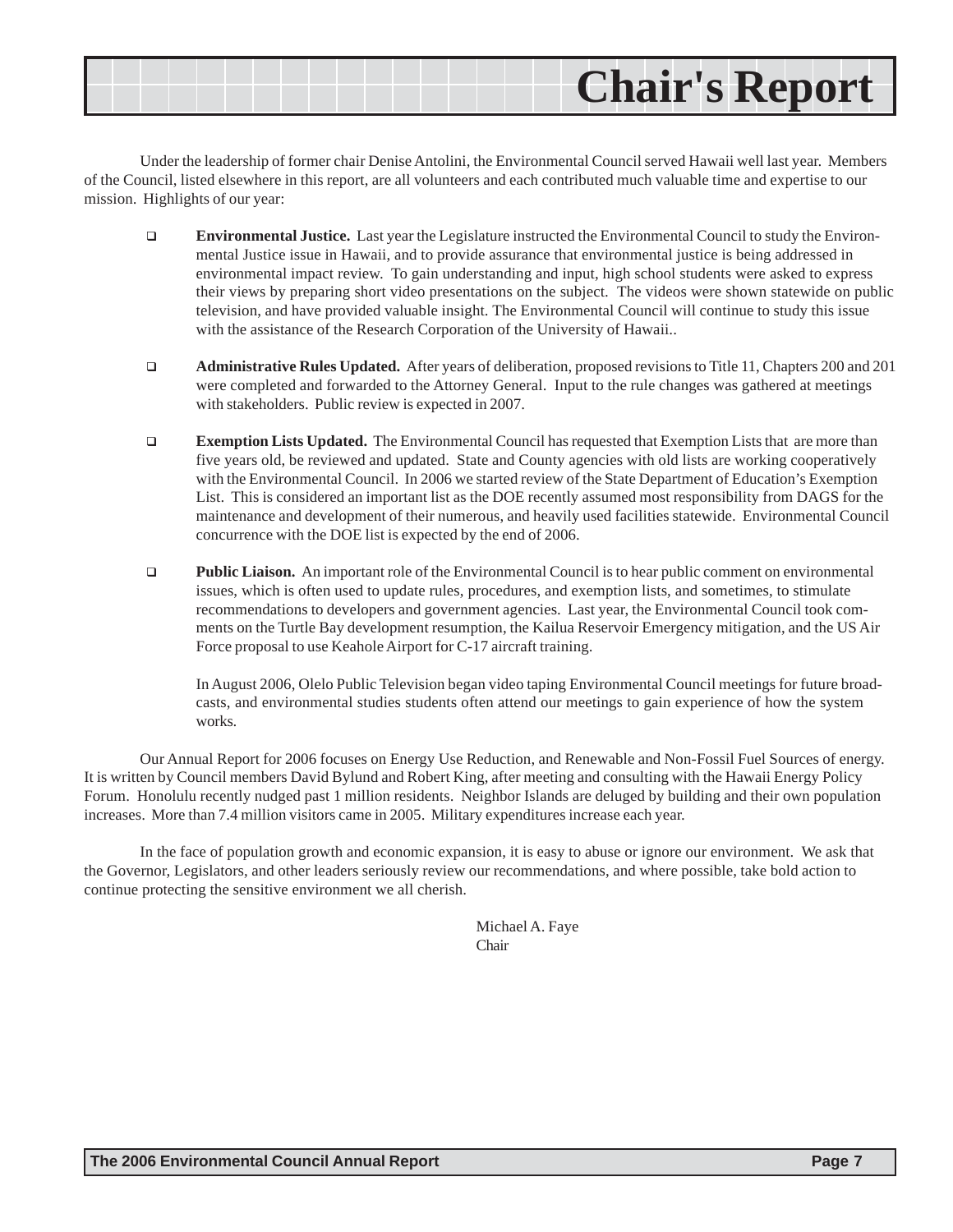### **Outstanding Agencies**

#### **Top Agencies in 2005**

As part of monitoring agencies' progress in meeting environmental goals, the Environmental Council asks agencies to report each year on their achievement. The results are reported to the Governor and Legislature. Last year, the council identified four agencies that achieved excellent progress in meeting their environmental goals.



**Board of Water Supply represented by Mr. Barry Usagawa,** for watershed management planning.

The award is a large bottle of water with a modified label that shows a picture of the old Water Pumping Station on Ala Moana. And, how do you enjoy your special water but with a set of glass cups.



**Hawaiian Home Lands represented by Ms. Linda Chinn, Acting Branch Manager and Kaulana Park, Executive Director,** for achieving their sustainable financial growth to support homesteading programs, partnering, and conservation efforts.

The award is a photo of a woman holding a child with a taro background to show their nurturing goals in conservation efforts.



Department of Transportation represented by Mr. Rodney **Haraga, Director,** for training their people in environmental management programs, solid waste management by reducing polluted drainage water, and removing lead-based paints from steel bridges and other structures.

The award is a mixture of asphalt and glass to symbolize DOT's use of glassphalt on Hawai'i streets to promote recycling and road longevity.



**Maui Public Works & Environmental Management represented by Mr. Milton Arakawa, Director,** for drainage/wastewater management study/planning, and outdoor lighting ordinance.

The award is a manager made out of nuts and bolts to symbolize the mechanical planning involved in their projects. How better to indicate management but with a manager at his desk hard at work.

 **Page 8 The 2006 Environmental Council Annual Report**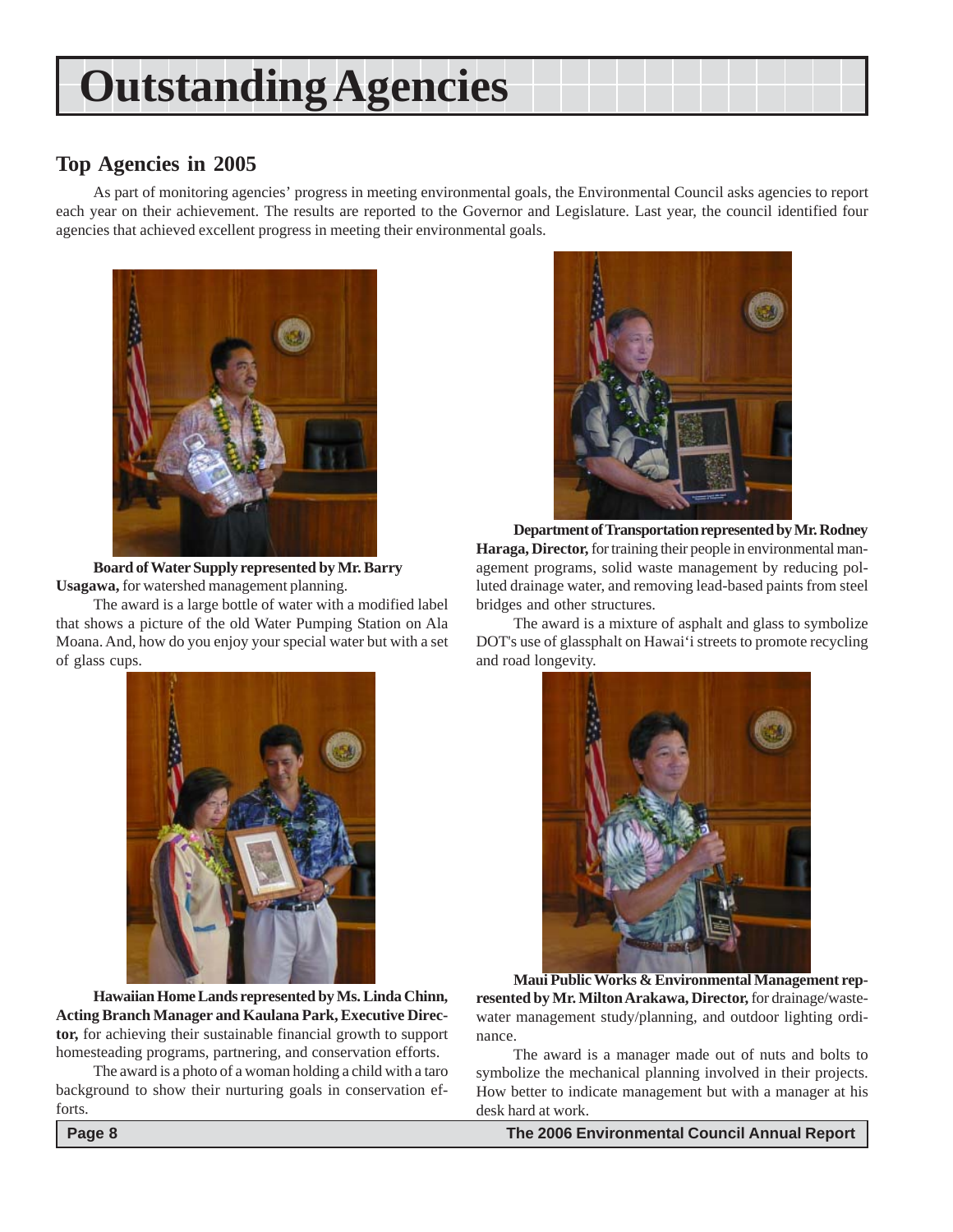Environmental indicators are measurements that track environmental conditions over time. Each year, the Environmental Council collects data on several indicators of the quality of Hawai'i's environment. These data are presented in text, tables and graphs so that the public and policy makers can readily understand the status of Hawai'i's environment today. The indicators provide a wide look -- from water quality to native species -- at the many faceted task of keeping Hawai'i clean and healthy.

In order for an ecosystem to be "sustainable," it must:

1) Use sunlight or other renewable alternatives such as wind as the source of energy

2) Dispose of wastes and replenish nutrients by recycling all elements

3) Maintain biodiversity

4) Maintain the size of human or animal populations so that "overgrazing" and overuse do not occur

It may be possible for an ecosystem to sustain itself for long periods without adhering strictly to these principles. However, sustainability in perpetuity can be achieved only if the above principles are met.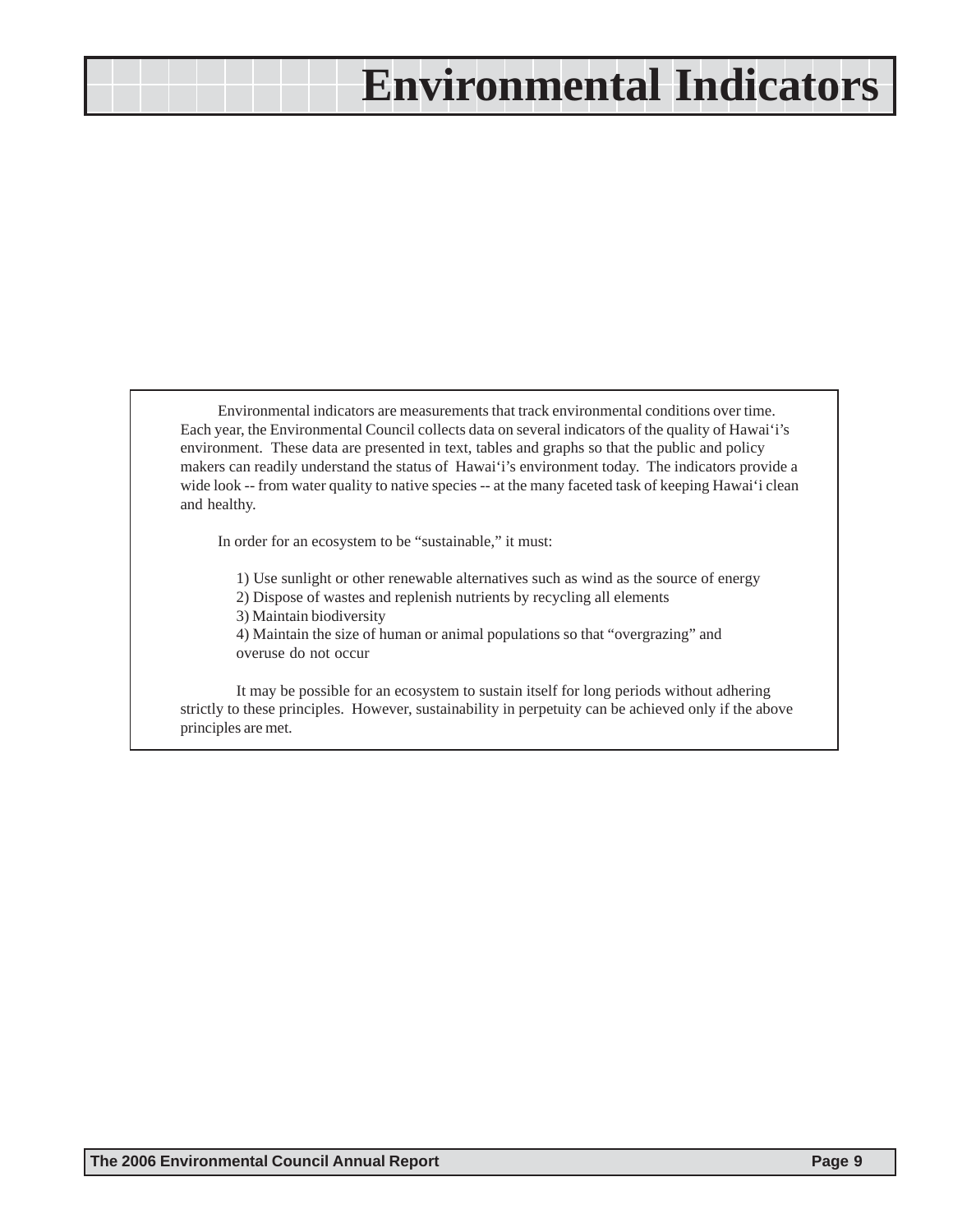#### **State Population**

The stress of population growth adds pressure on our ecosystem. More people means more wastes, more housing areas, more cars. Hawai'i's *de facto* population (which include visitors present on that day but excludes residents temporarily absent) keeps growing from year to year. DBEDT estimates that by the year 2020 our de facto population will reach 1.72 million. This population increase creates many challenges as we try to balance the needs of our people and the health of our ecosystem. According to the Commission for Environmental Cooperation (2001), an average person in the U.S. consumes four times as many resources as the average person in the world. Reducing our consumption is one way to minimize our impact on our ecosystem.

#### **Hawai'i** *de facto* **population (on July 1 of the corresponding year)**

| <b>Defacto Population in Millions</b> |
|---------------------------------------|
| 1.26                                  |
| 1.28                                  |
| 1.30                                  |
| 1.30                                  |
| 1.33                                  |
| 1.33                                  |
| 1.33                                  |
| 1.33                                  |
| 1.33                                  |
| 1.35                                  |
| 1.36                                  |
| 1.38                                  |
| 1.39                                  |
|                                       |



Source: State of Hawai'i, DBEDT Data Book 2005. Note: The vertical axis does not begin with zero.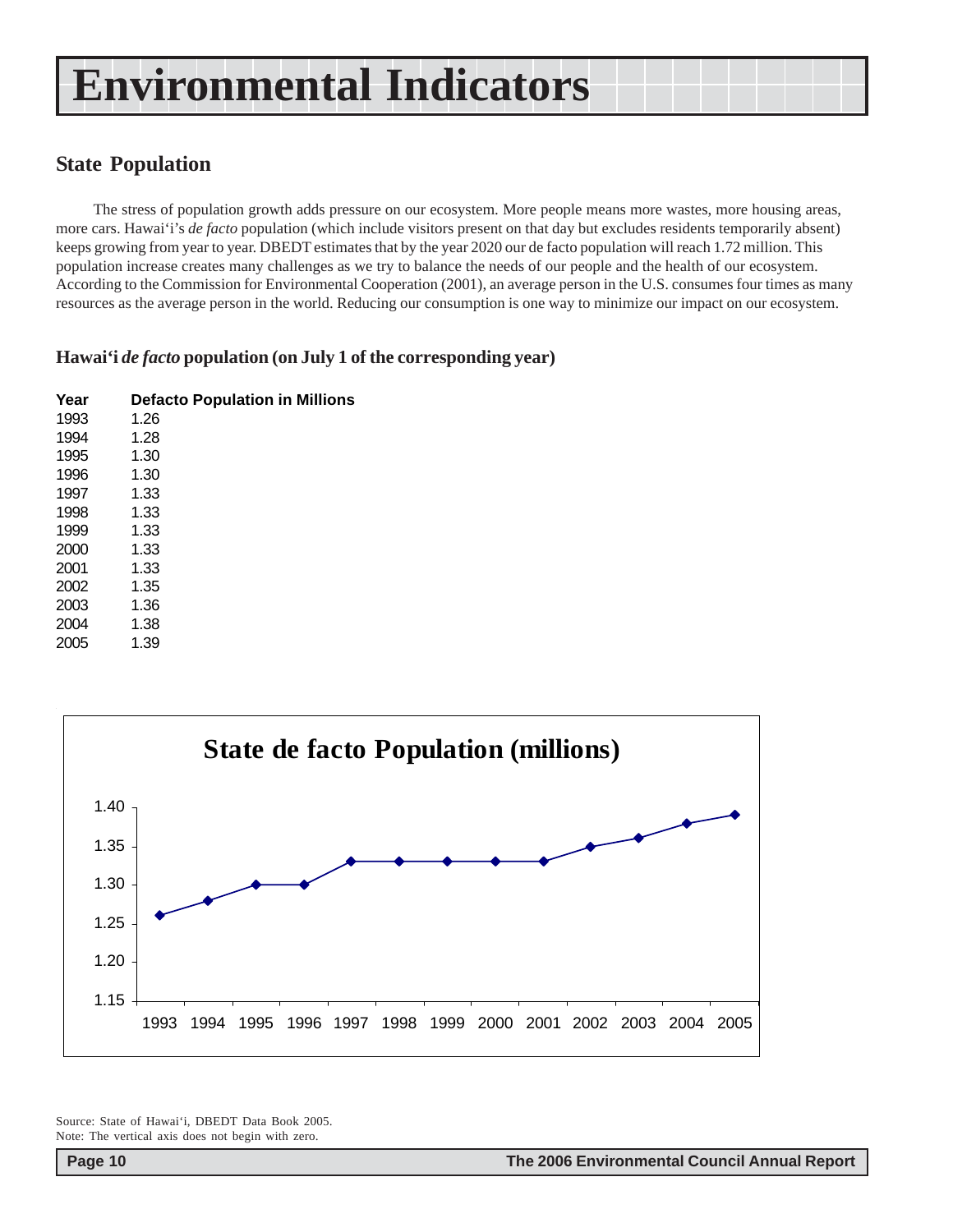#### **Electric Utility Power Sold**

The table below depicts the electricity utility (all utilities, all islands) sales in Hawai'i.

#### **Hawai'i Electric Utility Sales**

| Year | Power sold (million kWh) |  |
|------|--------------------------|--|
| 1990 | 83,113                   |  |
| 1991 | 84.656                   |  |
| 1992 | 86,671                   |  |
| 1993 | 86.609                   |  |
| 1994 | 89.280                   |  |
| 1995 | 91,524                   |  |
| 1996 | 94.299                   |  |
| 1997 | 93.580                   |  |
| 1998 | 92.581                   |  |
| 1999 | 93,450                   |  |
| 2000 | 96.754                   |  |
| 2001 | 98.231                   |  |
| 2002 | 99.432                   |  |
| 2003 | 102.164                  |  |
| 2004 | 104,779                  |  |
| 2005 | 105.507                  |  |



Source: Utility FERC Form 1 and Annual Reports to PUC via DBEDT SID.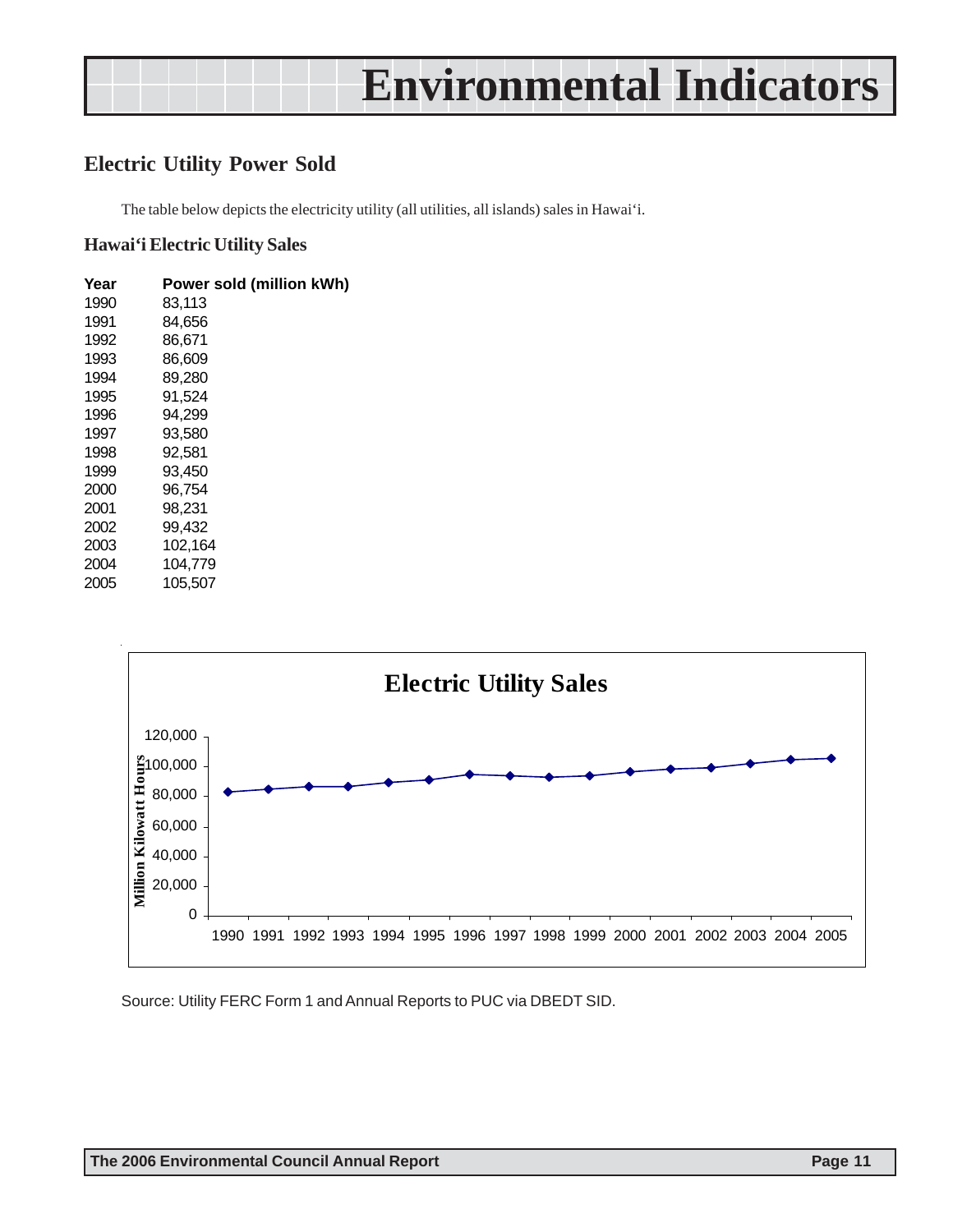#### **Electric Utility Power Sold Per Capita**

The table below depicts the electricity sales (all utilities, all islands) per capita of *de facto* population in Hawai'i.

#### **Hawai'i Electric Utility Sales Per Capita**

| Year |       | Electric Sales Per Capita (kWh) |
|------|-------|---------------------------------|
| 1990 | 6,703 |                                 |
| 1991 | 6,760 |                                 |
| 1992 | 6,816 |                                 |
| 1993 | 6,831 |                                 |
| 1994 | 6,922 |                                 |
| 1995 | 7,051 |                                 |
| 1996 | 7,232 |                                 |
| 1997 | 7,047 |                                 |
| 1998 | 6,939 |                                 |
| 1999 | 7,013 |                                 |
| 2000 | 7,250 |                                 |
| 2001 | 7,366 |                                 |
| 2002 | 7,377 |                                 |
| 2003 | 7,535 |                                 |
| 2004 | 7,614 |                                 |
| 2005 | 7,563 |                                 |



Source: Utility FERC Form 1 and Annual Reports to PUC via DBEDT SID.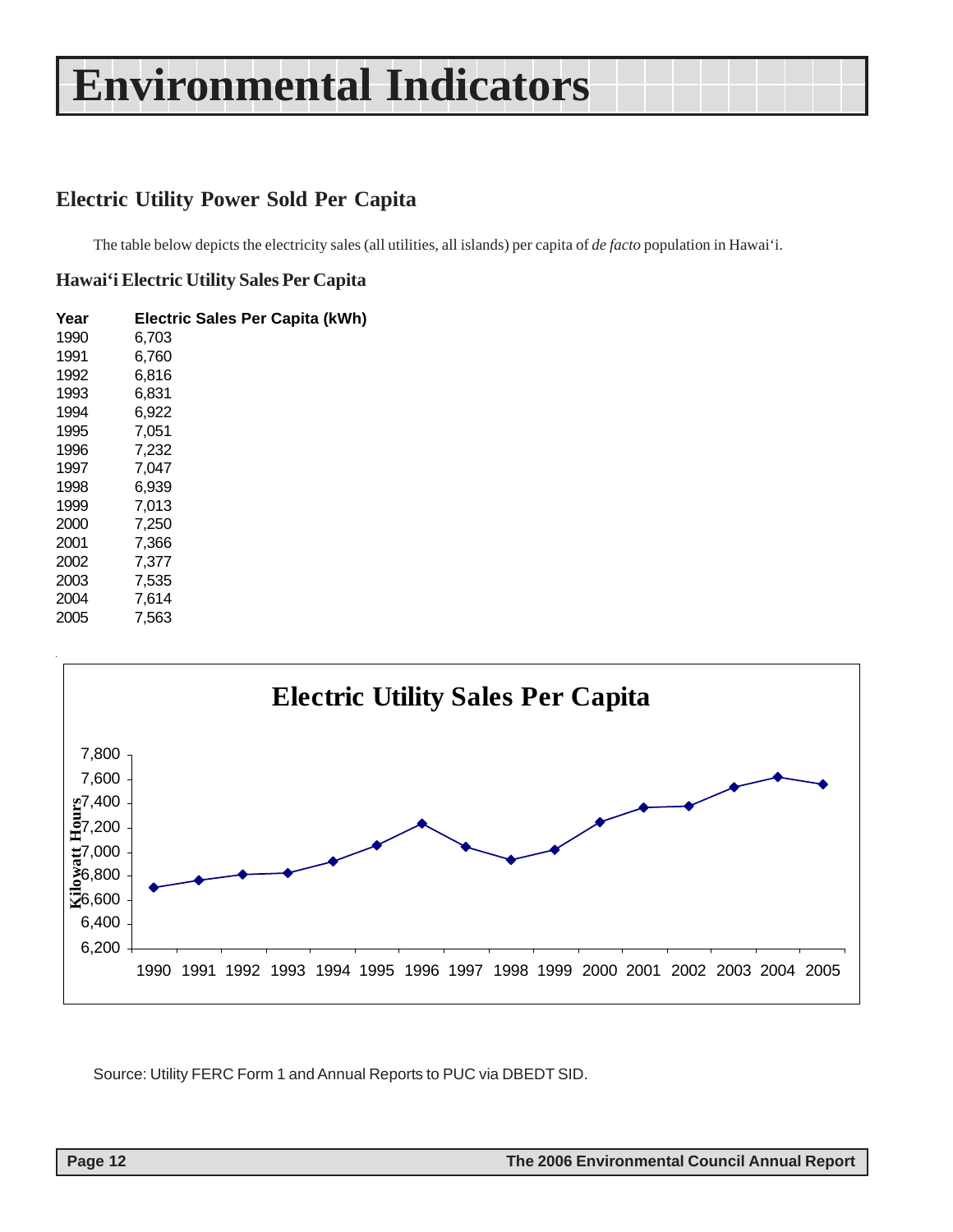#### **Energy Used in Hawai'i**

One of Hawai'i's goals (for example, see HRS Chapter 226-18) is to replace energy produced from fossils fuels with renewable (solar power, biomass, hydro-electric, wind, geothermal, photovoltaic) and alternative (solid waste) sources. The table below shows the amount of energy used in Hawai'i in trillion British thermal units (BtU).

#### **Energy Used in Hawai'i in Trillion BtU**

| Year | Total | <b>Renewable &amp; Alternative</b> |
|------|-------|------------------------------------|
| 1989 | 315.1 | 25.0                               |
| 1990 | 312.1 | 26.7                               |
| 1991 | 323.0 | 27.5                               |
| 1992 | 339.1 | 26.4                               |
| 1993 | 307.7 | 27.6                               |
| 1994 | 327.5 | 28.4                               |
| 1995 | 315.1 | 24.6                               |
| 1996 | 315.9 | 21.9                               |
| 1997 | 316.0 | 20.9                               |
| 1998 | 302.9 | 19.0                               |
| 1999 | 308.4 | 21.4                               |
| 2000 | 325.2 | 19.5                               |
| 2001 | 304.6 | 15.1                               |
| 2002 | 306.3 | 16.3                               |
| 2003 | 320.4 | 17.7                               |
| 2004 | 324.1 | 18.5                               |
| 2005 | 324.6 | 17.5                               |



Source: State DBEDT, Databook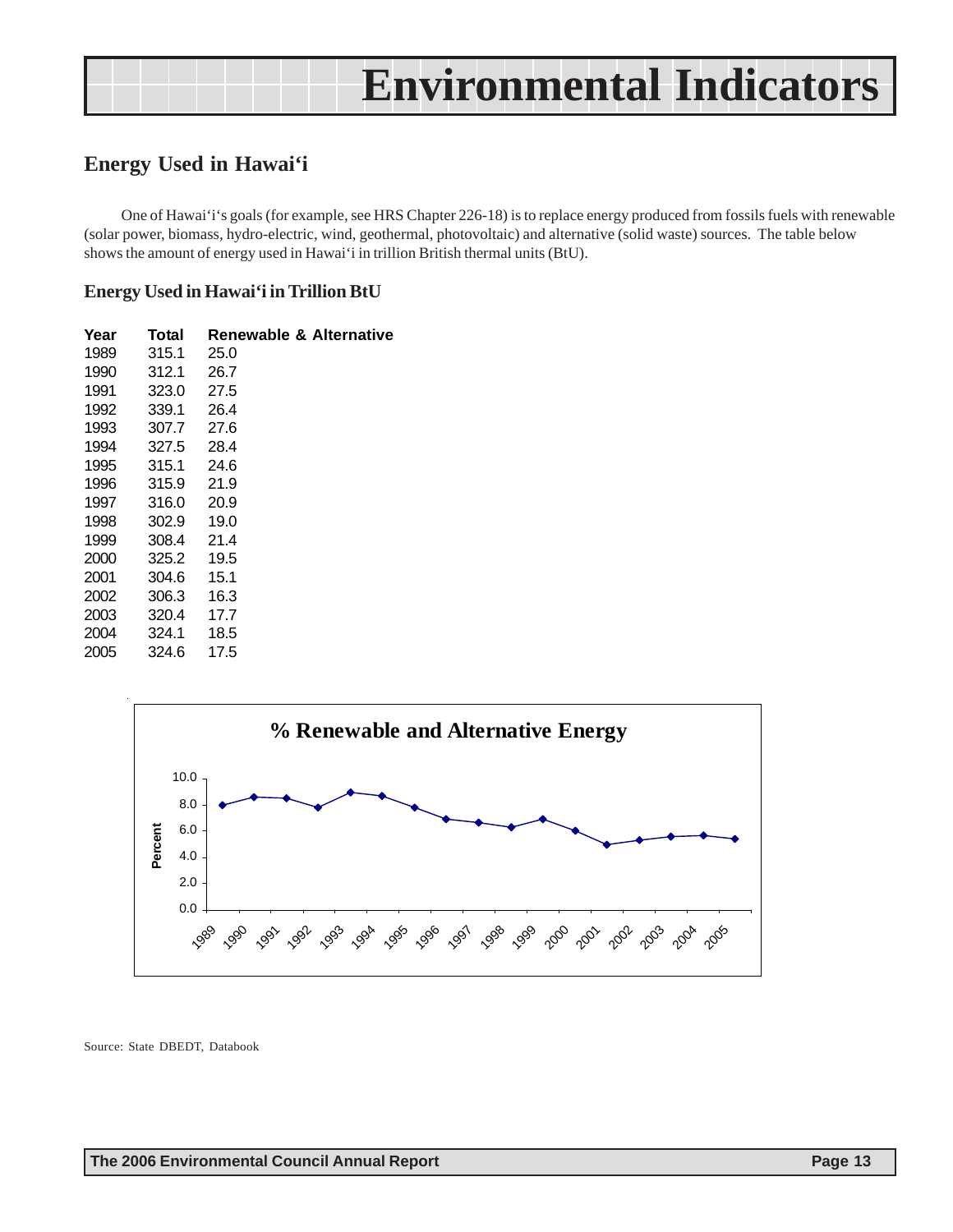### **Energy Used Per Capita**

The decrease in total energy used per capita indicates more efficient use of energy.

#### **Energy Used per capita**

| Year | Per Capita (million BtU) |  |
|------|--------------------------|--|
| 1991 | 258                      |  |
| 1992 | 267                      |  |
| 1993 | 243                      |  |
| 1994 | 254                      |  |
| 1995 | 243                      |  |
| 1996 | 242                      |  |
| 1997 | 238                      |  |
| 1998 | 227                      |  |
| 1999 | 231                      |  |
| 2000 | 244                      |  |
| 2001 | 228                      |  |
| 2002 | 226                      |  |
| 2003 | 235                      |  |
| 2004 | 235                      |  |



Source: DBEDT Databook 2005.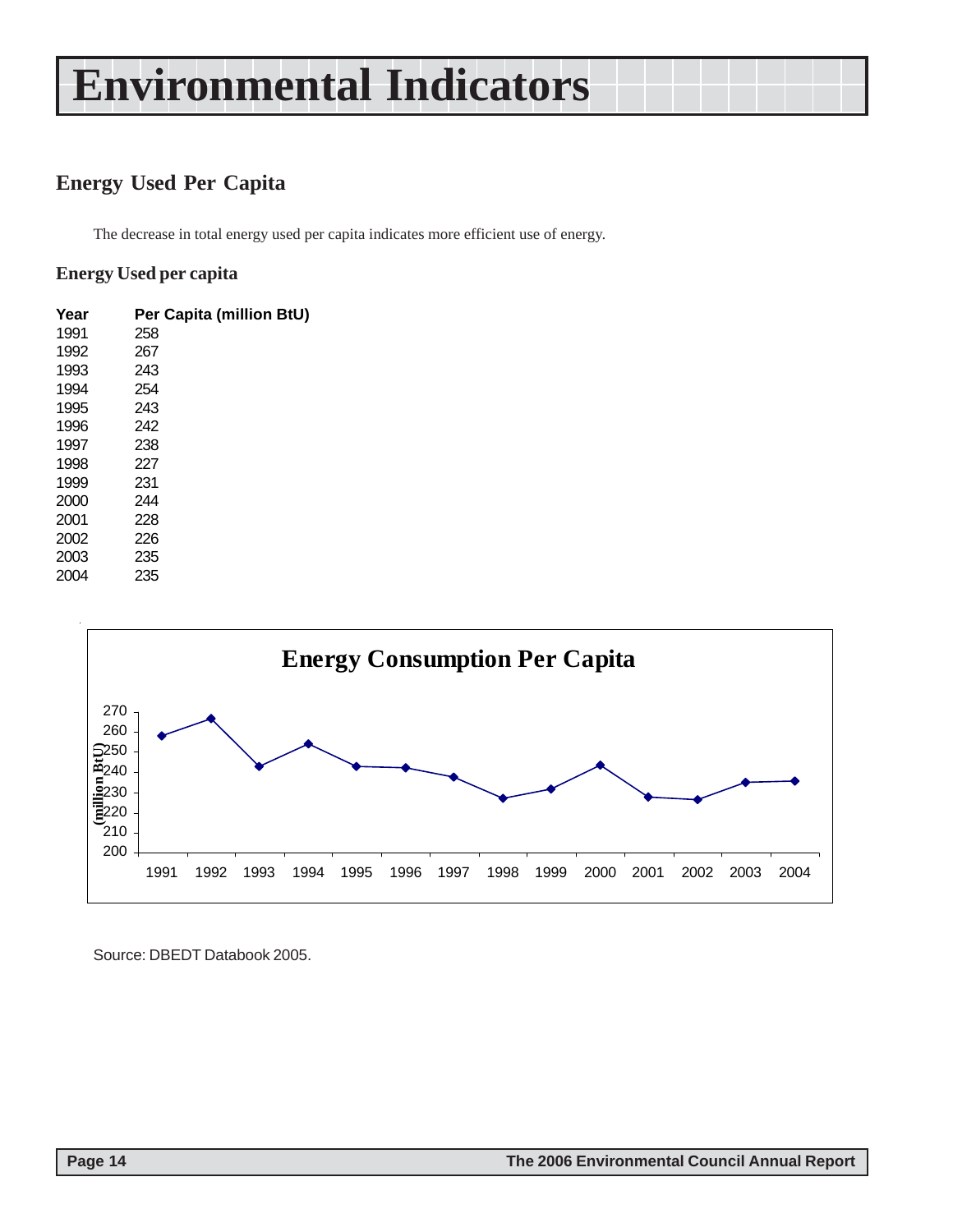#### **Estimated Greenhouse Gas Emissions**

The earth's climate is changing because human activities are altering the composition of the atmosphere through the buildup of greenhouse gases, primarily carbon dioxide, methane, nitrous oxide, and chlorofluorocarbons. The energy sector produces 90 percent of the greenhouse gases. The table below shows the estimated greenhouse gas emissions in Hawai'i.

#### **Estimated Greenhouse Gases Emissions in Millions of Tons Carbon Dioxide Equivalent by Year**

| Year | <b>Million Tons CO2-equivalent</b> |  |
|------|------------------------------------|--|
| 1990 | 18.00                              |  |
| 1991 | 18.45                              |  |
| 1992 | 18.02                              |  |
| 1993 | 17.57                              |  |
| 1994 | 18.88                              |  |
| 1995 | 18.48                              |  |
| 1996 | 18.84                              |  |
| 1997 | 18.78                              |  |
| 1998 | 18.83                              |  |
| 1999 | 18.59                              |  |
| 2000 | 19.59                              |  |
| 2001 | 19.84                              |  |
| 2002 | 19.59                              |  |
| 2003 | 21.68                              |  |
| 2004 | 21.88                              |  |
| 2005 | 21.11                              |  |



#### Source: DBEDT SID.

Note: Y axis does not start with zero. The estimate of Hawaii's greenhouse gas emissions was revised based upon a review of all data, collection of some additional data, update or correction of some formulas, and recalculation of all values.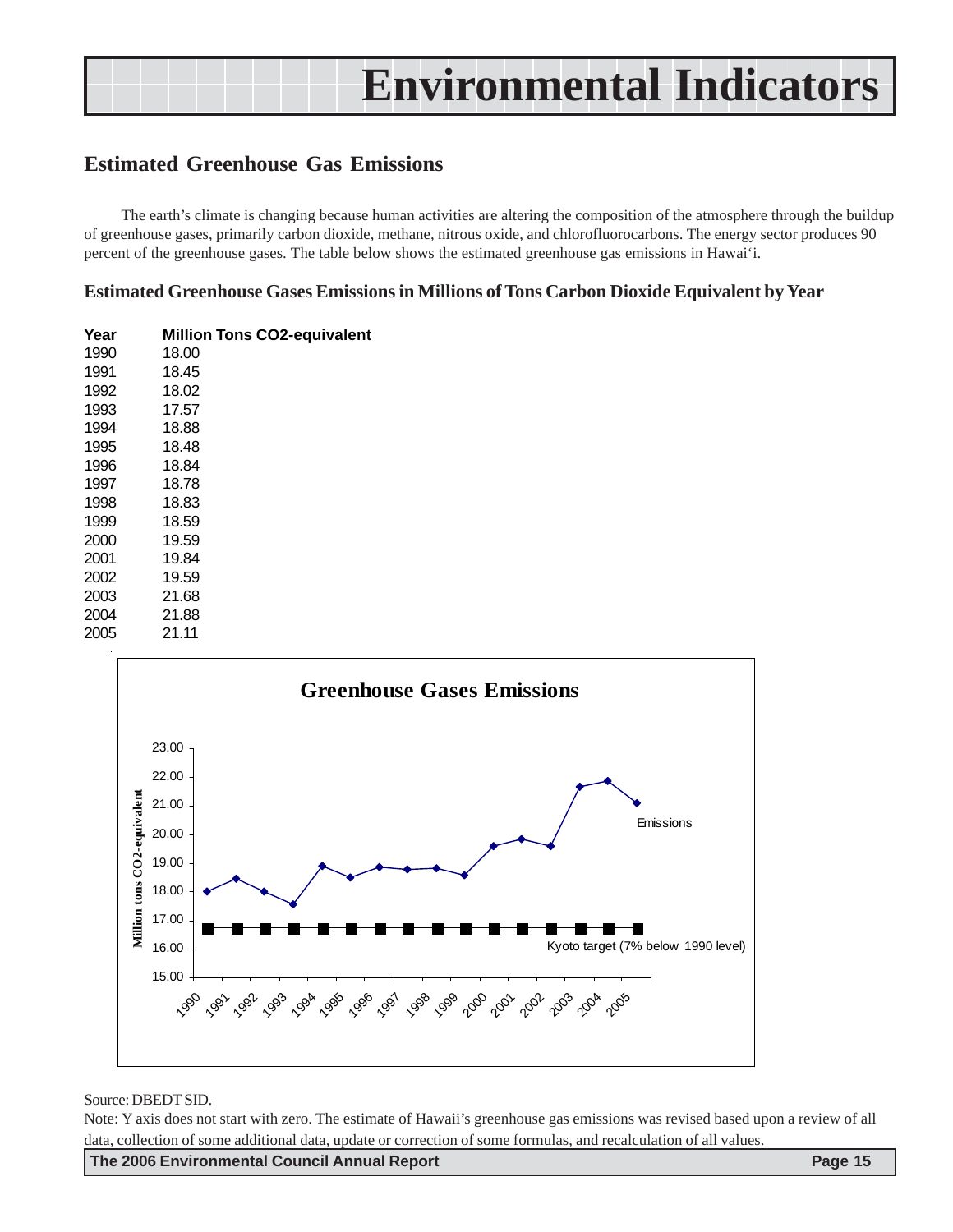### **Fossil Fuel Imported into Hawai'i**

Fossil fuels are coal, oil, and natural gas that formed inside the earth from the remains of plants and animals that lived many years ago. The table below shows the amount of fossil fuel imported into Hawai'i.

#### **Total Imported Fossil Fuel into Hawai'i in Trillion BtU by Year**

| Year | <b>Imported Fossil Fuel (Trillion BtU)</b> |  |
|------|--------------------------------------------|--|
| 1994 | 348.7                                      |  |
| 1995 | 328.4                                      |  |
| 1996 | 349.3                                      |  |
| 1997 | 350.5                                      |  |
| 1998 | 353.7                                      |  |
| 1999 | 336.6                                      |  |
| 2000 | 363.8                                      |  |
| 2001 | 342.1                                      |  |
| 2002 | 317.1                                      |  |
| 2003 | 345.9                                      |  |
| 2004 | 332.9                                      |  |
| 2005 | 329.13                                     |  |



Source: State of Hawai'i, DBEDT Data Book 2005. Note: The vertical axis does not begin at zero.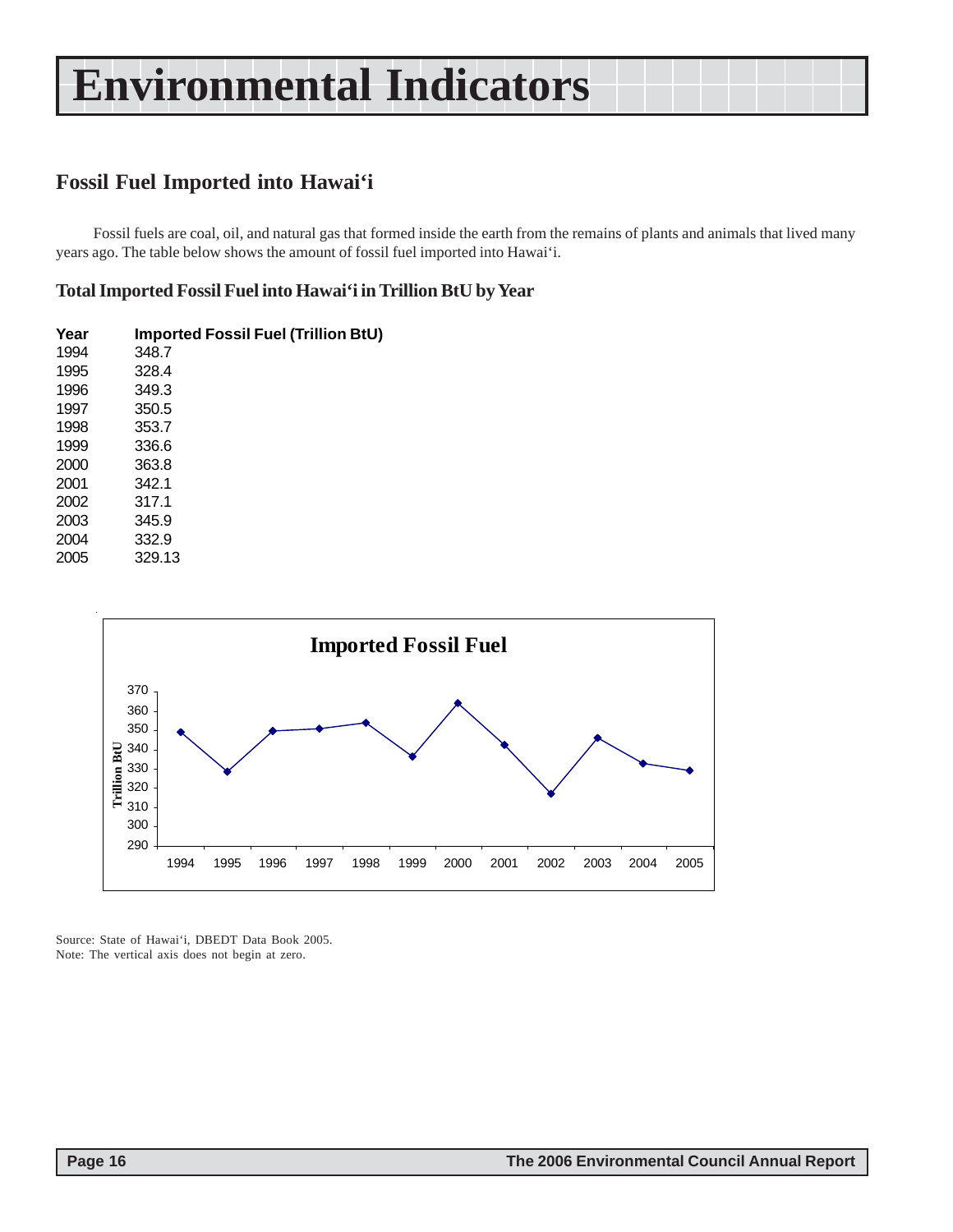#### **Fossil Fuel Use in Hawai'i**

Hawai'i's over-dependence upon imported oil is a major concern. In the event of a disruption in the world oil market, Hawai'i's economy and way of life would be adversely affected. Environmentally destructive oil spills are always a possibility during the transport of petroleum products. The table below shows the amount of fossil fuel used.

#### **Amount of Fossil Fuel Used in Hawai'i by Category in Trillion BtU by Year**

| Year | <b>Fossil Fuel Use (Trillion BtU)</b> |  |
|------|---------------------------------------|--|
| 1994 | 285.0                                 |  |
| 1995 | 283.0                                 |  |
| 1996 | 294.5                                 |  |
| 1997 | 295.1                                 |  |
| 1998 | 284.0                                 |  |
| 1999 | 287.0                                 |  |
| 2000 | 305.7                                 |  |
| 2001 | 289.6                                 |  |
| 2002 | 290.0                                 |  |
| 2003 | 302.7                                 |  |
| 2004 | 305.6                                 |  |
| 2005 | 307.1                                 |  |



Source: State of Hawai'i, DBEDT Data Book 2005. Note: The vertical axis does not begin at zero.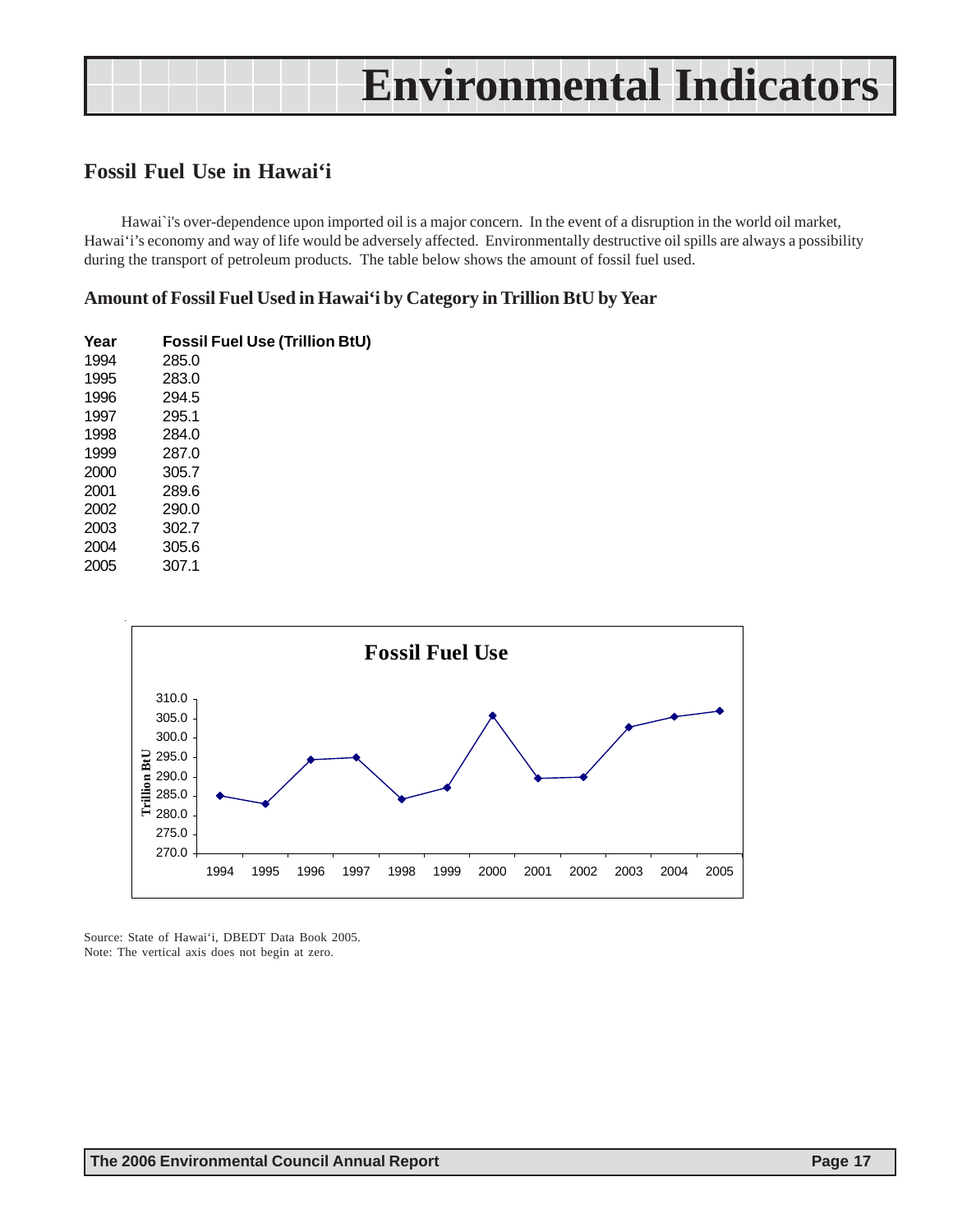#### **Municipal Water Consumption**

Good drinking water is one of Hawai'i's greatest natural assets. The combination of a growing population and limited potable water resources is reducing the availability and quality of our drinking water.

The table below shows water consumption through the respective municipal (county) water distribution systems.

#### **Municipal Water Consumption During the Year Ending June 30 (in millions of gallons)**

| Year | Water consumption (million gallons) |  |
|------|-------------------------------------|--|
| 1992 | 74,117                              |  |
| 1993 | 73,338                              |  |
| 1994 | 73,732                              |  |
| 1995 | 74,992                              |  |
| 1996 | 74,728                              |  |
| 1997 | 71,810                              |  |
| 1998 | 73,301                              |  |
| 1999 | 76,631                              |  |
| 2000 | 76,401                              |  |
| 2001 | 78,748                              |  |
| 2002 | 77,868                              |  |
| 2003 | 80,735                              |  |
| 2004 | 78,345                              |  |
| 2005 | 77,171                              |  |



Source: State of Hawai'i Data Book 2005. Note: i) These figures include only municipal water supply. Military, private and plantation water systems are not included. ii) The vertical axis does not begin at zero.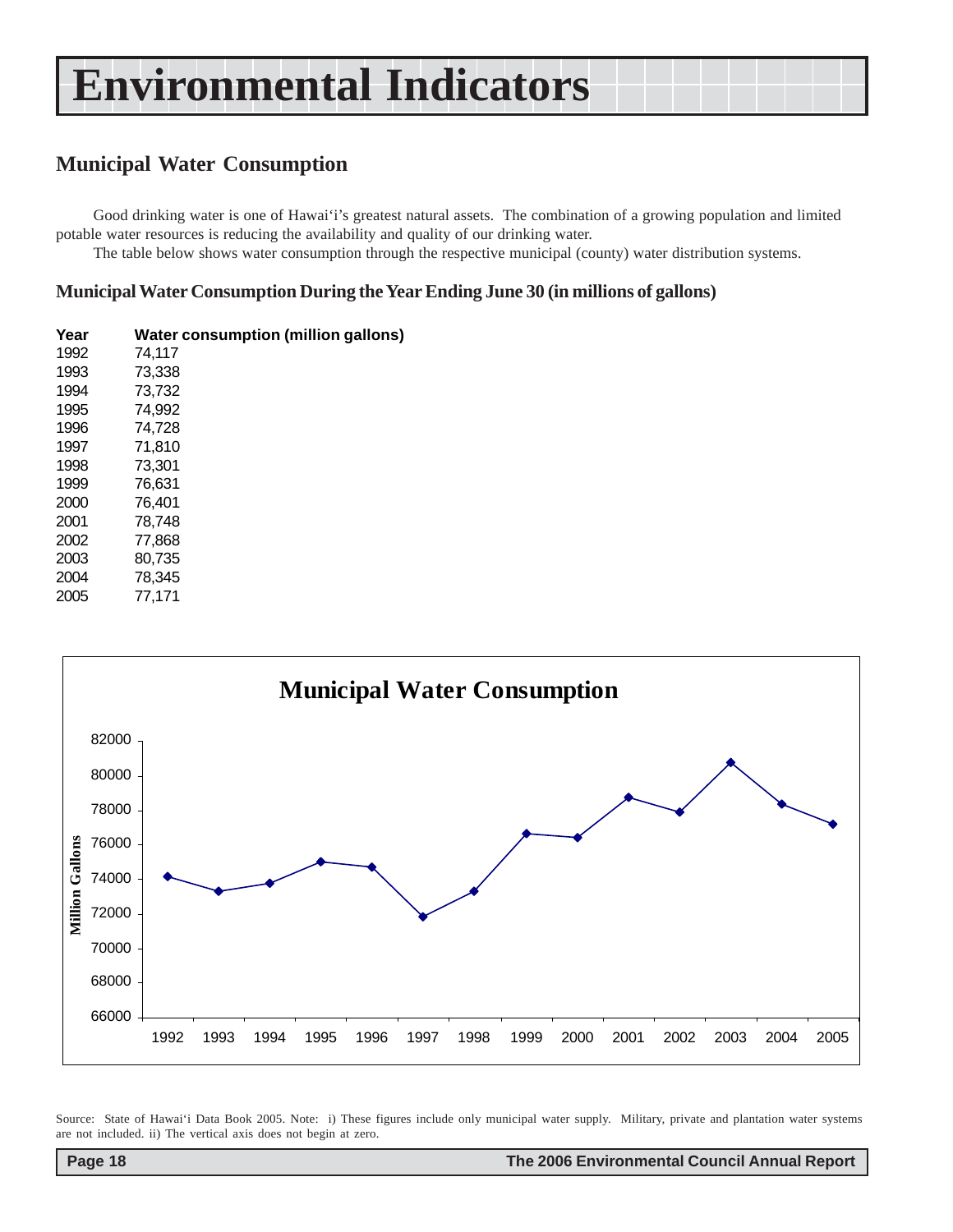#### **Wastewater Treatment and Reuse**

Promotion of wastewater management practices that protect, conserve and fully utilize water resources is vital for Hawai'i. One way to achieve this objective is to use water reclaimed from wastewater treatment plants for irrigation.

The table below shows the rate wastewater was treated and reused in millions of gallons per day (MGD).

#### **Total Statewide Wastewater Treatment and Reuse by Federal Fiscal Year (Oct. to Sept.)**

| Year | % Reused |
|------|----------|
| 1994 | 6.9%     |
| 1995 | 7.4%     |
| 1996 | 8.2%     |
| 1997 | 10.4%    |
| 1998 | 11.3%    |
| 1999 | 13.0%    |
| 2000 | 13.5%    |
| 2001 | 13.3%    |
| 2002 | 16.0%    |
| 2003 | 15.7%    |
| 2004 | 15.7%    |
| 2005 | 15.7%    |

Source: Hawai'i Department of Health.

Note: Previous annual reports show lower treatment and reuse figures because only municipal wastewater treatment systems were included.

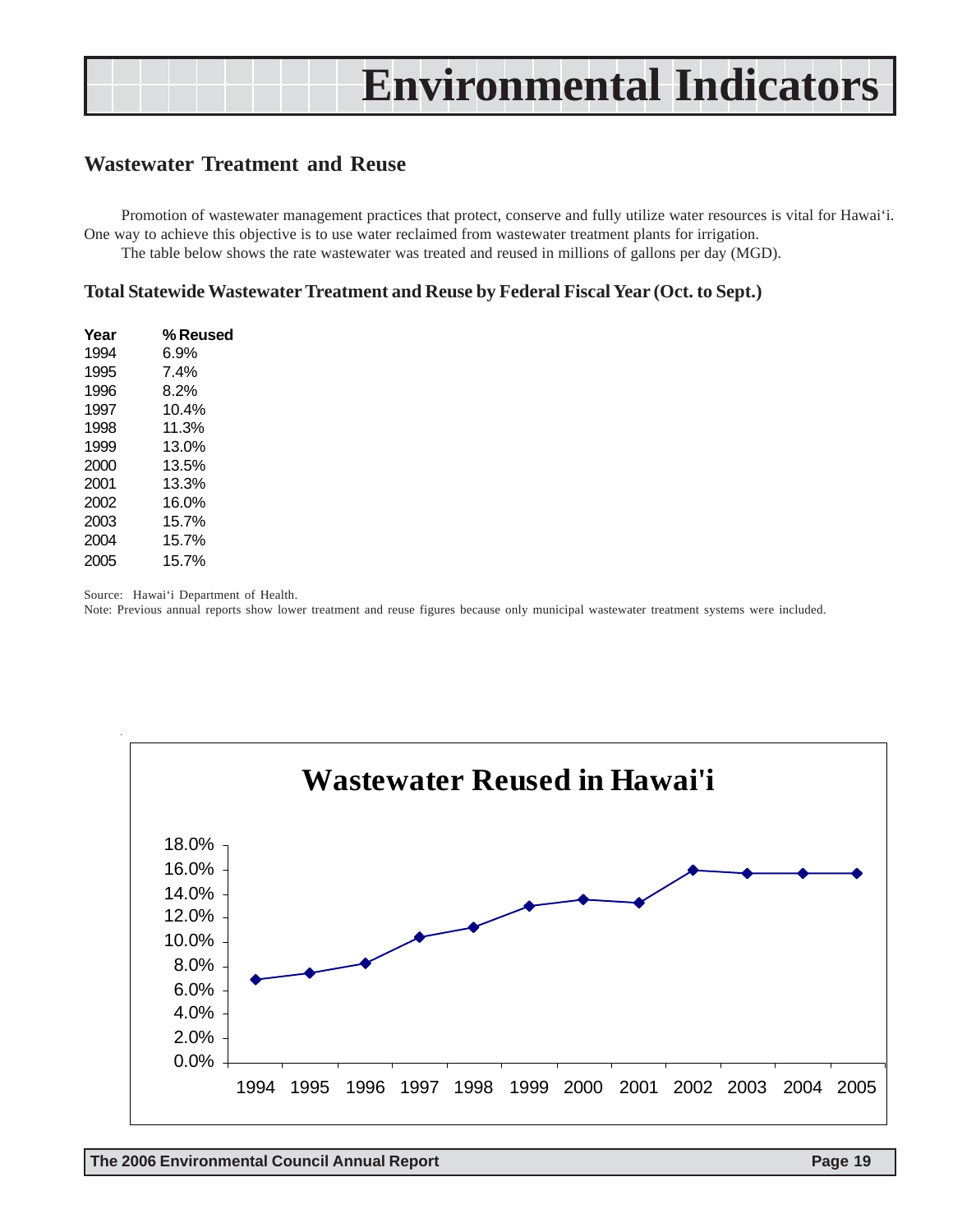#### **Solid Waste Generation and Diversion**

Wise management of solid waste through programs of waste prevention, energy resource recovery, and recycling reduces human impact on the environment. Waste minimization, recycling and composting also reduce the amount of solid waste that we send to our landfills. It was the goal of the state to reduce the solid waste stream prior to disposal by 50% by January 1, 2000.

The following table shows the total amount of municipal solid waste recycled or composted. The amounts diverted do not include waste sent to H-Power for incineration and power generation.

#### **Solid Waste Generation and Diversion in Hawai'i by Federal Fiscal Year (Oct. to Sept.)**

| Year | % Diverted |
|------|------------|
| 1994 | 17.0%      |
| 1995 | 20.0%      |
| 1996 | 24.0%      |
| 1997 | 25.0%      |
| 1998 | 24.0%      |
| 1999 | 24.0%      |
| 2000 | 19.7%      |
| 2001 | 25.0%      |
| 2002 | 29.6%      |
| 2003 | 29.1%      |
| 2004 | 32.5%      |

Source: Hawai'i Department of Health

Note: The 2000 numbers are partial as not all facilities reported to DOH.

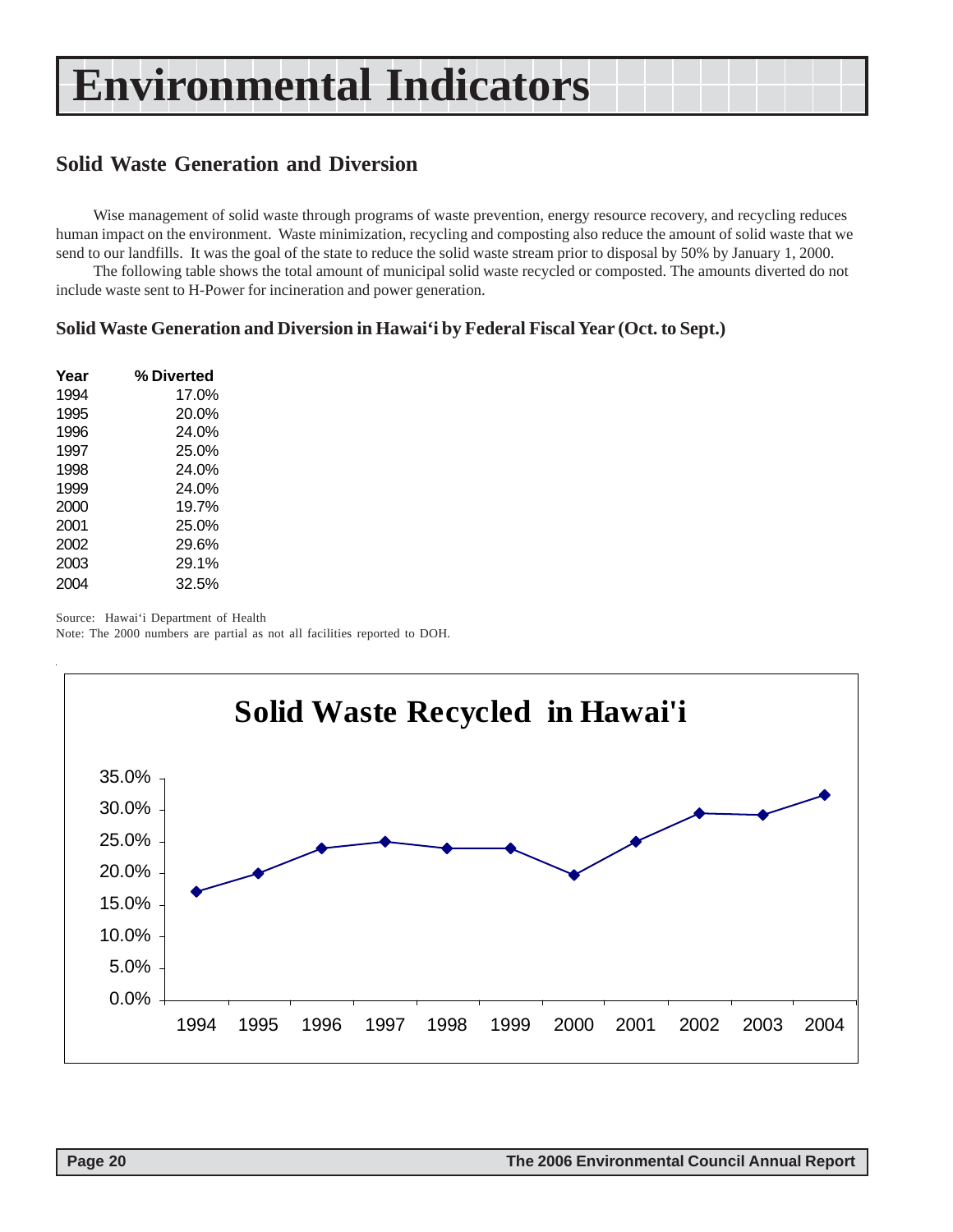#### **Hazardous Waste Generated**

Hazardous wastes are classified as either ignitable, corrosive, reactive or toxic. These wastes have components that are harmful to health and the environment. To protect worker safety, public health, and the environment, users of hazardous chemicals must minimize the amount of waste they generate.

State law requires large generators of hazardous waste to report amounts biennially to the Director of Health.

#### **Total Hazardous Waste Generated by Large Quantity Generators in Hawai'i Fed. Fiscal Yr. (Oct- Sept)**

| Year | Waste Generated in tons |
|------|-------------------------|
| 1989 | 1,499                   |
| 1991 | 1,343                   |
| 1993 | 1,702                   |
| 1997 | 1,669                   |
| 1999 | 1,456                   |
| 2001 | 781                     |
| 2003 | 1,139                   |

Source: Hawai'i Department of Health.

Note: i) Figures do not match previous years' annual report data as the numbers have been adjusted by the DOH.

ii) Data for 1995 are not included because the data collected by the Department of Health includes both **large and small** quantity generators.

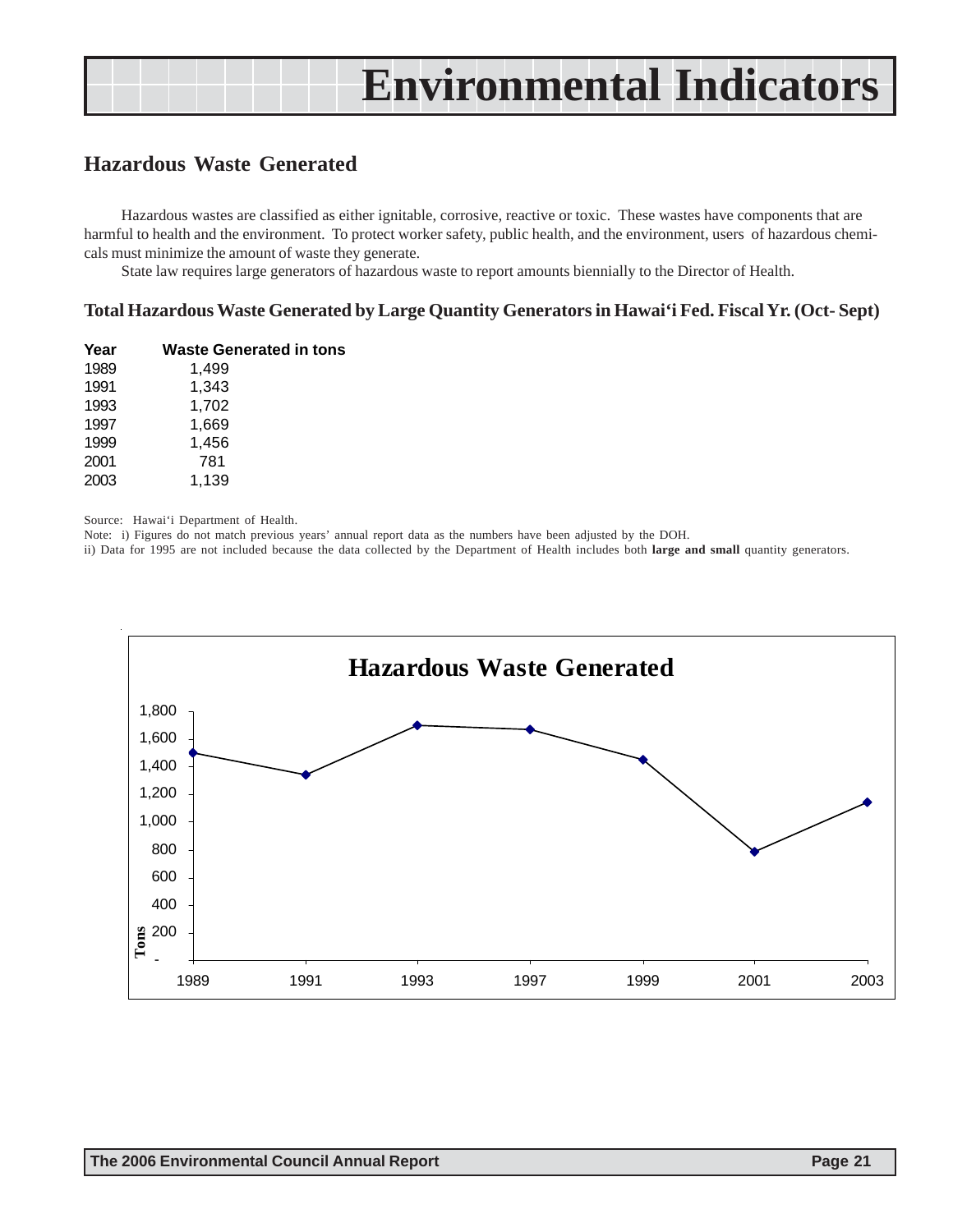### **Biodiversity Maintenance**

#### **Managed Forest Areas**

Hawaiian native forests have evolved over millions of years. Invasive species that choke out native plants and feral animals that cause erosion on the fragile forest floor can cause serious damage to the native forest. Keeping out invasive species and feral animals and planting more native plants promotes healthy forests.

| Year | <b>Forest Reserve Land</b> | <b>Private Forest Land</b> | <b>Natural Areas</b> |
|------|----------------------------|----------------------------|----------------------|
| 1995 | 622,339                    | 328,742                    | 122,703              |
| 1996 | 622,339                    | 328,742                    | 122,703              |
| 1997 | 643,134                    | 328,742                    | 109,164              |
| 1998 | 643,134                    | 328,742                    | 109,164              |
| 1999 | 643,134                    | 328,742                    | 109,164              |
| 2000 | 643,134                    | 328,742                    | 109,164              |
| 2001 | 643,134                    | 328,742                    | 109,164              |
| 2002 | 643,134                    | 328,742                    | 109,164              |
| 2003 | 643,134                    | 328,742                    | 109,164              |

#### **Acres of Forest and Natural Areas as of June 30 of each year**

Source: State of Hawai'i Data Book 2003.

Note: Forest Reserve Land = State-owned and privately-owned lands under surrender agreement in forest reserve system.

Private Forest Land = Private forest land within conservation district. The majority of these lands were previously in the forest reserve system. Natural Areas = The State of Hawai'i created the Natural Area Reserves System, or NARS, to preserve and protect representative samples of the Hawaiian biological ecosystems and geological formations. In 1937, 1,027,299 acres were in forest reserves.

The council is always looking for improvents to its biodiversity indicators. Please contact OEQC if there are better indicators for the future.

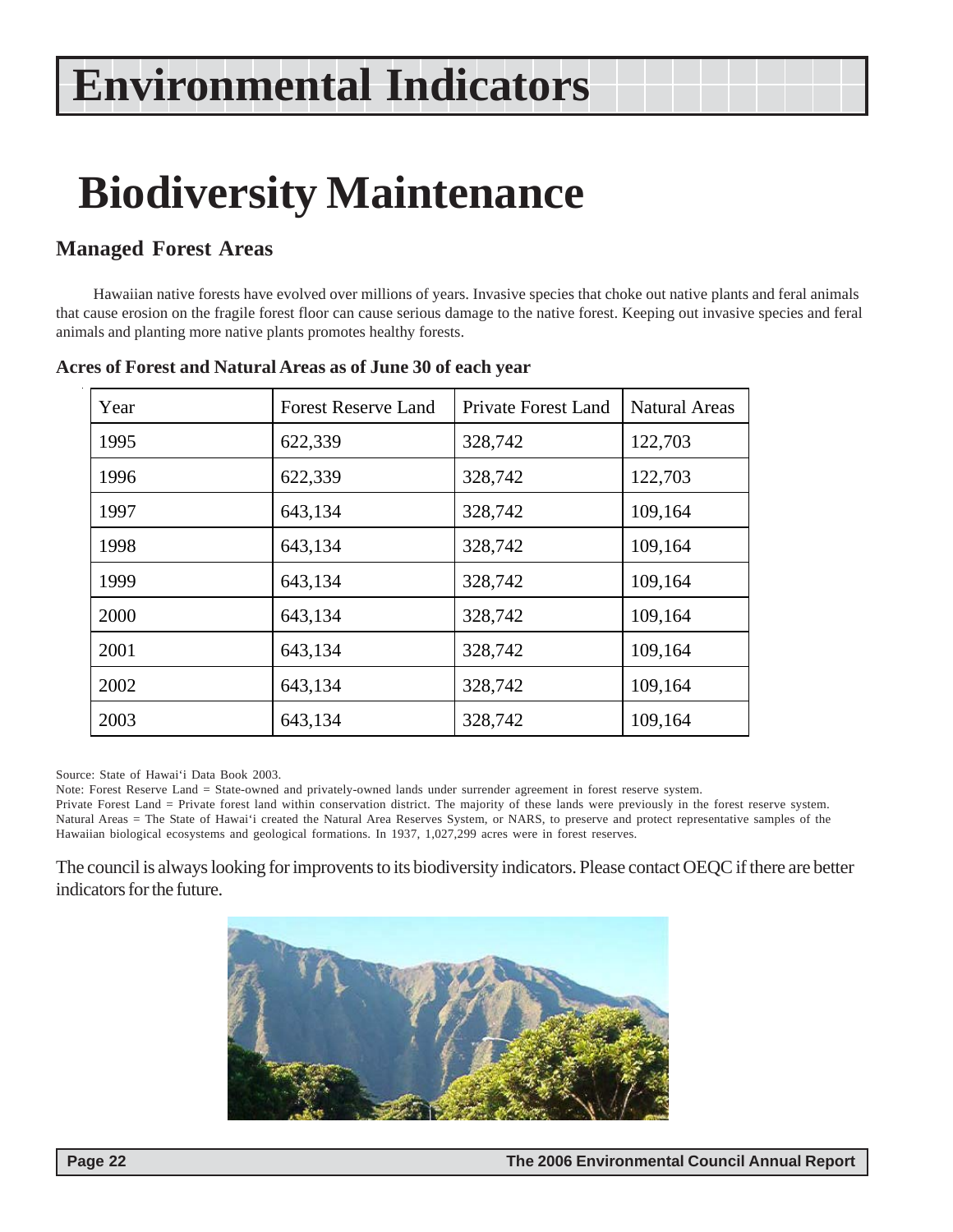#### **Watershed Partnerships**

Forested watersheds provide us with nearly all of our state's fresh water. Watershed Partnerships are voluntary alliances of public and private landowners committed to the common value of protecting large areas of forested watersheds for water recharge and other values. As of 2006, more than 725,000 acres of important watershed areas in Hawai'i have been placed within these unique public-private partnerships

#### **West Maui Watershed Partnership (50,000 acres)**

The Maui County Board of Water Supply Kamehameha Schools C. Brewer and Company Limited Amfac/JMB Hawai'i, L.L.C. The Nature Conservancy of Hawai'i Maui Land & Pineapple Co., Inc. State Department of Land and Natural Resources The County of Maui

#### **East Maui Watershed Partnership (100,000+ acres)**

State Department of Land and Natural Resources The Nature Conservancy of Hawai'i The Maui County Board of Water Supply Haleakala Ranch Co. East Maui Irrigation Co., Ltd. Haleakala National Park Hana Ranch The County of Maui

#### **Kaua`i Watershed Alliance (75,000 acres)**

Ben A. Dyre Family Limited Partnership Kaua`i Department of Water Kamehameha Schools Kaua`i Ranch, LLC Lihue Land Company McBryde Sugar Company, Ltd. Princeville Corporation State Department of Land and Natural Resources Grove Farm Company, Incorporated

#### **Ko'olau Watershed Partnership (50,000+ acres)**

Kamehameha Schools State Department of Land and Natural Resources State Department of Hawaiian Home Lands Agribusiness Development Corporation U.S. Army Honolulu Board of Water Supply Queen Emma Foundation Bishop Museum Manana Valley Farm LLC Tiana Partners Dole Food Co., Inc. The Nature Conservancy of Hawai'i

#### **East Moloka'i Watershed Partnership (5,000 acres)**

Kamehameha Schools Kapualei Ranch Ke Aupuni Lokahi Enterprise Community Gov Bd EPA Hawai'i Department of Health State Division of Forestry and Wildlife Kalaupapa National Historical Park Maui County Maui Board of Water Supply Moloka'i-Lana'i Soil and Water Conservation District USDA Natural Resource Conservation Services US Fish & Wildlife Service US Geological Services The Nature Conservancy of Hawai'i

#### **Lanai Watershed Partnership (3,580 acres)**

Castle & Cooke Maui County Board of Water Supply Hui Malama Pono O Lana'i State Department of Land and Natural Resources US Fish & Wildlife Service USDA Natural Resources Conservation Service Molokai-Lanai Soil and Water Conservation District The Nature Conservancy of Hawai'i

#### **Ola'a-Kilauea Watershed Partnership (420,000 acres)**

Kulani Correctional Facility - State, Public Safety Puu Maka'ala NAR - State, DLNR DOFAW Kamehameha Schools USDI - Hawaii Volcanoes National Park Service USDA - Forest Service USGS - Biological Resources Division

#### **Leeward Haleakala Watershed Partnership (43,175 ac.)**

Department of Hawaiian Home Lands James Campbell Estate Haleakala National Park Haleakala Ranch Kaonoulu Ranch Nu'u Mauka Ranch State Department of Land and Natural Resources Ulupalakua Ranch John Zwaanstra

#### **Kohala Watershed Partnership (31,325 acres)**

Parker Ranch Kahua Ranch Ponoholo Ranch Kamehameha Schools The Queen Emma Foundation Department of Hawaiian Homelands Source: DLNR, DOFAW Department of Land and Natural Resources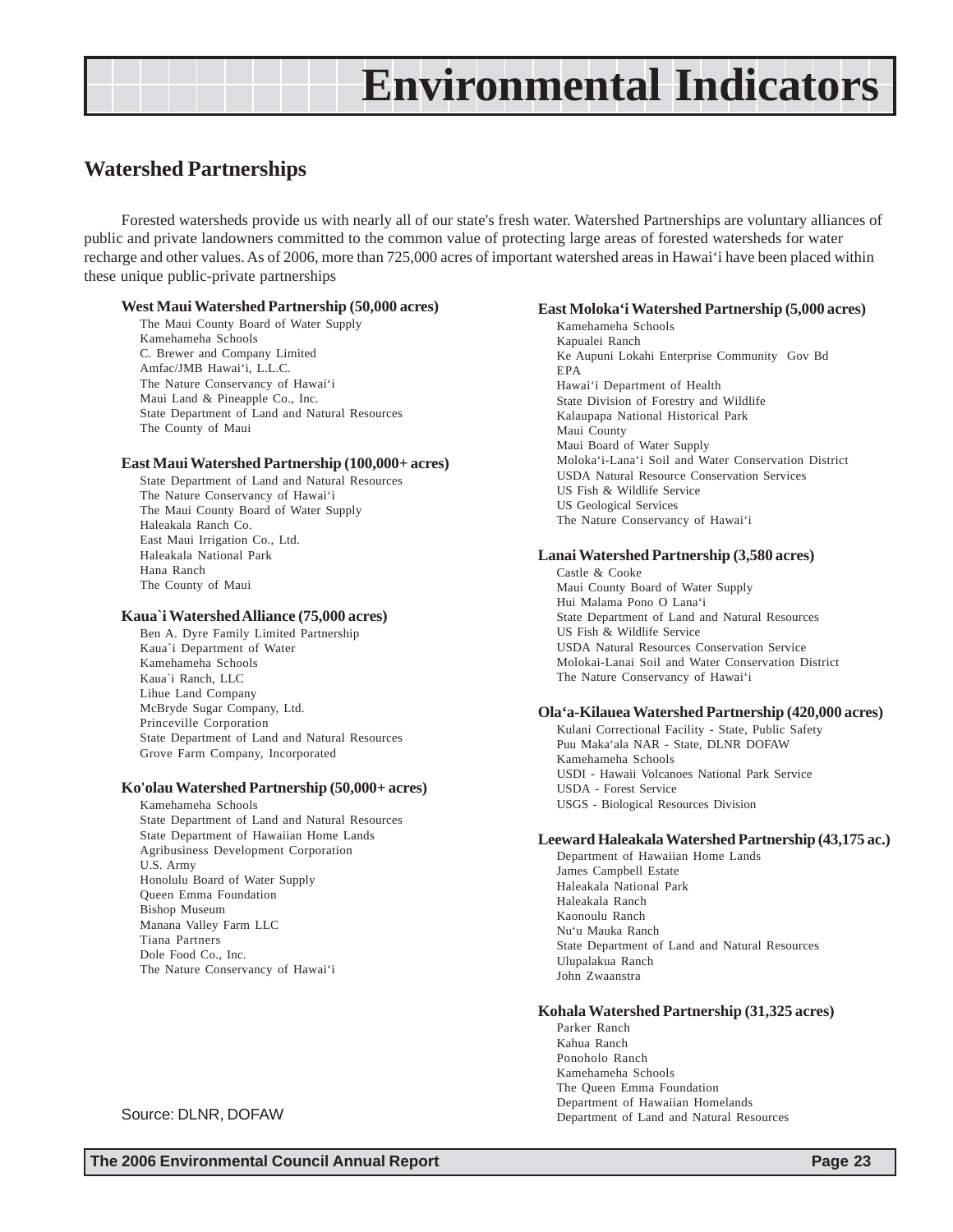#### **Hawai'i Endangered Bird Conservation Program**

The Hawaiian Islands are home to species of birds that are found nowhere else on the planet, exhibiting a staggering array of adaptations to life in their unique habitats. Prior to human disturbance, Hawaiian birdlife was abundant from the montane cloud forests to the dry forests by the sea in what are thought to have been the highest densities of any birds on earth. Of the more than 140 native breeding species and subspecies present prior to the colonization of the islands by humans, more than half have been lost to extinction. The DOFAW collaborates broadly with government and private researchers, managers, and landowners to implement programs designed to protect and recover Hawai'i's unique forest bird species and their habitats. Unfortunately, some birds that are released from breeding programs do not survive in the wild.

#### **Endangered Bird Releases**

| Year<br>1993  | <b>Alala</b><br>5 | Amakhi | Omao | liwi           | <b>Nene</b> | Puaiohi | Palila | <b>Totals</b><br>5 |
|---------------|-------------------|--------|------|----------------|-------------|---------|--------|--------------------|
| 1994          | 7                 | 16     |      |                |             |         |        | 23                 |
| 1995          |                   |        | 2    |                |             |         |        | 2                  |
| 1996          | 4                 |        |      | $\overline{2}$ | 49          |         |        | 55                 |
| 1997          | 8                 |        | 23   |                | 14          |         |        | 45                 |
| 1998          | 3                 |        |      |                | 17          |         |        | 20                 |
| 1999          |                   |        |      |                | 14          | 14      |        | 28                 |
| 2000          |                   |        |      |                | 34          | 5       |        | 39                 |
| 2001          |                   |        |      |                | 68          | 15      |        | 83                 |
| 2002          |                   |        |      |                | 34          | 8       |        | 42                 |
| 2003          |                   |        |      |                | 48          | 18      | 10     | 76                 |
| 2004          |                   |        |      |                | 31          | 17      | 5      | 53                 |
| 2005          |                   |        |      |                | 24          | 17      | 7      | 48                 |
| 2006          |                   |        |      |                | 20          | 21      |        | 41                 |
| <b>Totals</b> | 27                | 16     | 25   | 2              | 353         | 115     | 22     | 560                |

Note: These data are as of July 15, 2006. Palila are released in December. Source: DLNR, DOFAW.



 **Page 24 The 2006 Environmental Council Annual Report**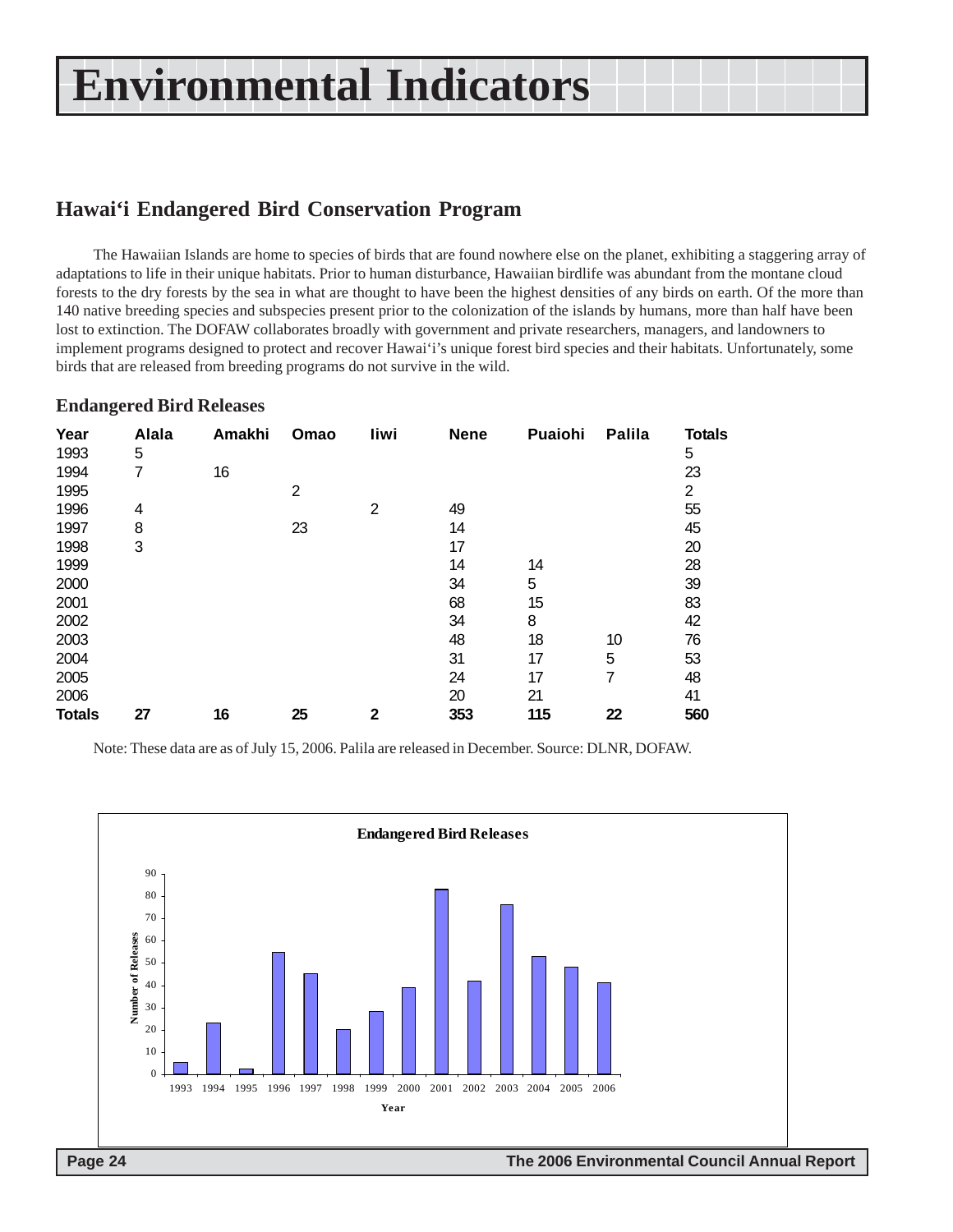#### **Health of Hawai'i Fisheries**

Ocean resources are an integral part of Hawai'i's heritage. Aquatic resources are extremely valuable for ecological, social and economic reasons. Sustaining and enhancing Hawai'i's living aquatic resources and their habitats make environmental and economic sense.

The tables below shows the figures for the bottomfish *spawning potential ratio (SPR)* compiled by the Pacific Islands Fisheries Science Center of the National Marine Fisheries Service. Archipelagic SPR values of less than 20% are interpreted to mean that the overall stock is subject to recruitment overfishing. For more localized areas, such as the Main Hawaiian Islands, low values of SPR reflect realtively high reductions in localized abundance. Although localized reductions in abundance contribute to the overall stock condition, their significance is primarily measured in the context of sociological and economic factors within the fishery.

|               | 1994 | 1995          | 1996 | 1997 | 1998 | 1999          | 2000 | 2001 | 2002 | 2003 | 2004 |
|---------------|------|---------------|------|------|------|---------------|------|------|------|------|------|
| <b>'Ehu</b>   | 6    | $\mathcal{I}$ | 3    | 8    | 4    | $\mathcal{I}$ | 4    | 9    | 8    | 6    | 9    |
| Hapu'upu'u    | 33   | 21            | 15   | 23   | 16   | 27            | 24   | 30   | 26   | 29   | 28   |
| <b>'Onaga</b> | 9    | 6             | 4    | 5    | 5    | 6             | 6    | 3    | 5    | 10   | 8    |
| Opakapaka     | 37   | 35            | 25   | 32   | 24   | 28            | 33   | 33   | 32   | 32   | 26   |
| 'Uku          | 37   | 40            | 35   | 29   | 29   | 47            | 33   | 26   | 27   | 19   | 22   |

#### **Main Hawaiian Islands Bottomfish Spawning Potential Ratio by Calendar Year**

Source: National Marine Fisheries Service.

Note: SPR is calculated from catch size composition and commercial catch rate. SPR values of less than 20% are thought to be indicative of, recruitment overfishing, the point at which there may be too few spawning fish remaining to maintain the population. Target SPR values for ehu and onaga recovery are 20%.

#### **Archipelago-Wide Bottomfish Spawning Potential Ratio by Calendar Year**

|               | 1994 | 1995 | 1996 | 1997 | 1998 | 1999 | 2000 | 2001 | 2002 | 2003 | 2004 |
|---------------|------|------|------|------|------|------|------|------|------|------|------|
| <b>'Ehu</b>   | 38   | 41   | 43   | 42   | 38   | 37   | 39   | 40   | 37   | 36   | 36   |
| Hapu'upu'u    | 51   | 48   | 49   | 49   | 44   | 47   | 49   | 51   | 45   | 47   | 44   |
| <b>'Onaga</b> | 39   | 33   | 39   | 25   | 22   | 34   | 27   | 26   | 26   | 28   | 28   |
| Opakapaka     | 53   | 54   | 52   | 52   | 47   | 46   | 52   | 51   | 47   | 48   | 43   |
| 'Uku          | 52   | 56   | 57   | 51   | 50   | 55   | 52   | 48   | 45   | 47   | 42   |

Source: National Marine Fisheries Service.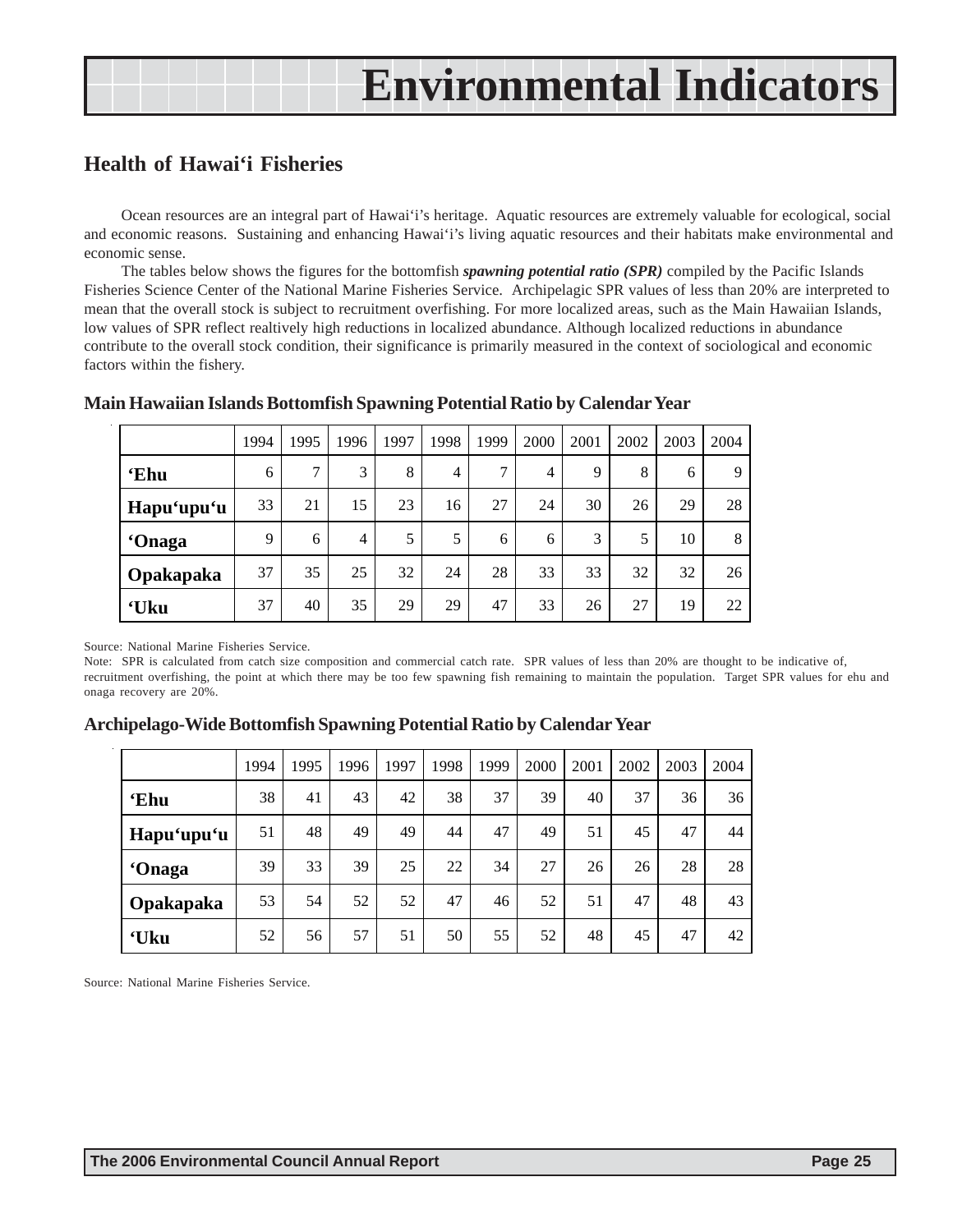#### **Air Quality Measurements in Honolulu**

The EPA has set the annual average of small particulate matter, or PM10, at 50 micrograms/cubic meter. PM10 is defined as particulates with an aerodynamic diameter less than or equal to 10 microns. At the Honolulu monitoring station, located in the heart of downtown, the annual average concentration of particulates varied from 14 to 16 micrograms/m3.

#### **Air Quality Measurements in Honolulu by Calendar Year**

| Year | <b>Honolulu PM10</b> |
|------|----------------------|
| 1995 | 14                   |
| 1996 | 14                   |
| 1997 | 8                    |
| 1998 | 9                    |
| 1999 | 14                   |
| 2000 | 14                   |
| 2001 | 16                   |
| 2002 | 15                   |
| 2003 | 16                   |
| 2004 | 13                   |
| 2005 | 14                   |

Source: Hawai'i Department of Health. Notes:  $PM_{10}$  are annual means

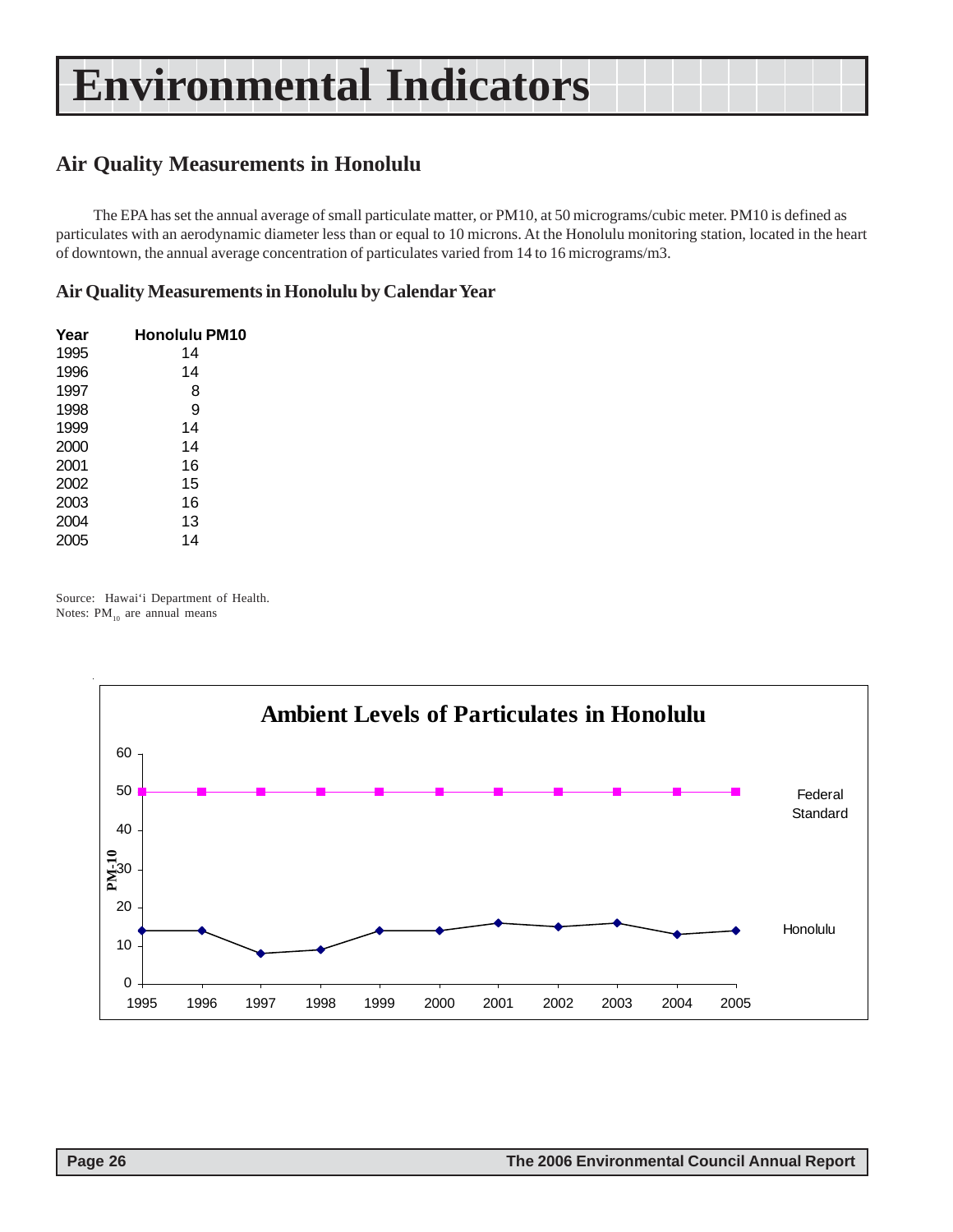#### **Beaches Posted as Unsafe Due to Pollution**

Residents and visitors use our public beaches and the ocean for recreation and fishing. Sewage and chemical spills can restrict our enjoyment and use of the shoreline as well as poison aquatic life.

The following table shows the number of times beaches were posted with warning or closure signs (unsafe due to water pollution) by the Department of Health.

#### **Days Beaches Posted as Unsafe Due to Pollution by DOH by Calendar Year**

| Year | Days beaches posted |
|------|---------------------|
| 1994 | 20                  |
| 1995 | 16                  |
| 1996 | 45                  |
| 1997 | 28                  |
| 1998 | 13                  |
| 1999 | 26                  |
| 2000 | 16                  |
| 2001 | 20                  |
| 2002 | 36                  |
| 2003 | 0                   |
| 2004 | 33                  |
| 2005 | 121                 |

Source: Hawaii Department of Health.

Note: i) There were additional postings of warning signs on streams, lakes, and harbors.

ii) Other agencies may also post warning signs on beaches. For example, the City and County of Honolulu also posts warning signs on beaches after opening stream mouths to drain water.

#### **Oil and Chemical Spills**

Oil and chemical spills pollute our ocean, streams, and groundwater. In addition to the environmental and ecological damage, cleanup costs run into the millions of dollars. Even with the best response plan, it is impossible to restore the environment to its original condition. Spill prevention must be our primary strategy. The table below shows the number of oil and chemical spills.

#### **Oil and Chemical Spills in Hawai'i Federal Fiscal Year (Oct. to Sept.)**

| <b>Year</b> | Oil | <b>Chemical</b> | <b>Total Spills</b> |
|-------------|-----|-----------------|---------------------|
| 1995        | 126 | 222             | 348                 |
| 1996        | 237 | 230             | 467                 |
| 1997        | 295 | 205             | 500                 |
| 1998        | 225 | 305             | 530                 |
| 1999        | 240 | 286             | 526                 |
| 2000        | 163 | 303             | 466                 |
| 2001        | 171 | 271             | 442                 |
| 2002        | 218 | 268             | 486                 |
| 2003        | 240 | 146             | 386                 |
| 2004        | 211 | 146             | 357                 |
|             |     |                 |                     |

Source: Hawai'i Department of Health.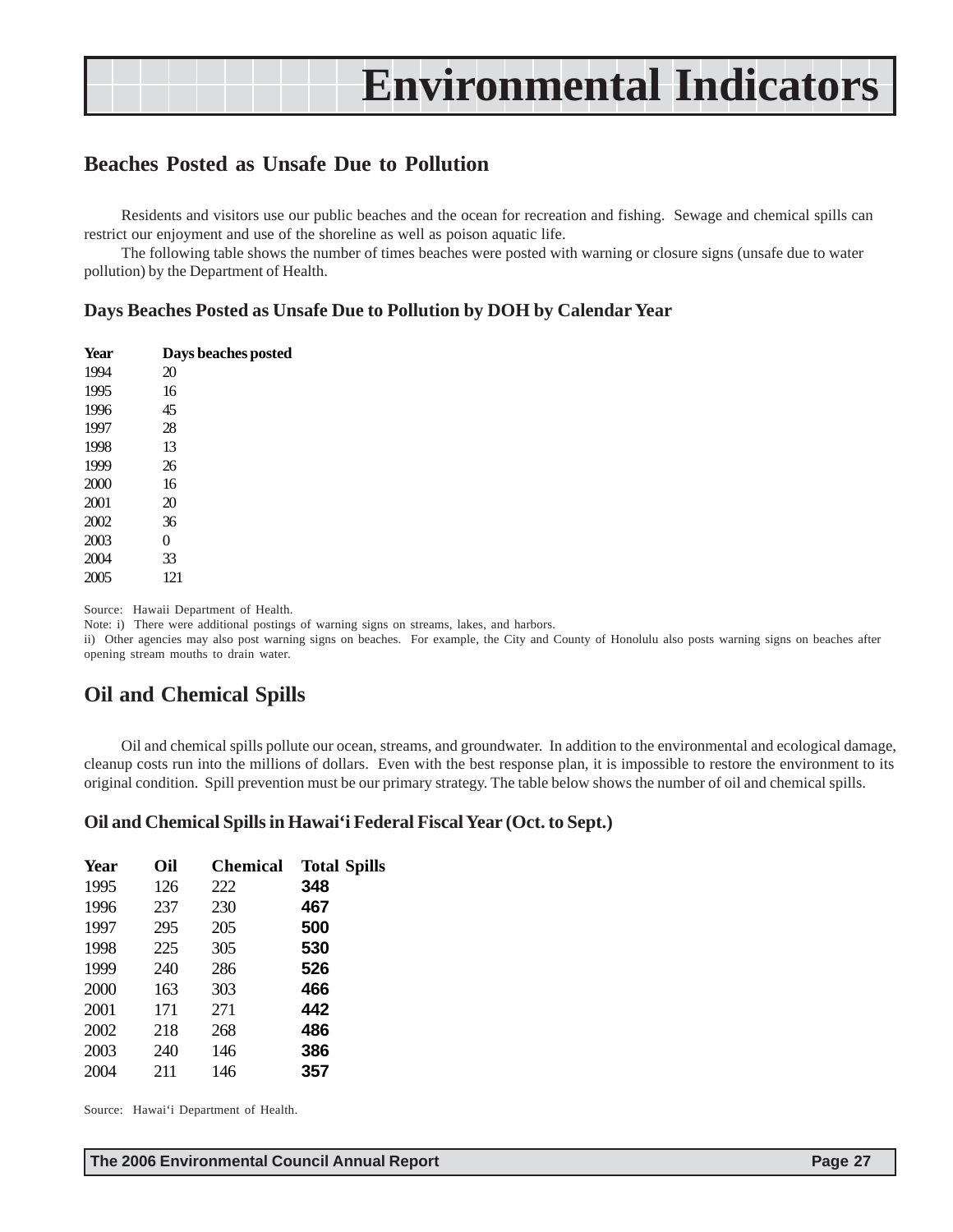#### **Safe Drinking Water**

Fresh water is a precious resource. Pesticides, fertilizers, oils and chemicals that we apply to the ground eventually seep into our drinking water aquifers. We must protect our drinking water supplies from contamination, or spend millions of dollars for treatment.

 Public water systems provide piped water for human consumption such as drinking and washing. They include both municipal and private facilities for the collection, treatment, storage and distribution of water. The next table shows the percentage of Hawai'i's population served drinking water in compliance with maximum microbiological and chemical contaminant levels. Water which exceeds maximum contaminant levels (MCLs) is believed to be harmful to human health.

#### **Population Served Safe Drinking Water Federal Fiscal Year (Oct. to Sept.)**

| Year | % Served with Clean Water |  |
|------|---------------------------|--|
| 1994 | 95.0%                     |  |
| 1995 | 98.0%                     |  |
| 1996 | 99.5%                     |  |
| 1997 | 98.2%                     |  |
| 1998 | 99.8%                     |  |
| 1999 | 99.7%                     |  |
| 2000 | 98.8%                     |  |
| 2001 | 99.7%                     |  |
| 2002 | 100.0%                    |  |
| 2003 | 100.0%                    |  |
| 2004 | 99.5%                     |  |
| 2005 | 99.1%                     |  |

Source: Hawai'i Department of Health.

#### **Stream Quality**

The ancient Hawaiian concept of ahupua'a embraces the watershed perspective linking the mountains to the sea. This stream quality refers to the inland part of a watershed, including all stream tributaries.

#### **Number of Impaired Streams Listed Statewide by Calendar Year**

| Year | <b>Number of Impaired Streams</b> |
|------|-----------------------------------|
| 2002 | 59                                |
| 2004 | 70                                |

Source: Hawai'i Department of Health. DOH published a list of impaired streams in 2002 and 2004.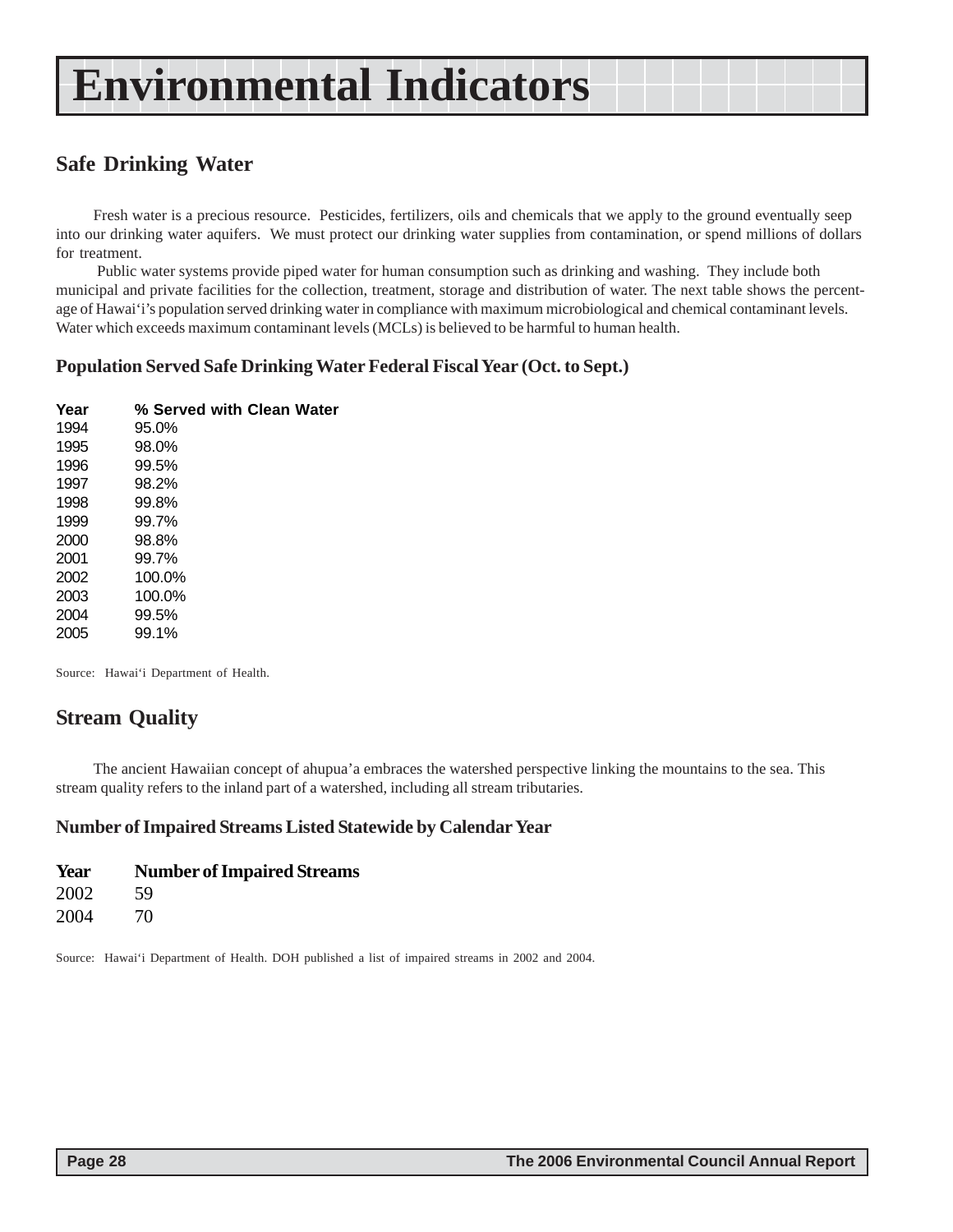#### **Statewide Land Use District Acreage**

There are four land use districts designations for all lands in the state: urban, rural, agricultural, and conservation. With the decline of sugar cane and pineapple, there may be less productive agricultural land in Hawai'i than previously.

#### **State Land Use District Acreage as of December of Each Year**

| Year | Urban   | <b>Conservation</b> | <b>Agricultural</b> | <b>Rural</b> |
|------|---------|---------------------|---------------------|--------------|
| 1995 | 190,257 | 1,976,016           | 1,936,197           | 9,918        |
| 1996 | 191,941 | 1,974,994           | 1,935,526           | 9.927        |
| 1997 | 192,158 | 1,974,994           | 1,935,305           | 9.931        |
| 1998 | 193,001 | 1,974,994           | 1,934,423           | 9.970        |
| 1999 | 194,592 | 1,974,994           | 1,932,792           | 10,010       |
| 2000 | 193,308 | 1,976,004           | 1,933,066           | 10,010       |
| 2001 | 194.556 | 1,974,106           | 1,933,687           | 10,039       |
| 2002 | 195,495 | 1,973,973           | 1,932,862           | 10,058       |
| 2003 | 196,215 | 1,973,636           | 1,932,429           | 10,108       |
| 2004 | 196,991 | 1,973,636           | 1,931,378           | 10,383       |
| 2005 | 197,085 | 1,973,636           | 1,930,797           | 10,870       |
|      |         |                     |                     |              |



Source: Department of Business, Economic Development and Tourism, Databook 2005.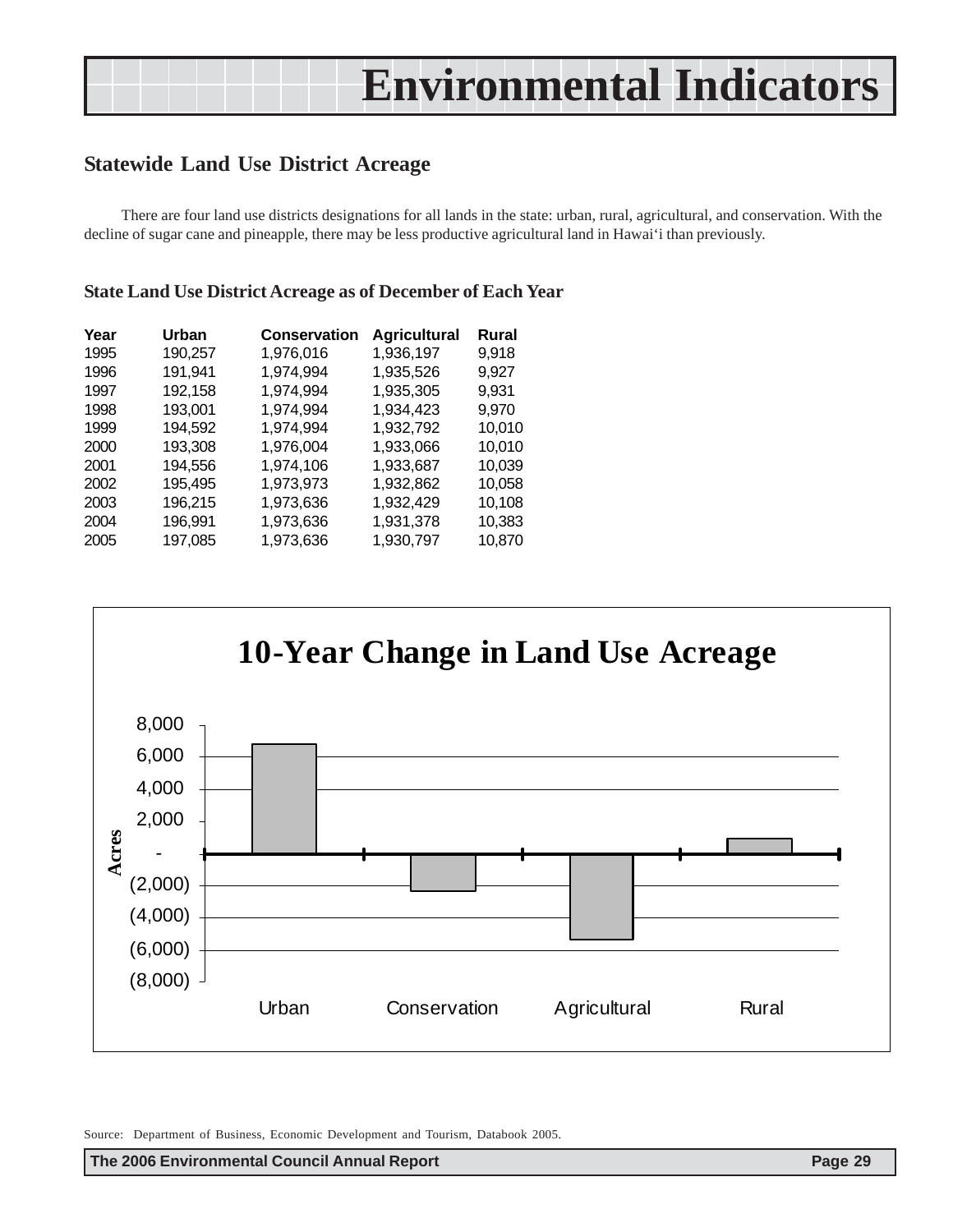#### **State Environmental Expenditures**

Environmental protection is one of the 11 primary objectives of the state government. Programs within the environmental protection structure include: Department of Health (Environmental Management, Environmental Health Administration, and Office of Environmental Quality Control); Department of Land and Natural Resources (Forestry & Wildlife, Commission on Water Resources Management, Conservation and Resources Enforcement, Natural Area Reserves, Aquatic Resources, Mineral Resources, and Conservation District); and Department of Agriculture (Pesticides).

More funding to promote the goals of Hawai`i's environmental programs will result in better overall state environmental quality. The portion of expenditures for environmental protection reflects the priority given to environmental programs relative to other functions.

The table below shows the sum of money and the percentage of total state expenditures spent on environmental protection programs.

| <b>Fiscal Year</b>                                                       | 1996  | 1997  | 1998  | 1999  | 2000  | 2001  | 2002  | 2003  | 2004  | 2005  |
|--------------------------------------------------------------------------|-------|-------|-------|-------|-------|-------|-------|-------|-------|-------|
| <b>State</b><br><b>Expenditures</b><br>(million \$)                      | 4,906 | 5,338 | 5,393 | 5,315 | 5,538 | 6,175 | 6,710 | 7,198 | 7,367 | 7,465 |
| <b>Environmental</b><br><b>Expenditures</b><br>(millions \$)             | 61    | 45    | 60    | 69    | 69    | 51    | 64    | 66    | 150   | 85    |
| <b>Environmental</b><br>Spending as %<br>of State<br><b>Expenditures</b> | 1.25% | 0.85% | 1.10% | 1.30% | 1.24% | 0.83% | 0.95% | 0.92% | 2.04% | 1.13% |

#### **State Expenditures on Environmental Protection Programs by State Fiscal Year (July-June)**

Source: The Variance Report, State of Hawai'i, compiled by the Department of Budget and Finance. This report is prepared annually and submitted to the state Legislature.

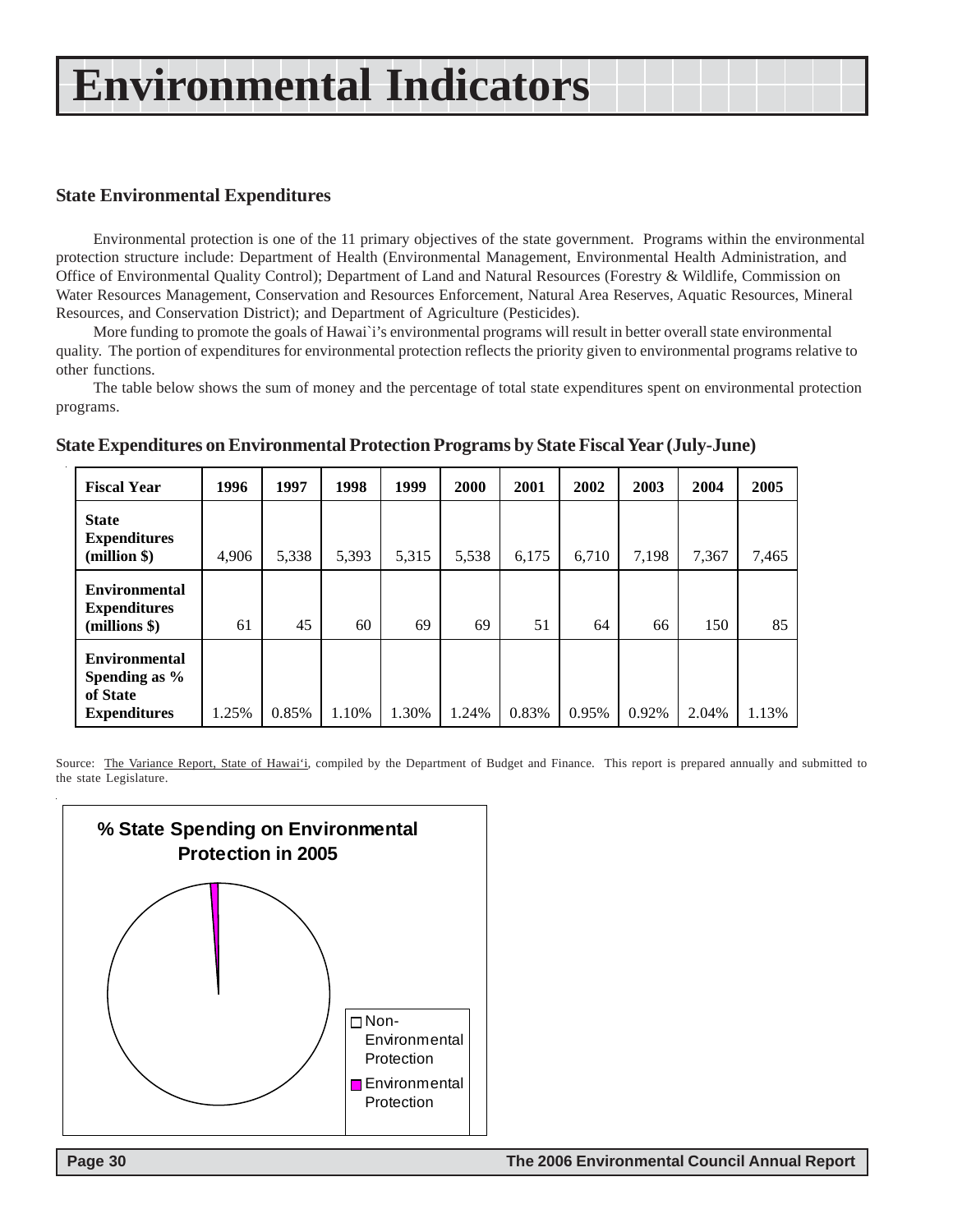

#### **Registered Motor Vehicles in Hawai'i**

Exhaust from motor vehicles contains many air pollutants, including carbon monoxide, ozone and particulates. We breathe these toxic pollutants. Reducing the number of motor vehicles on our roads and improving emission control technology will improve air quality. We can help reduce air pollution by walking, biking or taking the bus instead of riding gas-powered cars.

The table below shows the total number of registered motor vehicles in Hawai'i.

#### **Number of Registered Motor Vehicles In Hawai'i by Calendar Year**

| Year | <b>Registered Motor Vehicles</b> |  |
|------|----------------------------------|--|
| 1992 | 885.761                          |  |
| 1993 | 880,152                          |  |
| 1994 | 875.144                          |  |
| 1995 | 877,756                          |  |
| 1996 | 884.617                          |  |
| 1997 | 884.267                          |  |
| 1998 | 893.427                          |  |
| 1999 | 906.935                          |  |
| 2000 | 941.242                          |  |
| 2001 | 967,146                          |  |
| 2002 | 987.598                          |  |
| 2003 | 1.030.845                        |  |
| 2004 | 1,072,211                        |  |
| 2005 | 1.119,838                        |  |



Source: DBEDT Databook 2005.

Note: i) Carbon monoxide is a colorless, odorless and tasteless gas. ii) Ozone is a poisonous form of pure oxygen. It is pungent smelling and faintly bluish.

Note: The vertical axis does not begin at zero.

**The 2006 Environmental Council Annual Report Council Annual Report Page 31**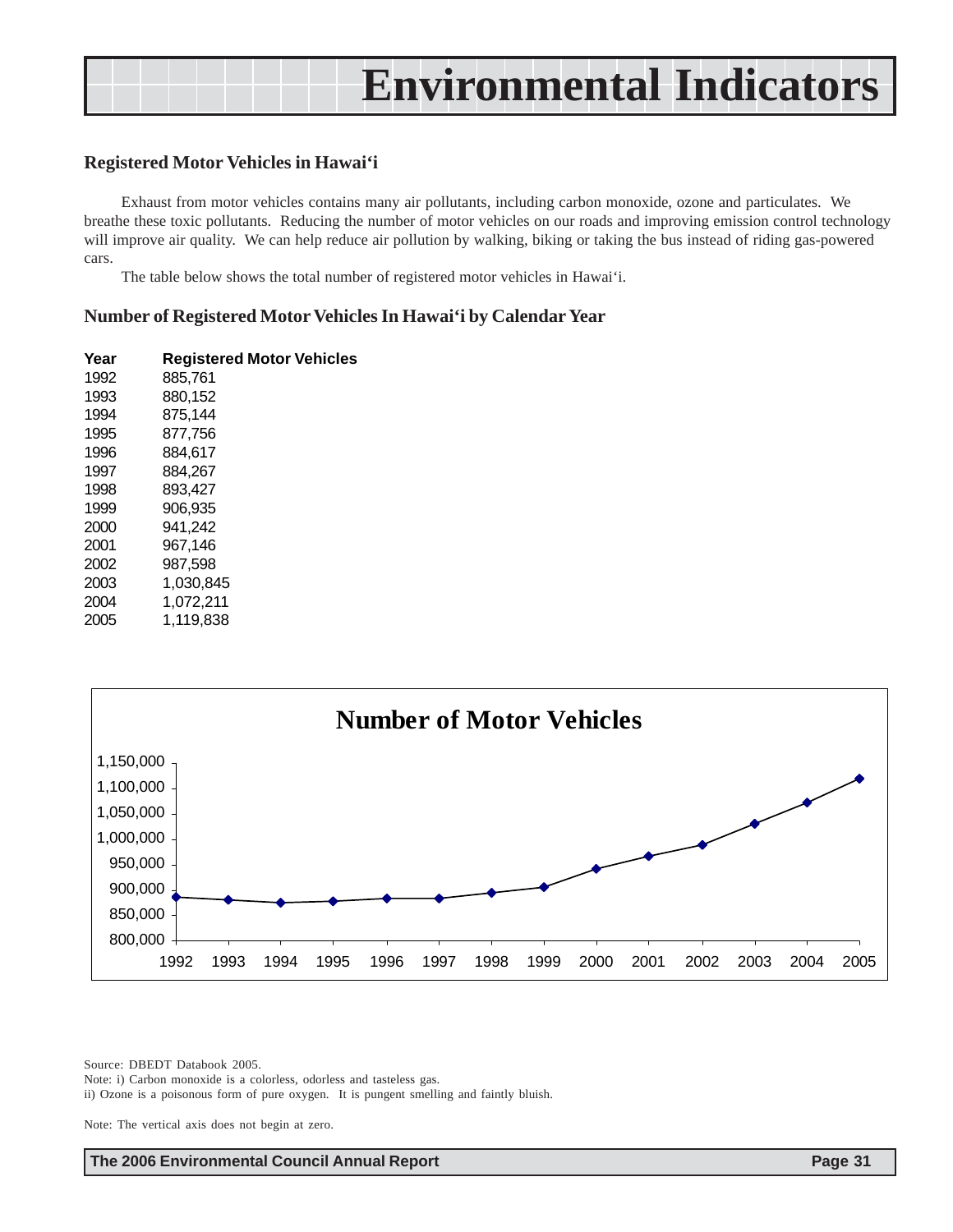#### **Noise Complaints Received by the Health Department**

Loud noises can lead to health problems such as stress and hypertension. Noise also causes distress to wildlife and disrupts people's enjoyment of nature and wilderness. Usually, increase in urbanization results in more noise. The following table shows the number of noise complaints received by the Department of Health.

#### **Number of Noise Complaints Received by the Department of Health by Calendar Year**

| Year | Noise complaints |
|------|------------------|
| 1995 | 487              |
| 1996 | 457              |
| 1997 | 461              |
| 1998 | 427              |
| 1999 | 372              |
| 2000 | 536              |
| 2001 | 523              |
| 2002 | 455              |
| 2003 | 363              |
| 2004 | 432              |
| 2005 | 453              |



Source: Department of Health - Noise, Radiation and Indoor Air Quality Branch.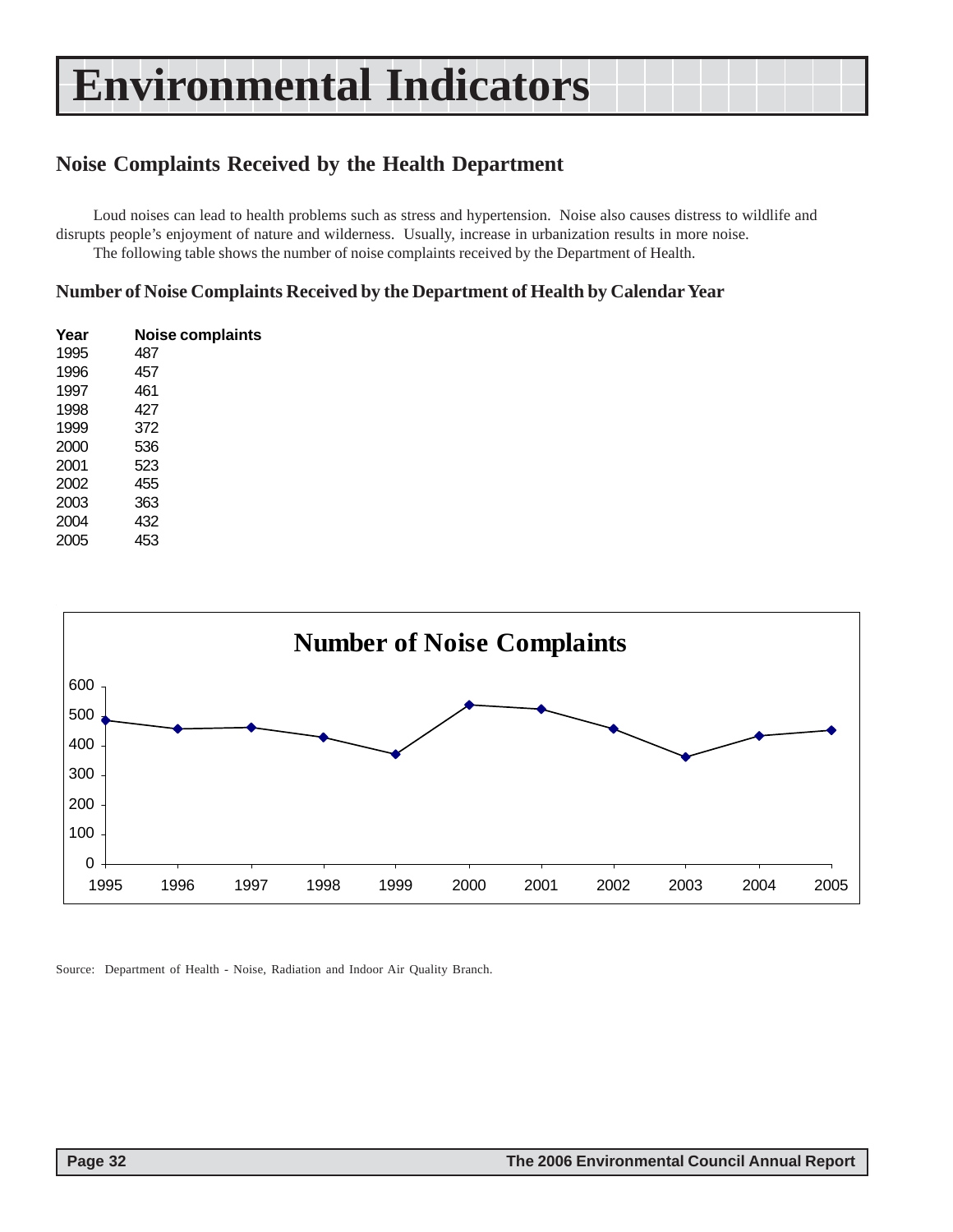#### **Bikeway Miles**

Alternate transportation modes such as bicycling and mass transit systems conserve energy, alleviate traffic congestion, reduce air pollution, and support physical fitness and recreation. Overall, they improve environmental quality and the urban landscape.

The next table shows the total miles of bikeways in Hawai'i.

#### **Miles of Bikeways in Hawai'i**

| <b>Bikeway Miles</b> |
|----------------------|
| 87                   |
| 118                  |
| 132                  |
| 141                  |
| 180                  |
| 181                  |
| 207                  |
| 208                  |
| 208                  |
| 214                  |
| 214                  |
| 217                  |
|                      |

Source: State Department of Transportation, Highways Division

Note: i) Bikeway miles are those within State and County jurisdiction.

ii) Bikeway miles are provided only for those that are designated as such through signage. The State and counties have installed many miles of improved paved shoulders, 4 feet or wider, on roadways which can accommodate bicycles but are not designated routes.

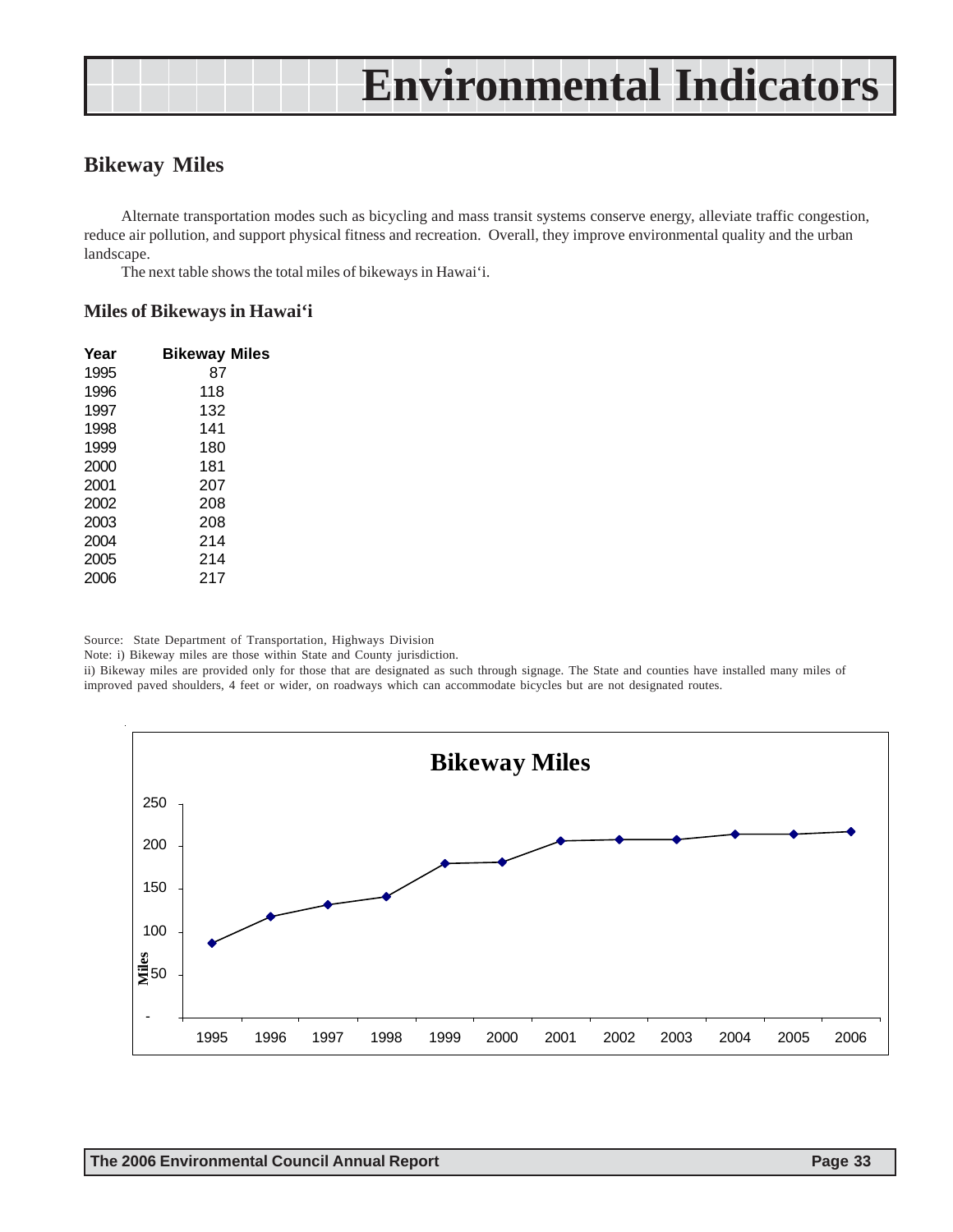### **Number of Bus Boardings on O'ahu**

The data below are estimates of the number of boardings on O`ahu for TheBus. An effective mass transit system can reduce traffic congestion and improve the quality of life in a city. These estimates are calculated based on the amount of money in the fare box, number of monthly passes sold, and random samples.

#### **Number of Bus Boardings on O'ahu by Calendar Year**

| Year | <b>Number of Boardings</b> |  |  |  |
|------|----------------------------|--|--|--|
| 1993 | 75.557.318                 |  |  |  |
| 1994 | 77.338.147                 |  |  |  |
| 1995 | 72.745.086                 |  |  |  |
| 1996 | 68.923.459                 |  |  |  |
| 1997 | 68.634.884                 |  |  |  |
| 1998 | 71,822,553                 |  |  |  |
| 1999 | 66.236.147                 |  |  |  |
| 2000 | 66.602.820                 |  |  |  |
| 2001 | 70.384.025                 |  |  |  |
| 2002 | 73,524,474                 |  |  |  |
| 2003 | 69.100.627                 |  |  |  |
| 2004 | 61.297.980                 |  |  |  |
| 2005 | 67.406.827                 |  |  |  |



Source: DBEDT Databook 2005.

Note: i) Figures include residents and visitors.

ii) The figures are calendar year estimates of total passengers for TheBus calculated from reports to the American Public Transit Association.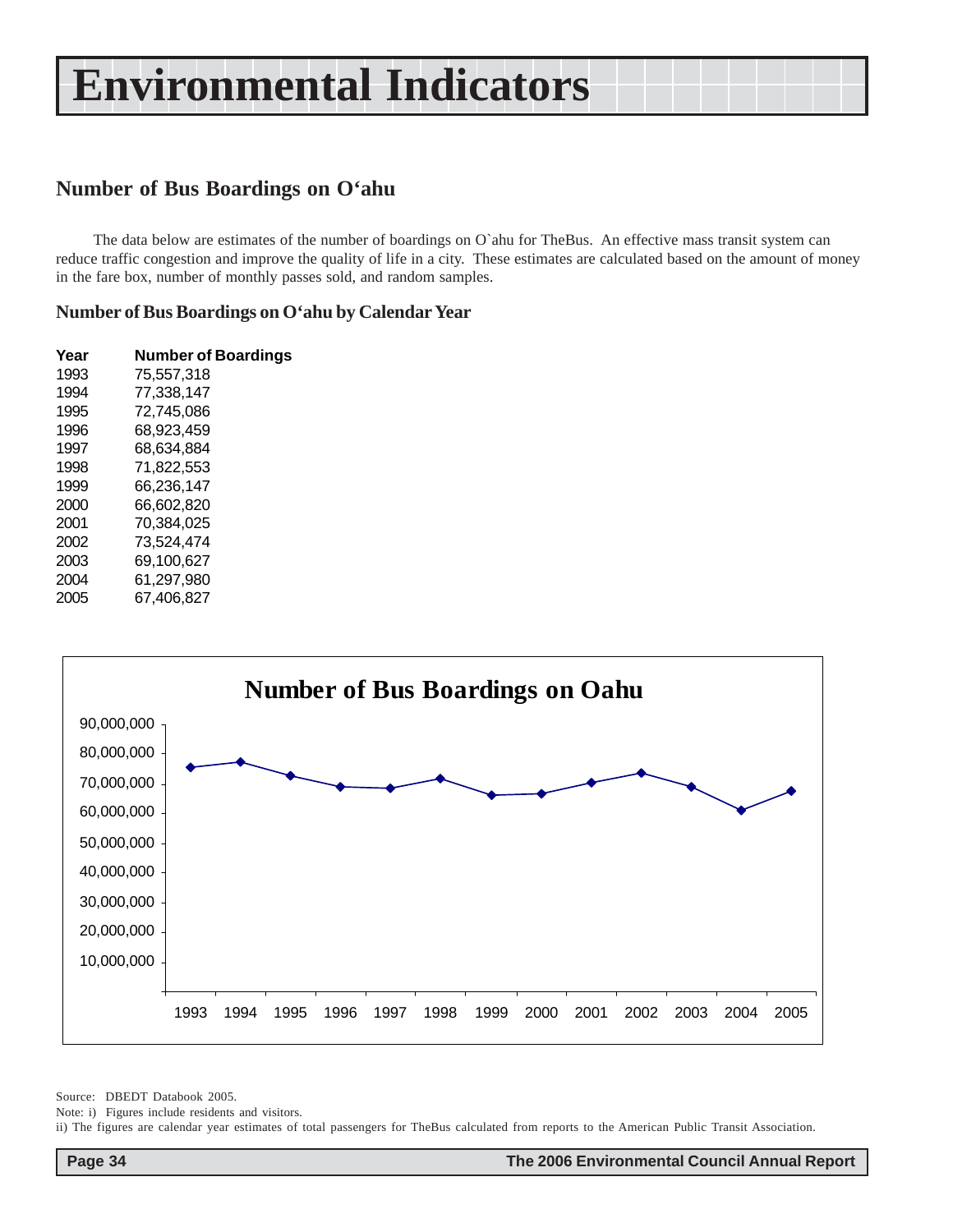### **2006 Environmental Report Card**

In this section, the Environmental Council grades the status of Hawai'i's environment. This report card provides citizens and policy makers with a quick assessment of how well we are caring for our environment. The Council hopes this evaluation stimulates the public to learn about and take action to improve our environment. The method used is based on the National Wildlife Federation's 1971 Environmental Quality Index (Kimball, 1972). Individual indicator scores are assigned as follows:

Latest data equal to or better than desired level  $= 100$ 

Latest data equal to undesirable level  $= 0$ 

A linear scale is employed to assign scores for conditions falling between the limits listed above. Letter grades correspond to the assigned scores.

| <b>Indicator</b>                           | Undesirable | Latest data Desired |           | <b>Score</b> | Grade |
|--------------------------------------------|-------------|---------------------|-----------|--------------|-------|
| % renewable and alternative energy         |             | 5.4                 | 25        | 22%          | Е     |
| greenhouse gases emissions in million tons | 25          | 21.11               | 16.74     | 47%          | D     |
| Water consumption in million gallons       | 100,000     | 77,171              | 50,000    | 46%          | D     |
| % of treated wastewater reused             |             | 15.7                | 25        | 63%          | C     |
| % waste diverted                           |             | 32.5                | 75        | 43%          | D     |
| Hazardous waste generated in tons          | 3,000       | 1139                | 500       | 74%          | B     |
| Acres of watershed partnerships            |             | 725,000             | 1,000,000 | 73%          | B     |
| Main HI Islands Onaga SPR                  |             |                     | 50        | 16%          | E     |
| Particulate levels as % of fed standard    | 100         | 28                  | 75        | 100%         | A     |
| Number of impaired streams                 | 100         | 70                  |           | 30%          | D     |
| % population served water below MCL level  | 90          | 99.1                | 100       | 91%          | A     |
| Acres of conservation land                 | 1.03        | 1.97                | 2.25      | 77%          | B     |
| Number of oil & chemical spills            | 1000        | 357                 | 100       | 71%          | B     |
| % of state funding for environment         |             | 1.13                | 2.5       | 45%          | D     |
| Number of motor vehicles per capita        |             | 0.81                | 0.33      | 28%          | E     |
| Number of noise complaints                 | 1000        | 453                 | 100       | 61%          | C     |
| <b>Bikeway Miles</b>                       |             | 217                 | 1309      | 17%          | E     |
| Number of bus boardings                    |             | 67.4                | 124       | 54%          | С     |
| <b>Overall Grade</b>                       |             |                     |           | 53%          | C     |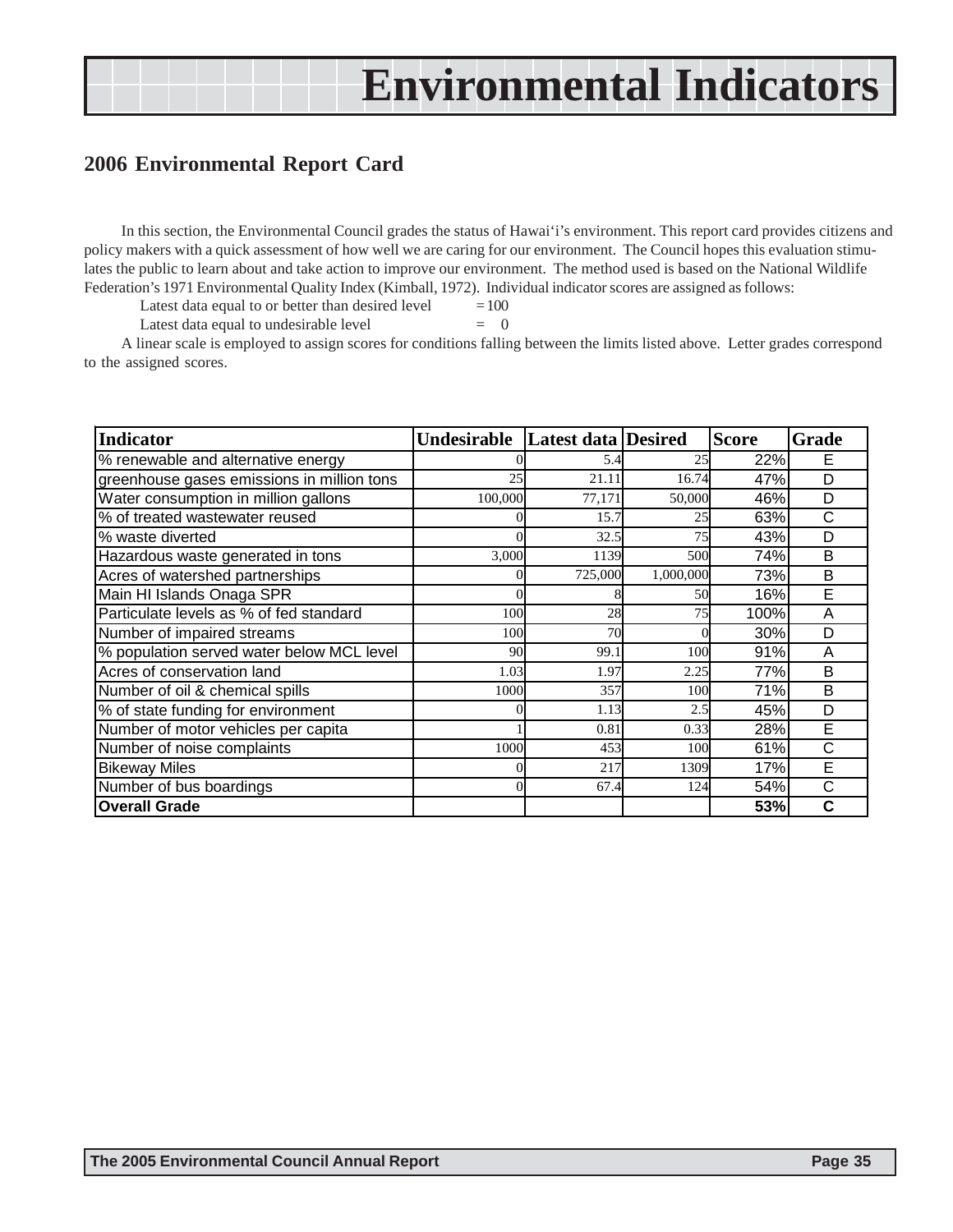### Assumptions:

The Environmental Council's assumptions for unacceptable conditions and optimum levels for Hawai'i's environmental indicators are listed below.

a) Renewable Energy: The Council prefers a goal of 25% for the amount of energy from renewable sources.

b) Greenhouse Gases: The Council supports the Kyoto Protocol which calls for emissions of 7% below 1990 levels by 2010. The unacceptable level is 25 million tons.

c) Water Consumption: The Council has set 50,000 million gallons per year as the optimum level. 100,000 is unacceptable.

d) Treated Wastewater Reused: The reuse target is 25%.

f) Waste Diverted: Pursuant to section 342G-3, HRS, it was the goal of the state to reduce the solid waste stream prior to disposal by 50% by the year 2000. The Council sets 75 as an optimum level.

g) Hazardous Waste: The optimum target is 500 tons. 3,000 tons is unacceptable.

h) Watershed Partnerships: Optimally, half of the state's conservation land should be in partnerships.

i) Onaga SPR: The optimum level is 50%.

j) Particulate Levels: The optimum level is 75% of the federal standard.

l) Impaired Streams: 100 impaired streams is unacceptable.

m) Oil and Chemical Spills: The optimum number is 100 spills or less.

n) Conservation Land: The State Land Use District Boundary Review, 1992, recommended that approximately 150,000 acres of Urban and Agricultural lands be converted to Conservation zoning. The report also identifies another 139,000 acres of non-Conservation land as "Areas of Critical Concern" that should be protected for its conservation resource value. Therefore, the optimum level is the conversion of 289,000 acres. Any less amount than one fourth of state lands in the Conservation district is unacceptable.

o) Drinking Water: The optimum level to have 100% of the population drinking clean water.

p) Environmental Spending: Based on information presented in World Resources Institute's 1992 Environmental Almanac the average state in the U.S. spends approximately 1.9% of its state budget on environmental protection. The optimum level is 2.5%.

q) Motor Vehicles: One motor vehicle per person is unacceptable. The optimum level should be one motor vehicle for every three people (the average household size is three people).

r) Noise Complaints: An average of 100 noise complaints per hundred thousand people is unacceptable. The optimum number is 10 or less per hundred thousand people.

s) Bikeway Miles: According to Bike Plan Hawai'i a total of 1,309 miles of bikeways is proposed. The optimum condition is the construction of all the bikeways proposed.

t) Bus Ridership: The present bus fleet is 525. The FEIS for the Honolulu Rapid Transit Program considered an expanded bus fleet of 997 buses for the Transportation System Management alternative. Based on Table 1.1 in the Comprehensive Bus Facility & Equipment Requirements Study, we estimate that the number of boardings for a fleet of 997 buses would be 124,000,000 per annum. The optimum level is 124,000,000 boardings.

### Letter Grades:

For the sake of simplicity in interpreting the "0" to "100" scores, letter grades are used.

| А<br>$=$ | 90 | to | 100 |
|----------|----|----|-----|
| в<br>$=$ | 70 | to | 89  |
| C =      | 50 | to | 69  |
| D<br>$=$ | 30 | to | 49  |
| Е<br>$=$ | 10 | to | 29  |
| F<br>$=$ | ი  | to | 9   |
|          |    |    |     |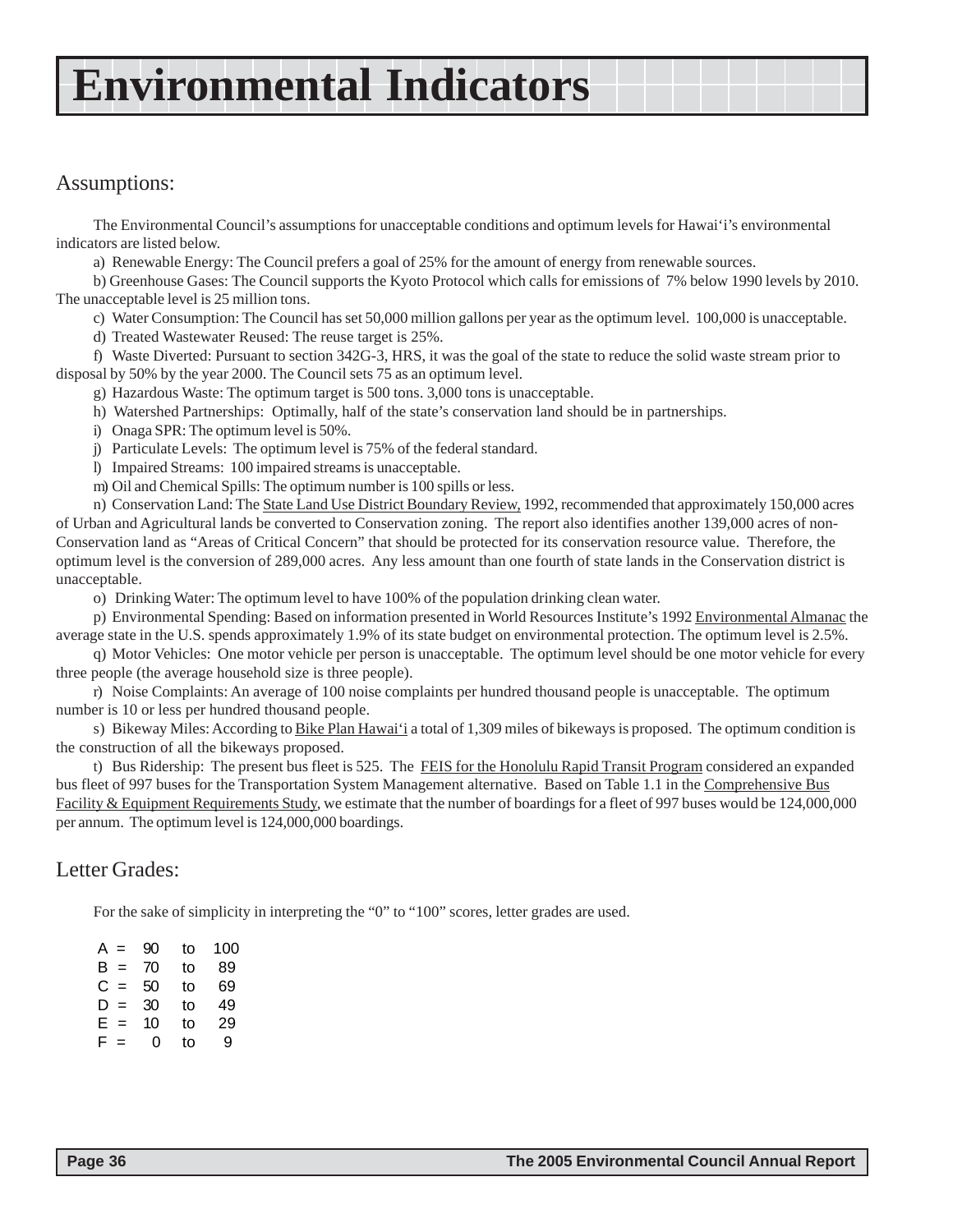### References:

City and County of Honolulu, Department of Transportation Services. Final Environmental Impact Statement for the Honolulu Rapid Transit Program. Honolulu, 1992.

Hawai'i Department of Business, Economic Development and Tourism. State Energy Resources Coordinator's Annual Report. Honolulu, 1994.

Hawai'i Department of Business, Economic Development and Tourism. The State of Hawai`i Data Book, 2005. Honolulu, 2005.

Hawai'i Department of Health. Healthy Hawai'i 2000: Preliminary Objectives and Health Status Indicators for the State of Hawai'i. Honolulu, 1995.

Hawai'i Department of Health. The State of Environmental Protection In Hawai'i. Honolulu, 1997.

Hawai'i Department of Health. Indicators of Environmental Quality, March 2006.

Hawai'i Department of Transportation. Bike Plan Hawai'i. Honolulu, 1994.

Honolulu Public Transit Authority. Comprehensive Bus Facility & Equipment Requirements Study. Honolulu, 1994.

Kimball, Thomas L. Why Environmental Quality Indices? In The Quality of Life Concept by the Environmental Protection Agency. Warrenton, Virginia, 1972.

Office of State Planning. State Land Use District Boundary Review. Honolulu, 1992.

Thomas, G. Scott. A Rating Guide to Life in America's Fifty States. New York: Prometheus Books, 1994. United States Environmental Protection Agency. Characterization of Municipal Solid Waste in the United States: 1996 Update. EPA530-R-97-015. Washington, DC.

World Resources Institute. Environmental Almanac. Boston: Houghton Mifflin Company, 1992.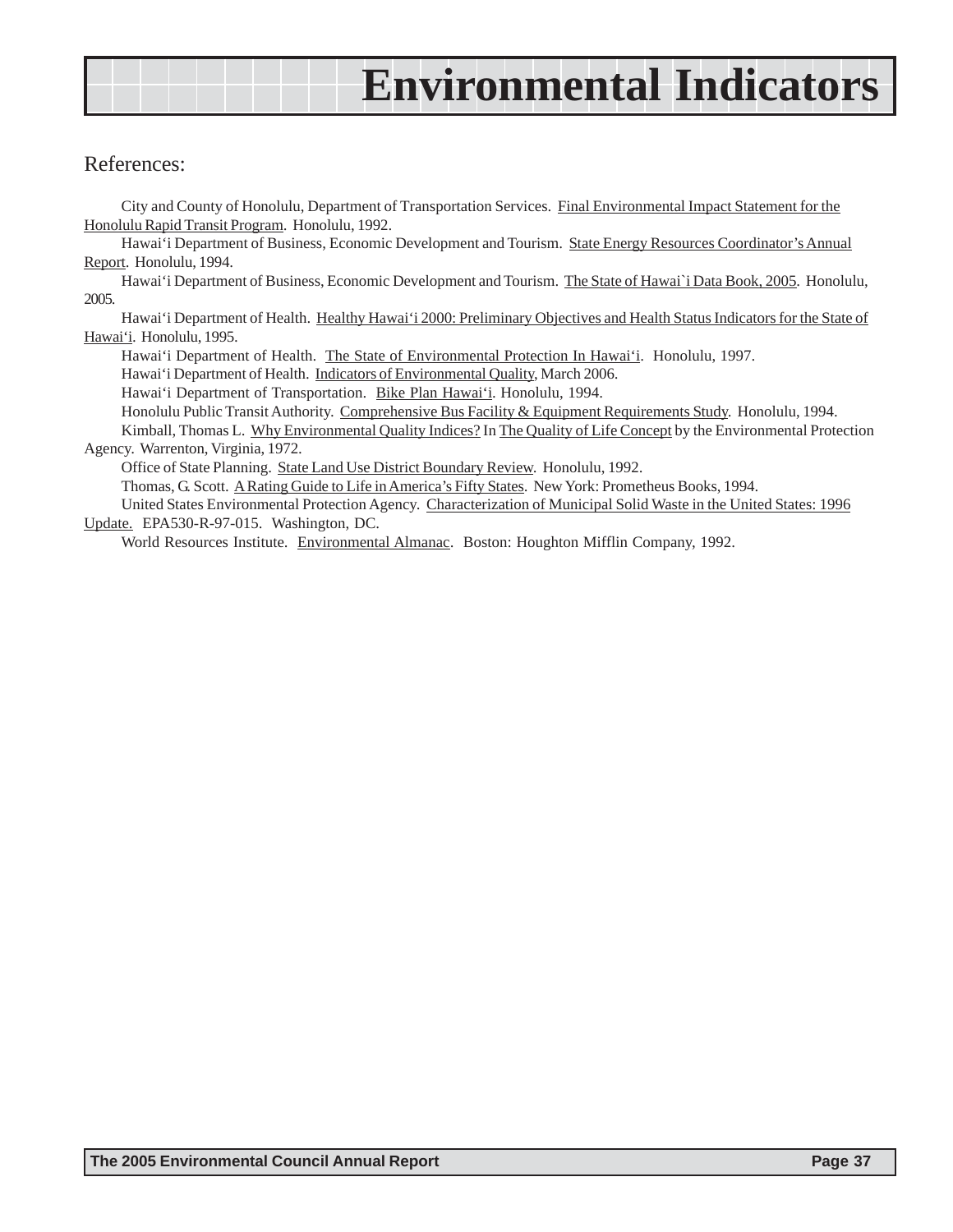### **Environmental Goals**

The Environmental Council asked selected state and county agencies the three questions listed below. Responses by the agencies are reprinted in the following pages.

> **1. Your agency's environmental goals for fiscal year 2006 (July 2005 to June 2006).**

**2. Your agency's environmental achievements in fiscal year 2006 (July 2005 to June 2006).**

**3. Your agency's environmental goals for fiscal year 2007 (July 2005 to June 2006).**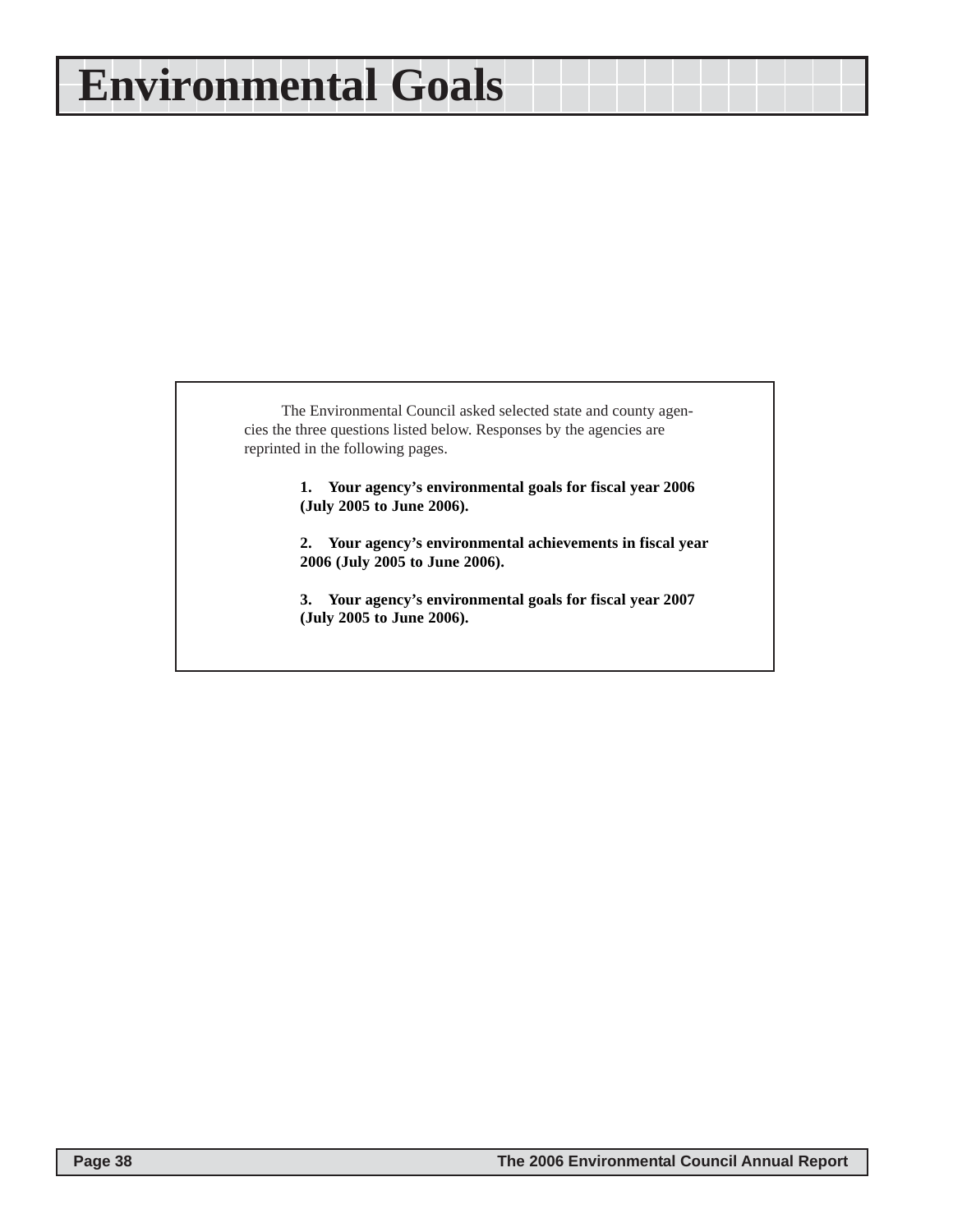### **List of Agencies**

The following is a list of agencies invited to submit their environmental goals. Agencies that submitted their goals are indicated with an asterisk (\*).

#### **State of Hawaii**

\*Department of Accounting and General Services Department of Agriculture \*Department of the Attorney General \*Department of Business, Economic Development & Tourism \*Department of Defense \*Department of Education \*Department of Hawaiian Homelands \*Department of Health \*Department of Land and Natural Resources \*Department of Public Safety \*Department of Transportation

#### **City and County of Honolulu**

Department of Design & Construction \*Honolulu Fire Department Department of Planning & Permitting \*Department of Parks and Recreation Department of Facility Maintenance \*Department of Transportation Services \*Board of Water Supply Department of Environmental Services Oahu Civil Defense Agency

#### **County of Hawaii**

Fire Department \*Office of Housing and Community Development \*Department of Parks and Recreation Planning Department \*Department of Environmental Management \*Department of Public Works \*Department of Water Supply

#### **County of Kauai**

Department of Public Works Office of Economic Development Fire Department Department of Planning Department of Water

#### **County of Maui**

Department of Fire Control \*Department of Housing & Human Concerns \*Department of Parks and Recreation Department of Planning \*Department of Public Works and Environmental Management Department of Water Supply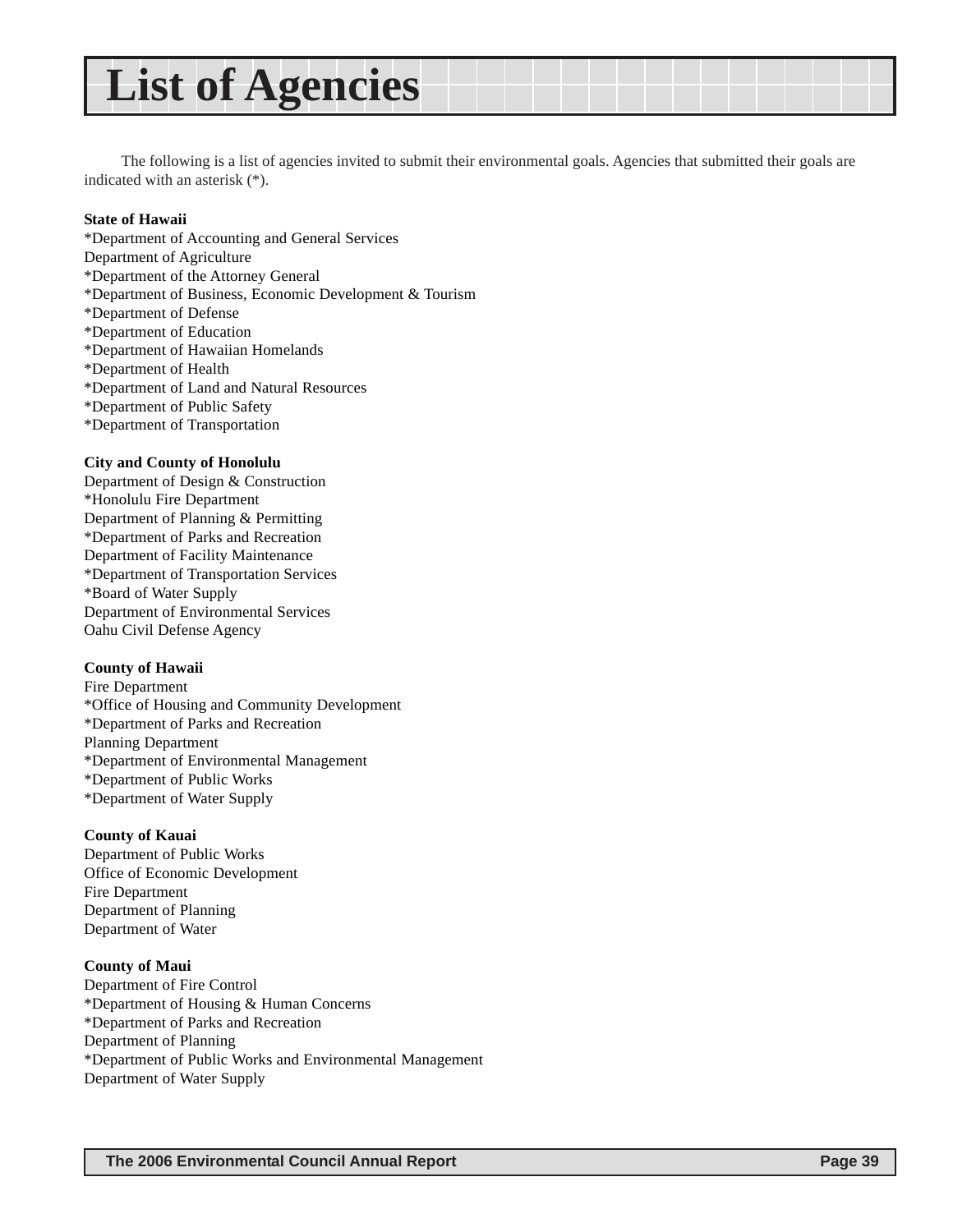# **State Accounting & General Services**

#### **Central Services Division**

#### **1. Your agency's environmental goals for fiscal year 2006 (July 1, 2005 to June 30, 2006).**

- a. Implement facility upgrades that will result in increased energy efficiency and conservation of resources.
- b. Increase the use of environmentally preferable custodial cleaning products.

#### **2. Your agency's environmental achievements in fiscal year 2006 (July 1, 2005 to June 30, 2006).**

- a. Replaced A/C chiller at the Kalanimoku Building.
- b. Initiated the replacement of the A/C cooling tower at the Kekuanaoa Building.
- c. Initiated a project for the partial replacement of A/C air handlers at the Keelikolani Building.
- d. Began field testing of environmentally preferable custodial cleaning products.
- e. Replaced the landscape irrigation system at the Kalanimoku Building with a system that incorporates rain sensors that will result in the conservation of water.
- f. Began the retrofitting of restroom toilet flush valves and basin valves with automatic sensor valves to conserve water.

#### **3. Your agency's environmental goals for fiscal year 2007 (July 1, 2006 to June 30, 2007).**

- a. Implement energy conservation measures as provided for in Act 96 and the Governor's Executive Directive No. 06-01.
- b. Convert to the use of environmentally preferable custodial cleaning products, herbicides, pesticides and fertilizers.
- c. Complete the retrofit of restroom toilet flush valve and basin valves with automatic sensor valves.
- d. Replace conventional light switches with occupancy sensors to conserve electricity.
- e. Increase the awareness of building occupants on steps that they as individuals can conserve energy in the workplace.
- f. Improve the quantity of recycled material collected from state office buildings.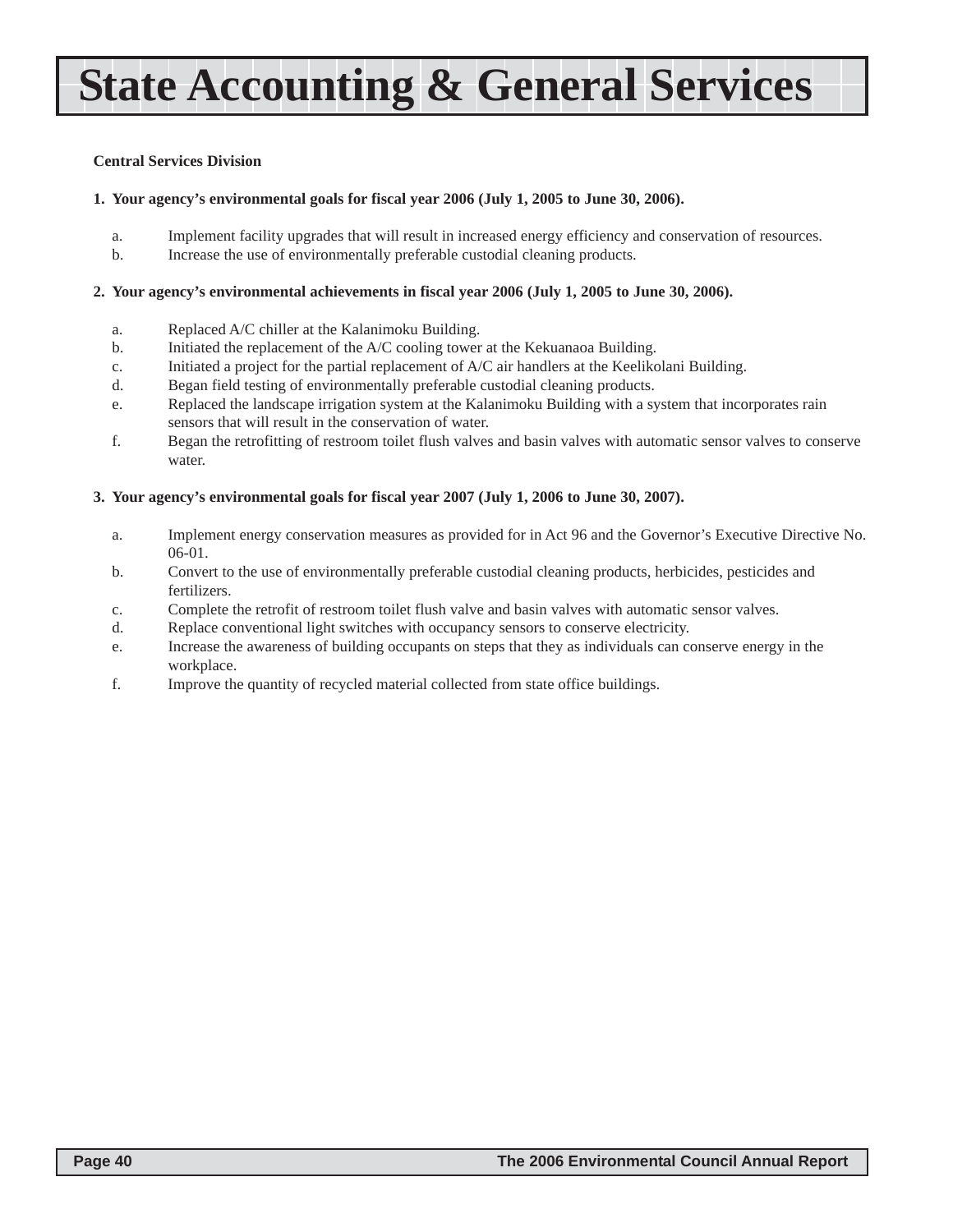# **State Accounting & General Services**

#### **Public Works Division**

1. Your agency's environmental goals for fiscal year 2006 (July 1, 2005 to June 30, 2006).

The DAGS Public Works Division's goals included: implementation of proposed Construction Waste Management Guide Specifications and "measure compliance"; implementation of a reverse-vending machine program to support the HI-5 bottle/can recycling law.

2. Your agency's environmental achievements in fiscal year 2006 (July 1, 2005 to June 30, 2006).

A draft Construction Waste Management Guide Specification (CWMGS) was posted on the PWD website for implementation. A lot of the CWMGS has to do with monitoring and record-keeping of construction waste management. We were informed by some contractors that this takes time and money. Unfortunately, if we do away with the monitoring and record-keeping, there is no way that we can "measure compliance". PWD sought input from contractors/vendors/public for ideas to draft a construction waste management specification which would not add to project cost. Response from the construction industry was sparse, and without a mandate and adequate funding to continue, it lacked the necessary support for full implementation. Once funding for this type of initiative is identified, say, as part of a LEED certification initiative, then the specification can be used.

A pilot reverse-vending machine program was implemented by the Central Services Division at the State Capitol to determine feasibility of the concept. It is doing well, though the pilot will continue before expanding to other sites. The machines, which are supplied by Reynolds Recycling, are expensive, so they are still testing to see if it is feasible to expand the program to other sites. In essence, it was determined that the machines must have 24/7 security, hence the machines should be located inside buildings. We also learned that the State must service (empty) the machines, crush the aluminum cans, and store all the cans, glass and plastics for pick-up. This limits the ease of operating the program.

3. Your agency's environmental goals for fiscal year 2007 (July 1, 2006 to June 30, 2007).

DAGS - Public Works is actively participating in the "Lead by Example" program to implement Administrative Directive No. 06-01 and Act 96 SLH 2006 Omnibus Energy Bill. Our efforts include developing a LEED application guideline for State agencies, providing LEED and commissioning programmatic support, pilot projects to apply for LEED certification at Manoa Library and Kohala Library, and a pilot retro-commissioning project at the State Capitol.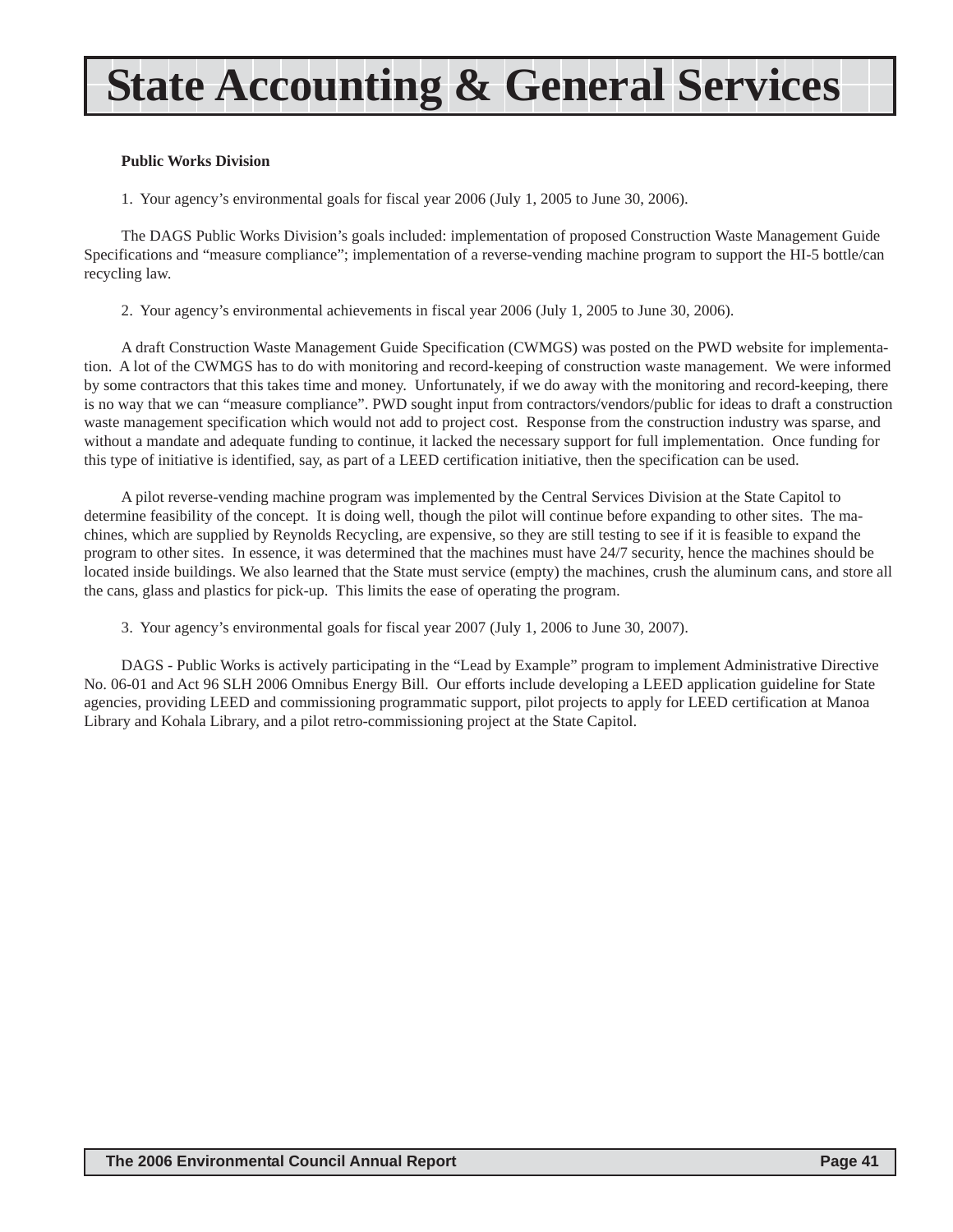### **State Attorney General**

#### **Question #1: What were your agency's environmental goals for fiscal year 200 (July 2005 to June 2006)?**

• Improve the effectiveness of statewide civil and criminal environmental enforcement actions;

• Continue to provide timely and comprehensive legal support to state agencies that regulate and enforce environmental laws;

• Assist in the coordination of state and federal environmental enforcement actions.

#### **Question #2: what were your agency's environmental achievements in fiscal year 2006 (July 2005 to June 2006)?**

We achieved our three goals, among other efforts, by completing major litigation involving unpermitted discharges to waters at Pila'a on Kauai in coordination with federal agencies and Hokuli'a on Hawaii.

#### **Question #3: What are your agency's environmental goals for fiscal year 2007 (July 2006 to June 2007)?**

- Aggressively pursue civil and criminal environmental enforcement actions;
- Continue to provide prudent and timely legal advice to the state environmental enforcement agencies;
- Work effectively with federal, state and local partners on environmental enforcement actions.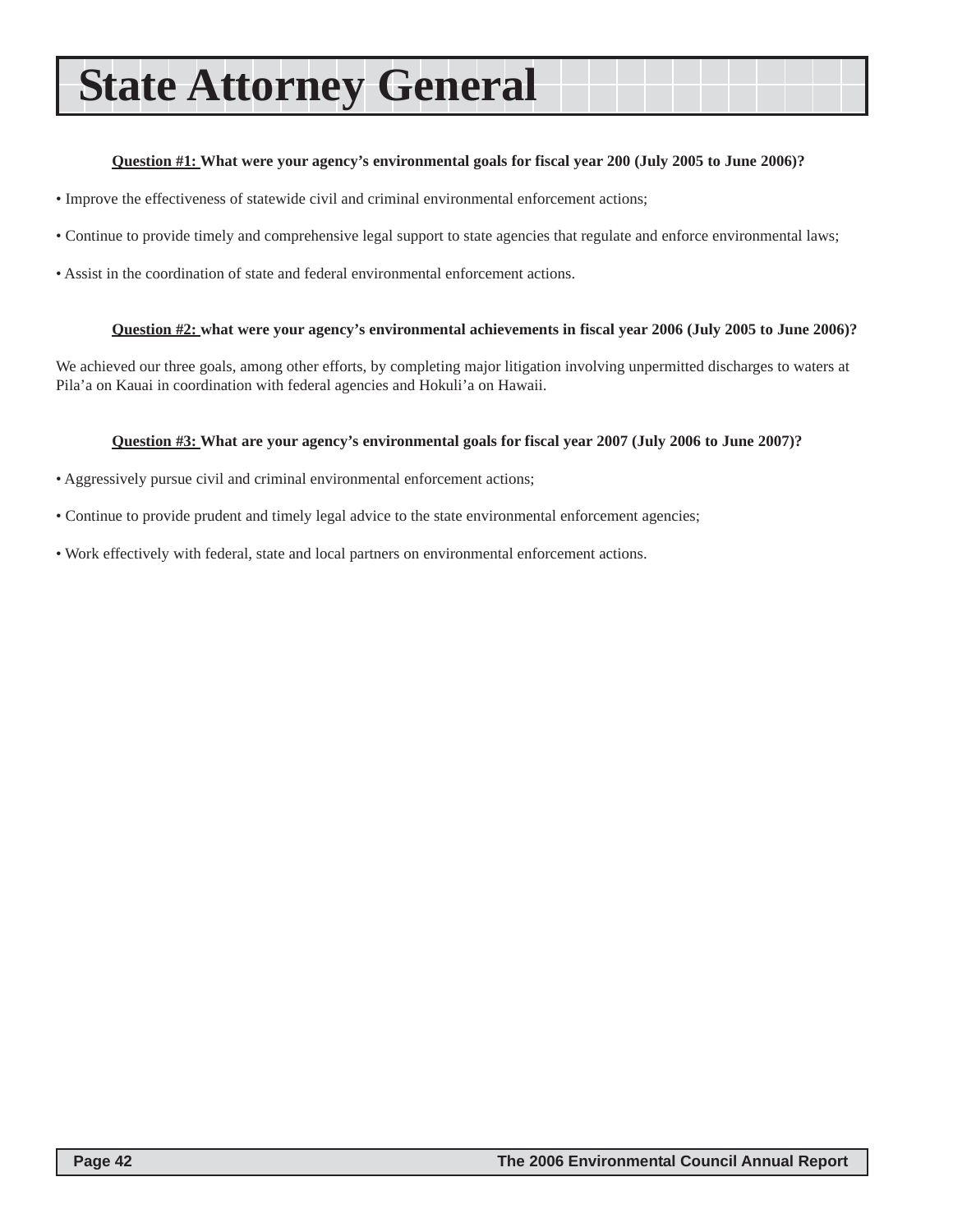# **State Dept. of Business & Econ. Dev.**

#### **Strategic Industries Division**

**Achievement for FY 2006**. Development and Passage of Vast Majority of the Lingle Administration's *Energy for Tomorrow* Strategic Energy Policy Package. In 2005, responding to the Governor's request for an integrated package of "bold, strategic energy initiatives", DBEDT and its Strategic Industries Division developed legislative measures that were approved by the Governor and proposed as the *Energy for Tomorrow* plan. While the Governor's "omnibus" energy bill was disaggregated, about 95% of the measures were reflected in several bills passed by the 2006 Legislature and enacted into law by the Governor's signature.

These measures comprised the vast majority of an integrated strategic framework of policies and activities that provides reliable, cost effective methods to conserve energy for tomorrow led by state agencies, to seek energy independence through indigenous renewable energy and a cost-competitive biofuels market and industry, and to move Hawaii toward a future hydrogen energy economy. These bold initiatives will achieve measurable results in the near, mid and long term – creating more sustainable and cost-effective *Energy for Tomorrow*.

Goal for FY 2007: Implement the Governor's *Energy for Tomorrow* Action Plan to Improve Hawaii's Energy Situation

DBEDT SID is leading efforts in the State to facilitate and coordinate implementation of the plan. Other elements of DBEDT involved in various ways include the Office of Planning, Land Use Commission, Hawaii Community Development Authority and the state Housing Agency, Natural Energy Laboratory of Hawaii Authority, High Technology Development Corporation, and Hawaii Strategic Development Corporation. Ultimately, the success of the plan depends heavily on private sector investment and action.

The following is a summary of the *Action Plan for Fiscal Year 2007*.

**Savings Through Efficiency.** Using two new full-time energy efficiency positions, DBEDT will provide assistance and training to State agencies designed to advance energy efficiency for state facilities and equipment so the State will "Lead by Example."

**Fuels Through Farming.** In addition to planning for implementation of the new statewide alternate fuels standard of 20 percent of highway fuel from alternate fuels by 2020, DBEDT will assist state vehicle fleet operators to implement the biofuels purchase preference for the State, develop a statewide multi-fuel biofuels assessment, and conduct a major, high level biofuels summit to bring key public and private sector leaders, including cabinet officials, land owners, energy companies, and biofuels producers together to catalyze creation of a major biofuels industry in Hawaii.

**Security Through Technology.** The Hawaii Renewable Hydrogen Program within DBEDT will establish the Hydrogen Investment Capital Special Fund, using the funds to advance the Program.

**Empowering Hawaii's Consumers.** DBEDT will develop proposals to restore DBEDT's ability to obtain critical energy industry data necessary for the Director to provide analysis and advice to State energy consumers and stakeholders in his statutory role as the Energy Resources Coordinator (ERC). These energy data analytic functions also support the Governor and ERC in planning for and effectively responding to energy emergencies, such as disruption of energy supplies or other crises, as well as to systematically assess and develop recommendations for public and private sector initiatives to improve Hawaii's energy and economic security.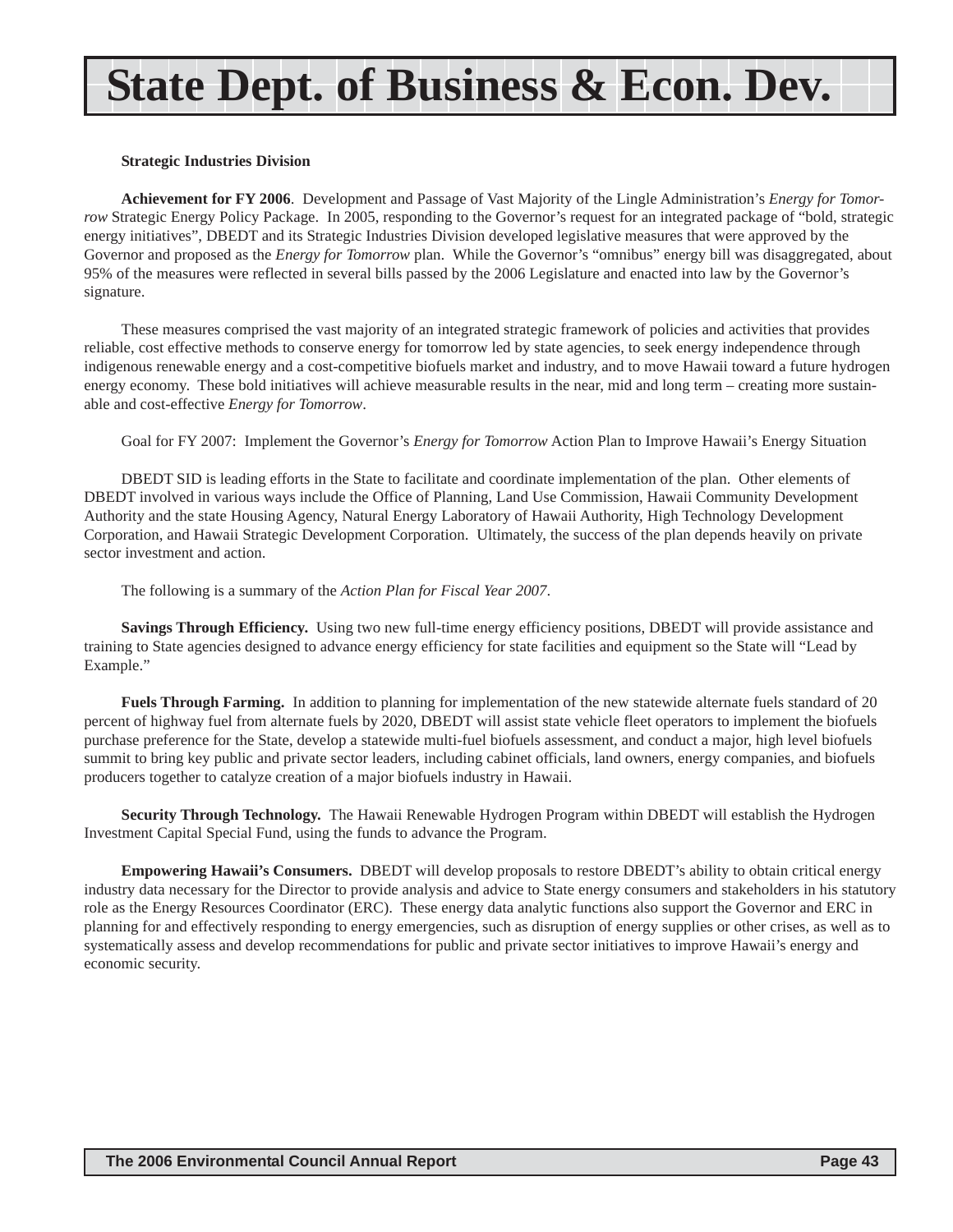# **State Dept. of Business & Econ. Dev.**

#### **Office of Planning**

#### Achievements in FY2006

- Prepared and disseminated a Users Guide for the Special Management Area (SMA) Permit in order to improve public awareness and understanding of SMA purposes and procedures.

- Conducted statewide workshops focusing on rural policy and regulatory frameworks and developing a common understanding of rural land use, its role in managing growth and key rural land use policies. These workshops will facilitate and inform the work of the Land Use Commission, the County Planning Departments. These workshops assisted in providing a compelling vision for rural areas as an alternative to conventional development patterns, explored the framework and common policies and standards for rural land use planning and policy, and provided examples of successful rural planning systems.

- Conducted a second set of statewide workshops exploring in depth a wide range of BMPs, tools, and standards that promote effective rural land use policy and effective management of rural communities, landscapes, and environmental quality. These include:

1) techniques for planning and managing rural centers; 2) rural design and siting practices; 3) appropriate rural development standards and codes; 4) rural infrastructure and support systems; and 5) rural land protection strategies.

- Conducted a third set of statewide workshops on Low Impact Development (LID) strategies and techniques for managing and mitigating stormwater runoff in watersheds. These workshops covered the continuum of LID applications.

- Held a stakeholder workshop and met with environmental groups, small- and large-business ocean users, and other stakeholders as part of the process of updating the Ocean Resources Management Plan.

- Continued to work toward obtaining Federal approval of Hawaii's Nonpoint Pollution Control Program.

- Prepared numerous educational and informational materials to mitigate coastal hazards: Earthquake Hazards and Estimated Losses in the County of Hawaii; Tsunami: The Great Waves (revised); and Improved Building Code Policies as a hazard mitigation tool for Hawaii County.

- Conducted 77 Federal Consistency Review of Federal actions for consistency with Hawaii Coastal Zone Management objectives and policies in the calendar year 2005.

#### Goals for FY2007

- To conduct statewide planning activities to promote the orderly future growth and development of the State pursuant to Chapter 225M, HRS.

- To administer a comprehensive system of public planning on a statewide basis to enhance the overall effectiveness of the Hawaii State Planning Act, Chapter 226, HRS.

- To administer a State land use program that reflects public policies and concerns and presents guidance and recommendations before the Land Use Commission as bases for land use decisions affecting the development and growth of the State pursuant to

Chapter 205, HRS.

- To carry out lead agency responsibilities for the Hawaii Coastal Zone Management program as specified in Chapter 205A, HRS.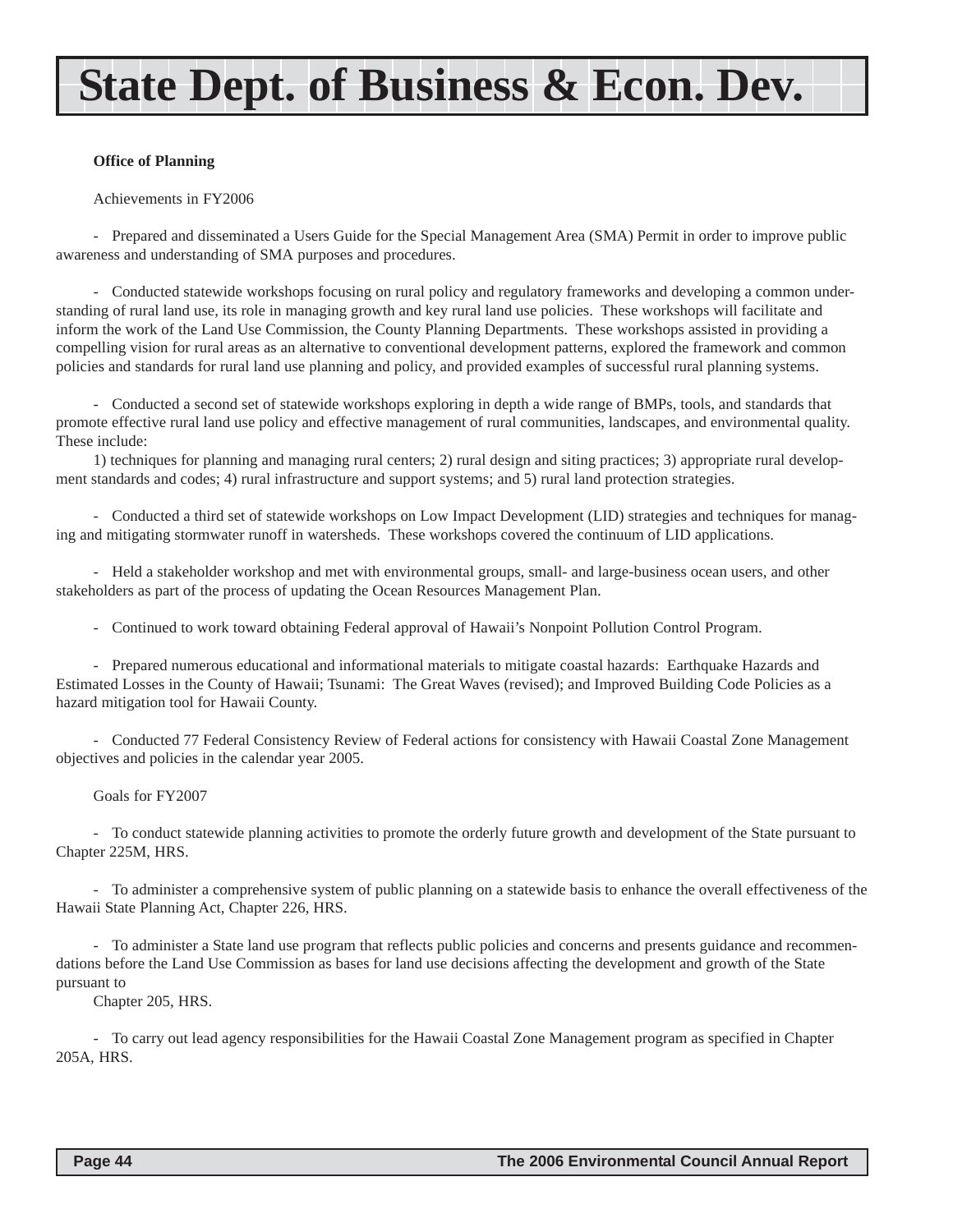# **State Department of Defense**

#### **What are your agency's top environmental goals for the period from July 2006 to June 2007?**

Goal #1: Conservation. Continue endangered species recovery, noxious weed eradication and awareness training and education of Hawaii's youth, Guard members and the public.

Goal #2: Compliance. Continue to monitor for regulatory compliance and implement pollution prevention initiatives.

Goal #3: Land Management. Continue to implement restoration and geographic information system (GIS) projects and integrated training area management to protect and enhance the natural resources of ARNG training lands.

#### **What are the results of your agency's efforts in achieving your July 2006 to June 2007 goals?**

Measurable progress has been made in the areas of invasive species eradication while continuing to protect and recover endangered species while introducing native plant species. We continue to conduct awareness training via events such as National Public Lands Day, Earth Day and by working directly with Hawaii's youth. Ongoing projects to sustain and enhance our valuable training lands have increased this past year.

Training and implementation of the Affirmative Procurement Plan has been instituted this past year. Significant clean-up projects throughout the state have been conducted this past year. Continual monitoring has been programmed to sustain and enhance the compliance level. The integration of new pollution prevention methods and training is ongoing.

#### **What are your environmental goals for the period from July 2006 to June 2007?**

Our strategy is to *sustain* our resources (land, air & water) to secure our future. While continuing to implement our previous year's goals, we will enhance training of our Soldiers, members of the Department of Defense and our neighbors. We will integrate sustainability into all activities by using the ISO 14001, (Environmental Management Systems) to implement our strategy and to assist this department in attaining its goals. Our goals are to foster an *ethic* that takes us beyond environmental compliance to sustainability. *Strengthen* our operations by employing sustainable practices such as water conservation, and fuel and energy efficiency. *Training* land management by maintaining the resiliency and buffering needed to protect the environment and our surrounding communities from impacts of training. We will continue to favor environmentally sustainable *products* to reduce the introduction of pollutants. We will sustain our *natural resources* for our Soldiers, their families our workforce and our neighbors. Celebrate our heritage through responsible management of our cultural resources. Seize upon opportunities brought about by *technological* advancements. Continue to seek tools and solutions that improve efficiency and reduce cost while protecting our environment.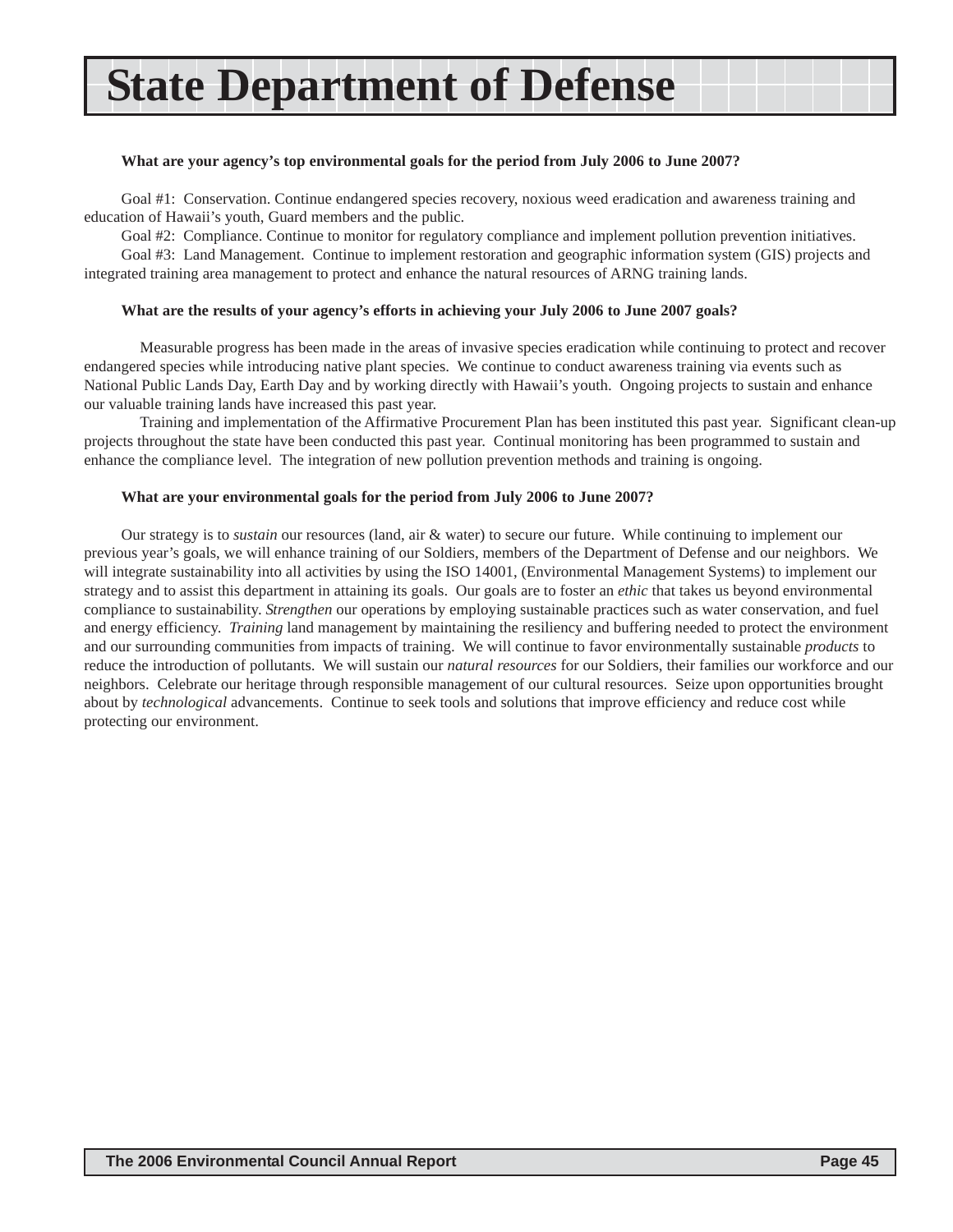# **State Department of Education**

#### **What are your agency's top environmental goals for the period from July 2005 to June 2006?**

Continue compliance with enviromental regulations, including cesspool removal, MS4 storm water requirements, and Act 96. Act 96 requires a photovoltaic pilot project at DOE schools and also that buildings be designed to meet energy efficiency guidelines.

#### **What are the results of your agency's efforts in achieving your July 2005 to June 2006 goals?**

Waipahu Intermediate School's cafeteria was designed with energy efficient features. A consultant contract was executed to complete 41 additional MS4 permits for schools and funding was received for consultant fees to complete MS4 permits for the balance of Oahu schools. Received \$11 million dollars for cesspool removal in fiscal year 2006 and an additional \$11 million in fiscal year 2007. DOE entered into an agreement with the Environmental Protection Agency relating to the requirement to close or convert large capacity cesspools.

#### **What are your environmental goals for the period from July 2006 to June 2007?**

Compliance with enviromental regulations, including cesspool removal, MS4 storm water requirements, and Act 96.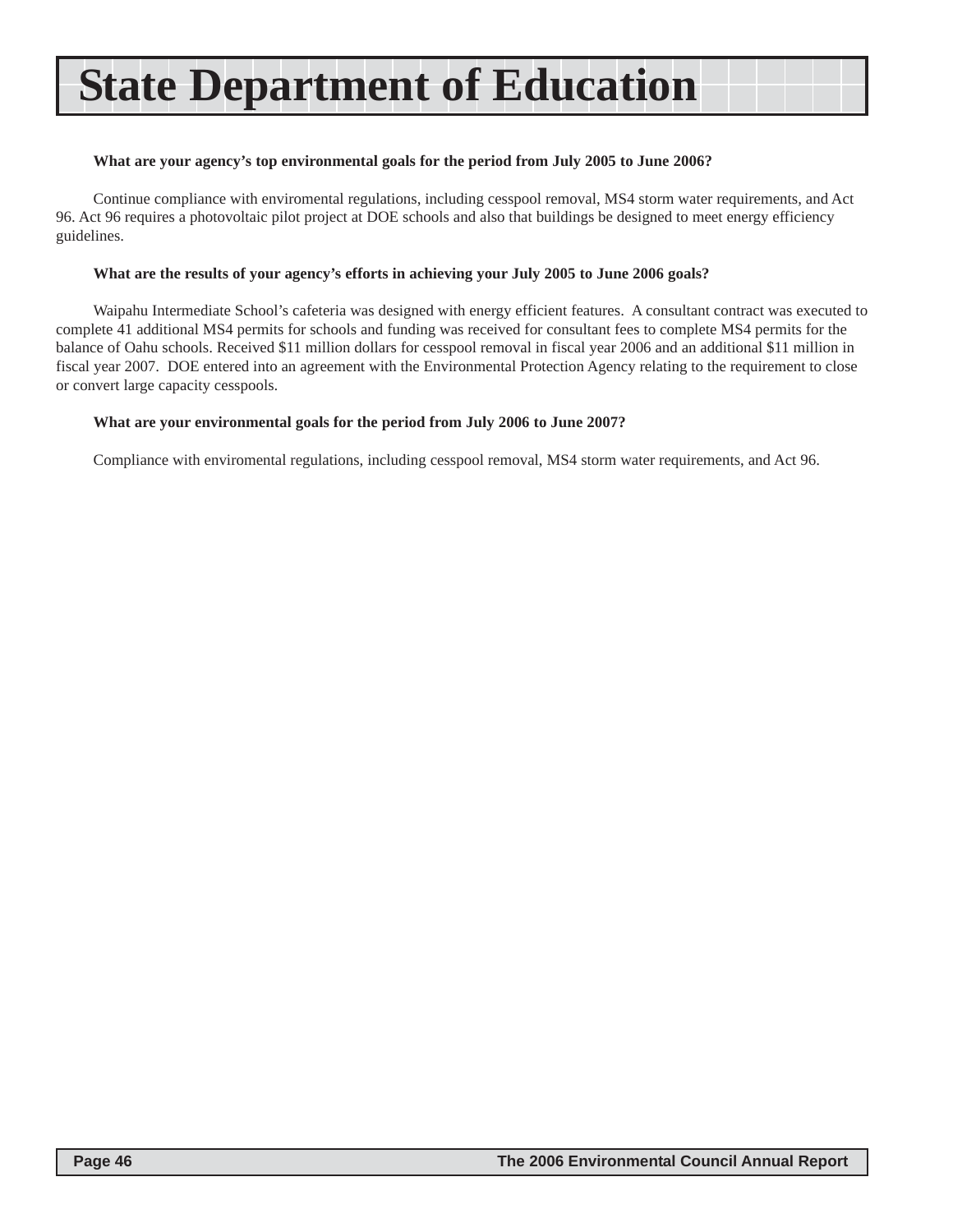### **State Hawaiian Home Lands**

#### 1. Environmental Goals for FY 2006

A. Invasive Species. Control the spread of gorse (Ulex europaeus) through tree planting and value-added land uses. Gorse is shade intolerant and dense shade from trees is intended to act as a natural barrier to reduce gorse seed dispersal. The long term goal is to decrease the use of fire and herbicides to control gorse and make DHHL land more productive.

B. Endangered Species. Create and improve off-site endangered tree, plant, and bird habitat through fencing, ungulate control, and outplantings in order to provide homestead lots to our beneficiaries.

C. Adopt-A-Ditch-Cleanup. Clean debris from drainage ditches on DHHL land and protect nearshore coastal waters from urban runoff.

D. Partnering. Partner with government, community groups, non-profit organizations, and private industry to achieve our invasive species, endangered species, and adopt-a-ditch goals.

#### 2. Environmental Achievements in FY 2006

A. Invasive Species. Crushed, sprayed, and/or burned about 1200 acres of gorse in Humuula, Hawaii. Continued to monitor, maintain, and conduct research on over 300 acres of native and non-native tree plantings around the perimeter of the gorse to contain its spread.

B. Endangered Species

i. Kapolei, Oahu. As part of the Habitat Conservation Plan (HCP) for the North-South Road Project in Kapolei, DHHL received a certificate of inclusion from the Department of Transportations' (DOT) takings permit to move 14 endangered red ilima or ko'oloa'ula (Abutilon mensiesii) plants. The red ilima were transplanted to the Department of Land and Natural Resources (DLNR) 26 acre Abutilon Conservation Reserve Area. The HCP included funding for site development and long-term maintenance.

ii. Laiopua, Hawaii. The Laiopua Plant Mitigation Plan identified the endangered aupaka (Isodendrion pyrofolium) and uhihui (Caesalpinia kavaiensis) in the area slated for residential development. DHHL drafted contract documents to provide botanical, archaeological, and engineering services on 65 acres of off-site land to protect and outplant aupaka, uhiuhi, and a host of other dryland forest species native to the area. Implementing the Laiopua Mitigation Plan will allow for residential development in the nearby Villages of Laiopua.

iii.Kanakaleonui Bird Corridor, Hawaii. Monitored feral ungulates and fencing needs in Kanakaleonui, a 467 acre bird corridor between the koa-ohia forest of Hakalau Forest National Wildlife Refuge and the mamane forest in the Mauna Kea Forest Reserve. Kanakaleonui has some of the best high elevation koa and serves to re-establish connectivity of habitat and bird populations among the fragmented patches of native forest. Endangered birds associated with koa-ohia-mamane include the 'Akiapola'au (Hemignathus monroi), Hawaii Creeper (Oreomystis mana), Akepa (Loxops coccineus coccineus), Palila (Loxioides bailleui), and 'Io or Hawaiian Hawk (Buteo solitarius). Drafted grant funding to fence the site.

iv. Humuula, Hawaii. Conducted research on the endangered Hawaiian Hoary Bat (Lasiurus cinereus semotus) through the Hawaiian Bat Research Cooperative.

C. Adopt-A-Ditch-Cleanup. Hauled away tons of urban debris and silt from a drainage ditch in Nanakuli. Protected nearshore coastal waters from runoff.

D. Partnering. Partnered with (1) the DOT and DLNR on the red ilima habitat conservation plan while moving forward on the North-South Road to improve traffic conditions for Leeward Oahu; (2) Parker Ranch, University of Hawaii and the Big Island Invasive Species Committee regarding gorse control; (3) the Hawaiian Bat Research Cooperative regarding Bat research; and (4) the County, community groups, and private industry to haul away tons of urban debris from a Nanakuli drainage ditch.

3. Environmental Goals for FY 2007

A. Invasive Species. Continue to control the spread of gorse through tree planting, fire, and herbicide. Mitigate fireweed on pasture lots in Humuula. Make DHHL land more productive.

B. Endangered Species. Continue to create and improve off-site endangered tree, plant, and bird habitat through fencing, ungulate control, and outplantings in order to provide homestead lots to our beneficiaries.

C. Adopt-A-Ditch-Cleanup. Finalize a drainage ditch maintenance and cleanup plan for additional ditches on DHHL land.

D. Partnering. Continue to partner with government, community, and private industry to achieve our invasive species, endangered species, and adopt-a-ditch goals.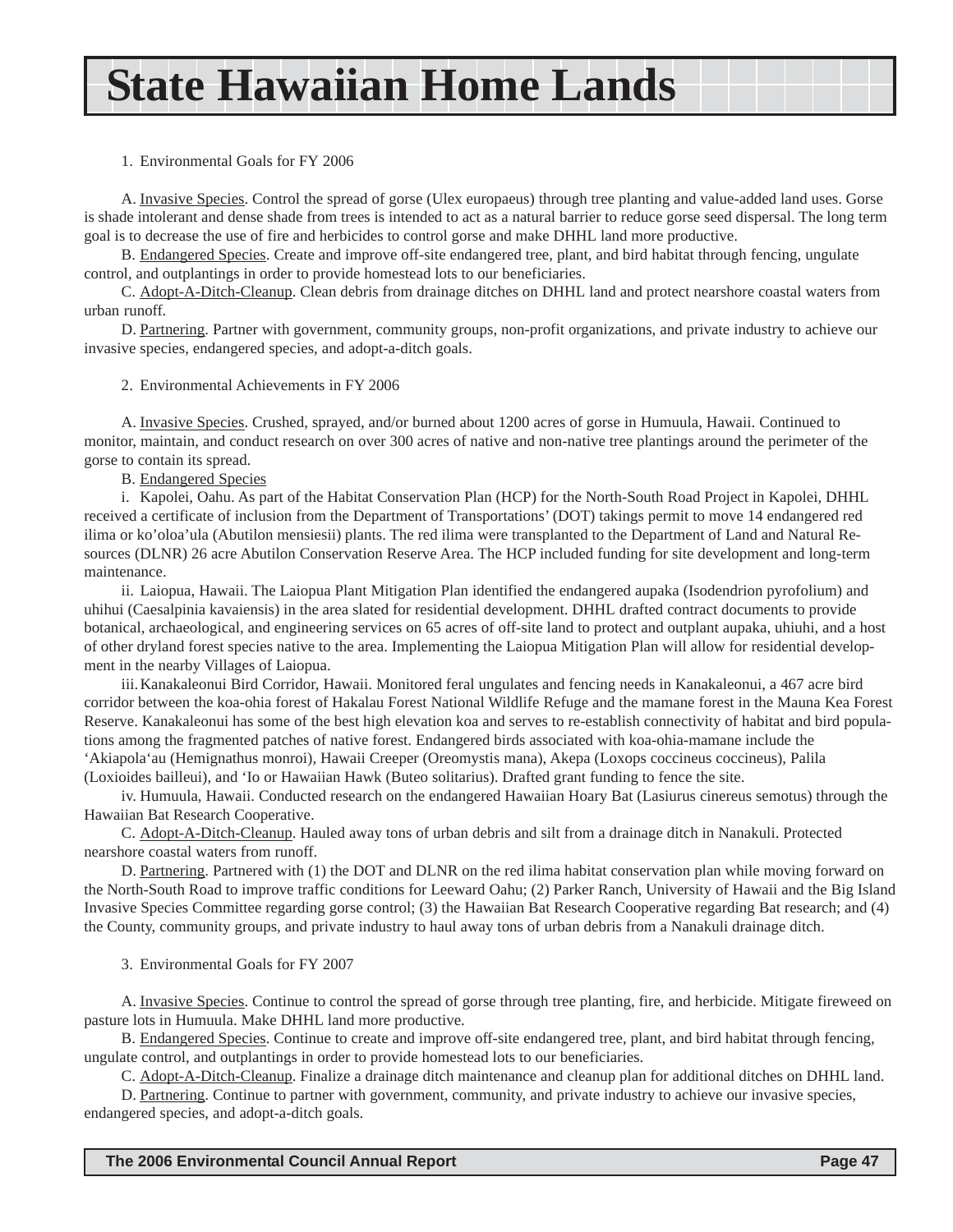# **State Department of Health**

#### I. Goals/Objectives for FY 2006 and FY 2007

The Department of Health (DOH) retains the general environmental goals developed with public input for its strategic plan in 1999 and 2001. The DOH reviewed the goals with its Environmental Management Advisory Group in 2005.

Goal/Objective #1: To ensure that Hawaii's coastal waters are safe and healthy for people, plants and animals.

Goal/Objective #2: To protect and restore the quality of Hawaii's streams, wetlands, estuaries and other inland waters for fish & wildlife, recreation, aesthetic enjoyment and other appropriate uses.

Goal/Objective #3: To protect Hawaii's groundwater from contamination for drinking, irrigation, and other appropriate uses.

Goal/Objective #4: To protect Hawaii's lands from pollutants that endanger people and the environment; and to rehabilitate contaminated lands.

Goal/Objective #5: To protect and enhance Hawaii's indoor and outdoor air quality for the health of our people.

#### II. Results of Efforts for FY 2006

DOH annually reports Indicators of Environmental Quality for air, water, and land: http://www.hawaii.gov/health/environmental/env-planning/goals/goalsandindicators.html. Some of the indicators also appear the Environmental Council's annual reports. The DOH also produces other annual or bi-annual reports.

We report certain activities affecting our goals. In general, DOH issues many permits, collects samples often and at many sites, and inspects sites and enforces often. These activities occupy most staff time and are the basics of environmental protection and enhancement by DOH. DOH also is improving its data systems. More details will appear in the DOH annual report. We note some specific activities below.

Goal/Objective #1, Safe and Healthy Coastal Waters:

1. Ala Wai Sewage Discharge. The State suffered its worst sewage spill in March 2006 when the City & County discharged about 48 million gallons of raw sewage into the Ala Wai Canal because of a failure in the Beachwalk force main and had to post warnings as far as parts of Waikiki Beach. DOH is working on prevention and better response in partnership with the Surfrider Foundation, UH, City, canoe clubs, private citizens, and others.

2. Vigorous enforcement. The DOH & EPA settled two major water pollution enforcement cases, and DOH nearly settled a third one. **DOT.** Due to polluted runoff from DOT's facilities and construction work, the State Department of Transportation (DOT) will spend about \$50 M for projects over five years to reduce polluted storm water runoff from highways, airports and road construction sites. **Pflueger.** Because of polluted storm water runoff to Pilaa reef, Kauai, James H. Pfleuger will pay \$1,170,000 to the State and \$830,000 to the EPA, and he will pay \$200,000 to replace certain cesspools with better sanitary facilities in the Hanalei area. This is apart from DLNR and other cases. (**Hokulia.** After muddy storm water runoff to Kona waters from the Hokulia construction site in Fall 2000, in FY07 Oceanside will pay \$50,000 to the State Environmental Response Revolving Fund and \$150,000 for the repair of docks at Keauhou Boat Harbor in Kailua, Kona.)

3. Extensive and New Monitoring. The DOH collected and analyzed 2956 water samples, including 21 chemistry and 2947 bacterial samples; finished one year of sampling for the EPA national Ecoregion Monitoring and Assessment Program (EMAP Wadeable Streams); and advanced fish tissue and stream bed sampling quality assurance.

For both coastal and inland water monitoring, DOH also collaborated with many partners, such as Surfrider, Hanalei River Hui, UH-Manoa Microbiology Lab, Windward Community College, and DOE (Hakipuu Learning Center).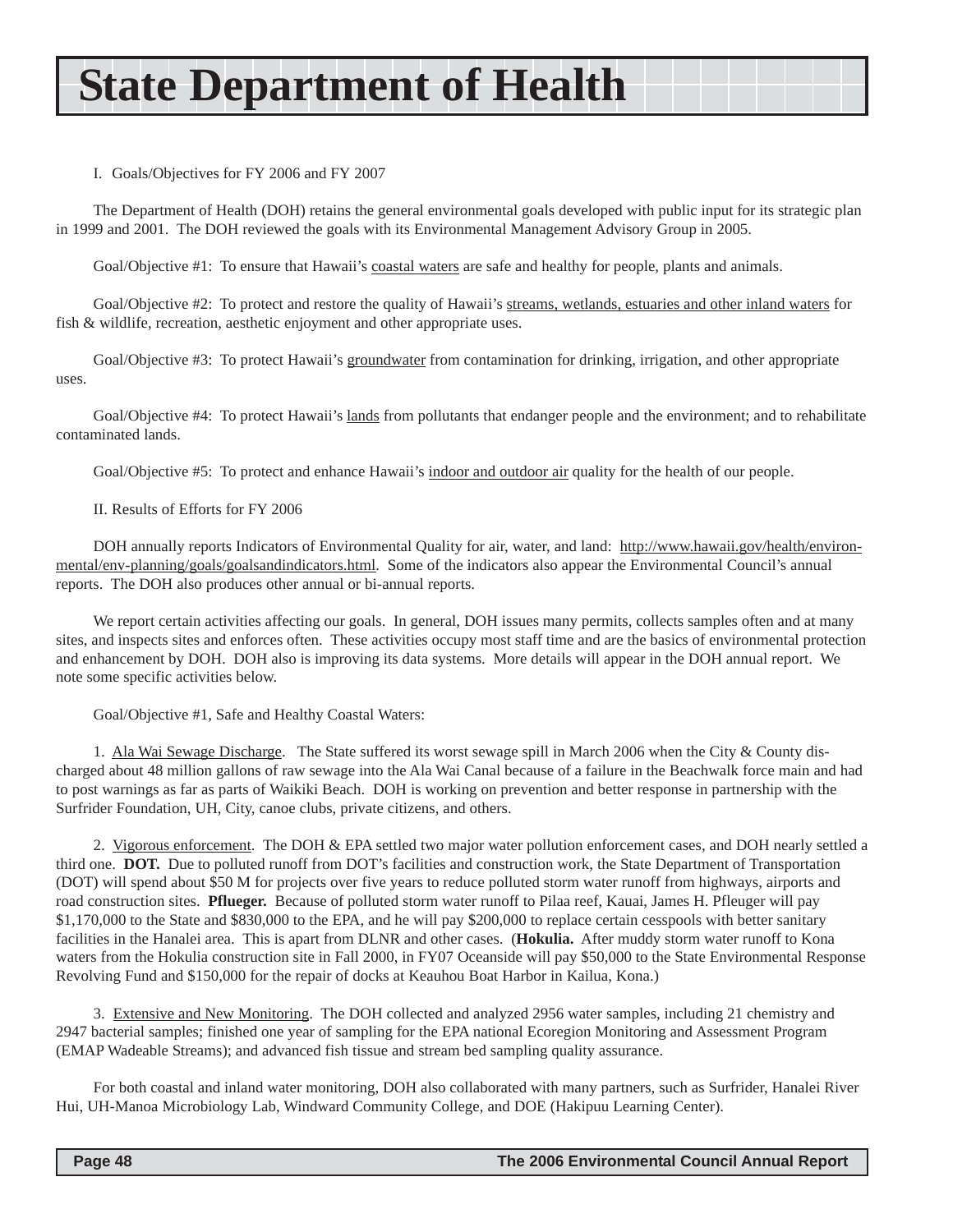# **State Department of Health**

Goal/Objective #2: Protect and Restore Inland Waters

1. Total Maximum Daily Loads (TMDLs, which are pollution budgets for impaired waters). EPA approved a revision to the Kawa Stream (Oahu) TMDLs; DOH completed draft TMDLs for Kapaa Stream (Oahu) and Huleia, Papakolea, Puali, and Nawiliwili Streams (Kauai). DOH completed bioassessments supporting TMDL development for Oahu and Hawaii islands' streams.

Goal/Objective #3: Protect Groundwater

1. Overall, Hawaii's regulated drinking water systems met all standards all year for 97.1% of their customers.

2. DOH loaned \$42 M to counties for better drinking water systems in Sept. 2005.

3. DOH updated its drinking water rules for haloacetic acids (disinfection by-product), surface water treatment, and arsenic and radionuclides.

4. DOH raised concerns about building shallow drinking water wells in subdivisions which use cesspools and septic systems.

5. DOH expanded its financial aid to cover public water systems with qualifying wellhead protection activities.

6. While not a groundwater issue, DOH surveyed drinking water, shower, and toilet availability at Leeward Coast beach parks to help assessments of the homeless situation. (June 29, 2006)

Goal/Objective #4: Protect & Rehabilitate Lands

1. Arsenic addressed. To protect residents, DOH continued its soil arsenic evaluation with soil and human exposure sampling in Kea'au, HI, and started new multi-increment sampling for large agricultural tracts for residential development.

2. System improvements for safe remediation and reuse of contaminated lands. DOH:

· Advocated adoption of the Hawai'i Uniform Environmental Covenants Act, which became law in 2006. The law strengthens site specific controls to keep residual contamination in safe condition.

· Implemented new Environmental Actions Levels to help and speed screening and preliminary risk assessments of contaminated sites.

· Held the first Hawai'i Brownfields Forum to help cleanup and redevelop land.

· With the Office of Planning, set up the Brownfields Cleanup Revolving Loan Fund and publicized the availability of loans to the public.

· Specific sites: Completed two brownfields sampling and analysis plans to assess the Department of Hawaiian Homelands East Kapolei Affordable Housing Project.

3. DOH reissued to the Navy a hazardous waste storage permit for Dept. of Defense hazardous waste, which is the only Treatment Storage or Disposal Facility (TSDF) permit in Hawaii. Commercial hazardous waste must use mainland TSDFs.

4. Waste Minimization: DOH worked with Hilton Waikoloa Village and Hawaii Prince Hotel in the Green Hotel Forums to decrease new waste and energy use.

5. Haz Waste Cleanups. DOH completed and certified closures of 2 hazardous waste generators facilities and issued 78 no further action letters for leaking underground (petroleum) storage tanks (LUSTs);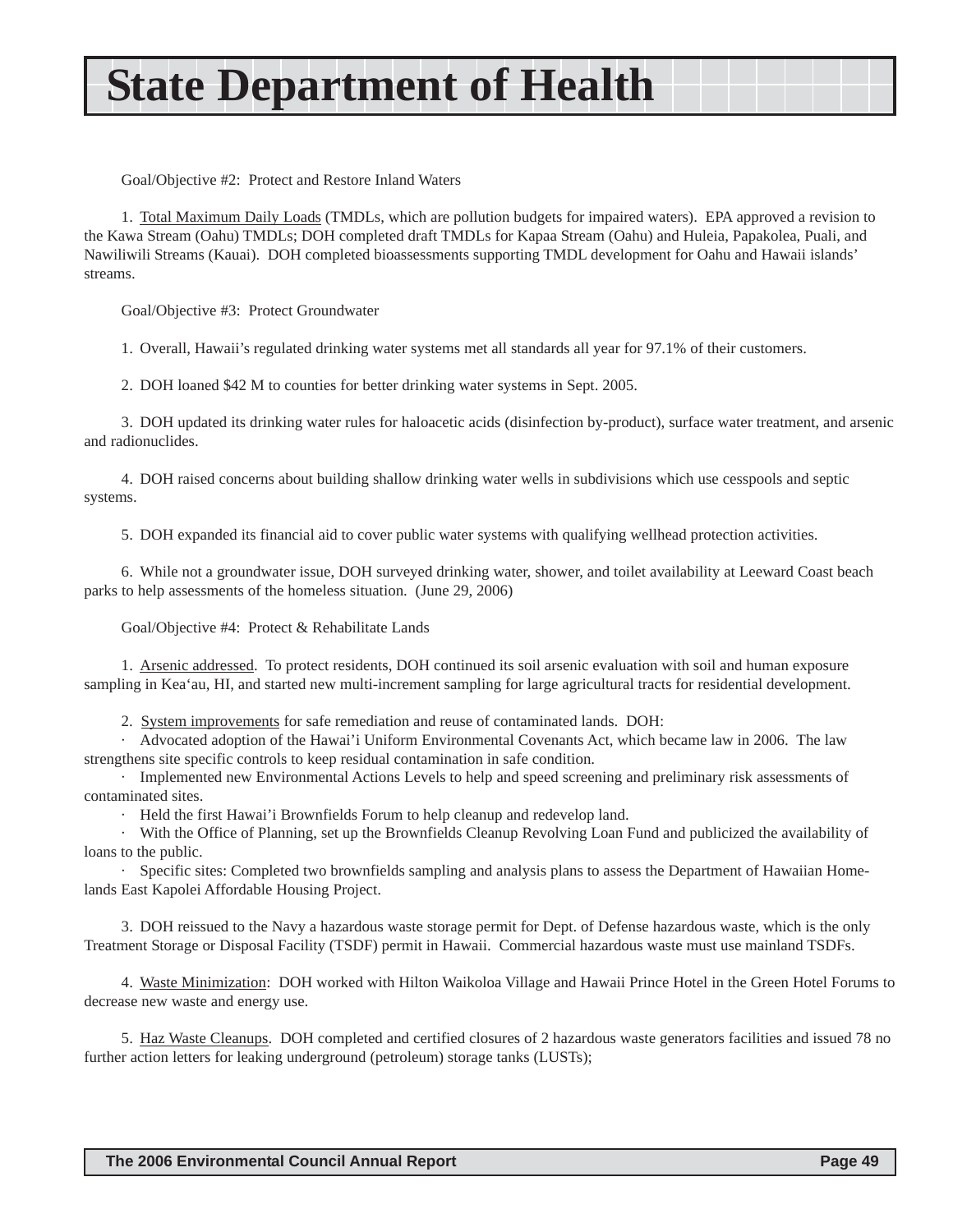# **State Department of Health**

6. Public access improved. Reports from facilities with LUSTs were scanned onto a CD. This would provide an easy accessibility and reproduction for the public and will provide additional space in the filing cabinets.

7. Solid Waste. DOH reduced it permit backlog, receiving 59 applications and issuing 88 permits, handled 254 complaints, issued 77 warning letters, and 6 notices of violations, assessing penalties of almost \$3 M.

8. Deposit Beverage Containers had a 68% redemption rate in FY 06 (960M DBC sold), the first full fiscal year. California recycled about 55% in its first year.

9. Other Recycling remains at about 31% of statewide solid waste (metals, paper, plastic, green waste, other).

Goal/Objective #5: Protect and Enhance Indoor and Outdoor Air

1. Overall air quality. Hawaii's air quality remained far better than national and state standards.

2. Vog. For better vog (volcanic smog) monitoring and advisories, DOH planned and chose 2 new monitoring sites, and the legislature appropriated \$150,000 for construction.

3. Permits and enforcement. DOH issued 89 air permits for stationary sources and 185 permits for agriculture burning. DOH investigated 1,173 complaints and inspected 484 facilities and sources. DOH operated 16 monitoring stations statewide.

4. Data. DOH is setting up important data systems on facilities and air emissions.

5. Indoor Air: New Lead Rules Adopted; EPA approves. Hawaii Administrative Rules, Chapter 11-41, Lead-Based Paint Activities, was adopted on September 19, 2005. This rule meets U.S. Environmental Protection Agency (EPA) requirements, and EPA later delegated authority to DOH to implement a federal lead program in Hawaii.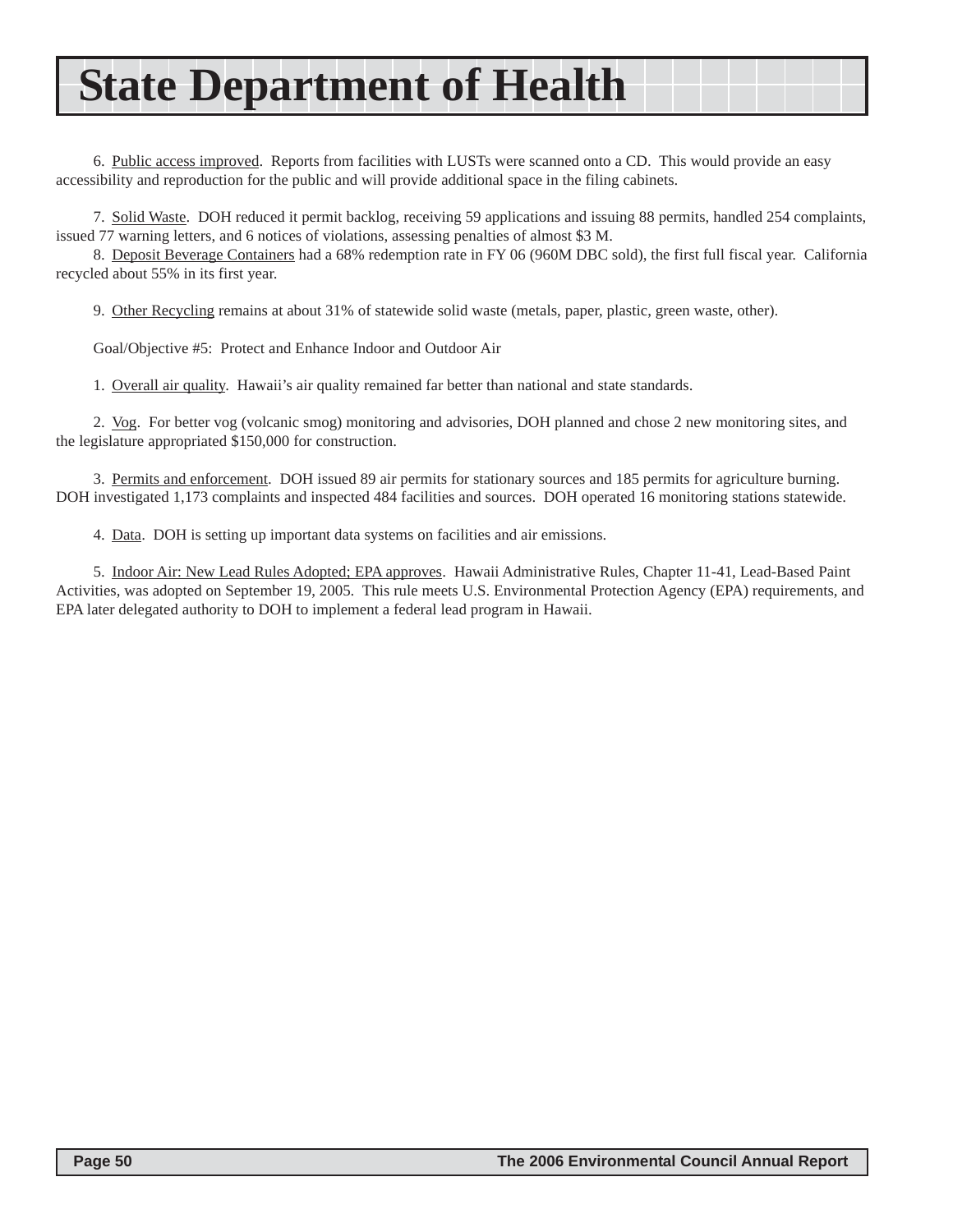# **Dept. of Land & Natural Resources**

#### **DIVISION OF FORESTRY AND WILDLIFE**

#### Goal

Plan and implement reforestation and management of deteriorating and disturbed state lands for commercial forest resource production, native resource protection, watershed value enhancement and other forest purposes.

Achievement – The Department of Land and Natural Resources, Division of Forestry and Wildlife and USDA Forest Service have agreed to work cooperatively to establish a first experimental tropical forest program in Hawaii and the Pacific. The two sites will be located on the island of Hawaii – a wet forest at Laupahoehoe in North Hilo, and a dry forest at Puu Waawaa in North Kona. The research program will focus on: tropical forestry, conservation biology, ecology and sustainable harvest of forest products, along with education, training, outreach and preservation of cultural values important to native Hawaiians.

#### Goal

Insure viable populations of native species and increase populations of endangered species by protecting and managing their natural habitats by a system of state-owned and managed sanctuaries, forest and natural area reserves, and cooperative managed areas.

Achievement – The Board of Land and Natural Resources forwarded for Governor's approval, the Hawaii's Comprehensive Wildlife Conservation Strategy (CWCS) that was completed and submitted to the U.S. Fish and Wildlife Service's National Advisory Acceptance Team by the Division of Forestry and Wildlife. The CWCS is a strategic plan that comprehensively addresses Hawaii's current conditions of plant, wildlife and aquatic species and their habitats, identification of potential threats, and resulting efforts and strategies for their conservation.

#### Goal

Advocate public access with private landowners to increase public use of trails and access.

Achievement – After years of negotiations, the Na Ala Hele Trails and Access program staff initiated a Memorandum of Understanding with Dole Foods Hawaii, Inc. on Oahu to allow public easement through private property and provide access to the state Poamoho trail. This was a community effort as hunting and hiking groups volunteered to help erect the fence and gate corridor to the Poamoho trailhead.

#### Goal

Plan and implement expanded management plans for state forest reserves to effectively use new source of funding to protect and enhance forested watersheds.

Achievement – 2006 Legislature and Executive Branch, State of Hawaii amended chapter 183, HRS relating to protection of forest reserves statewide by establishing general administrative penalties for violations of the forest reserves law. Increase criminal fines for timber trespass. Allows all revenue derived from forest reserves, including fines or penalties for violations, to be deposited into the Forest Stewardship fund for management of the forest reserve system.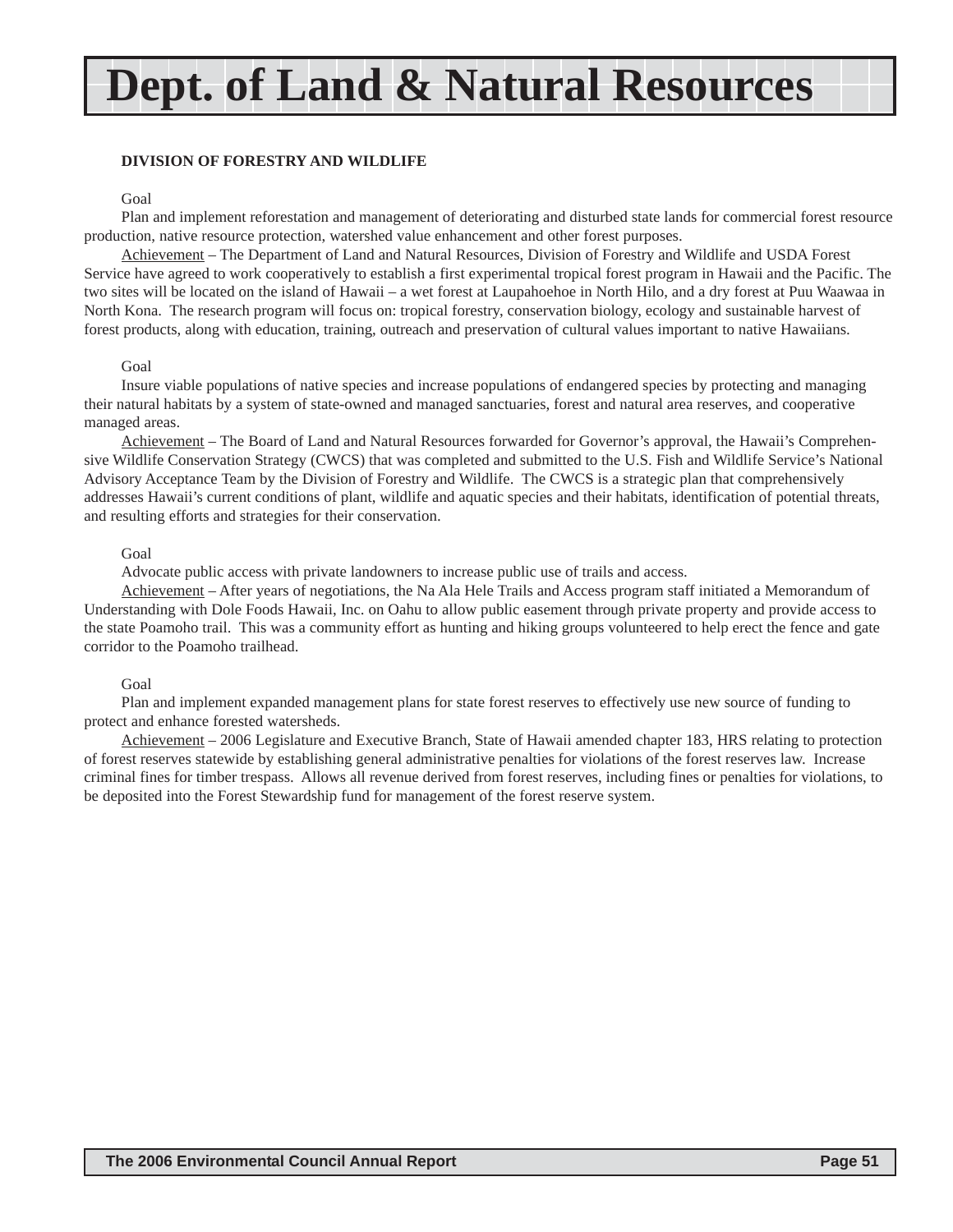# **Dept. of Land & Natural Resources**

#### **Office of Conservation and Coastal Lands**

- 1. Environmental goals for FY 06
- Complete the Hawaii Coastal Hazard Mitigation Guide Book
- Work with OHA to develop a natural resource conservation plan to protect the Papohaku Dune on Molokai
- Complete Kuhio Beach Sand Bypassing Project
- Conduct statewide workshops to disseminate information about the Comprehensive Integrated Shoreline Policy
- Create new shoreline specialist position to improve shoreline certifications.
- 2. Environmental achievements for FY 06
- OCCL successfully published the Hawaii Coastal Hazard Mitigation Guide Book
- Completed Papohaku Dunes Natural and Cultural Resource Preservation Plan
- Issued contract and Notice to Proceed for the Kuhio Beach Sand Bypassing Project
- Completed workshops to disseminate information about the Comprehensive Integrated Shoreline Policy
- Shoreline specialist position created. 117 site visits, 146 applications accepted, 99 certified
- Provided funding to complete the mapping of erosion hazards on Oahu and Kauai

- Continuing to act as local sponsor with the Department of the Army for the East Oahu Regional Sediment Project and 227 Beach Restoration Demonstration Projects

- Completed new publication " Natural Hazard Considerations for Purchasing Coastal Real Estate in Hawaii".
- 3. Environmental goals for FY 07
- Initiate comprehensive amendments to Title 13-5, Hawaii Administrative Rules related to Conservation Districts.
- Initiate comprehensive amendments to Title 13-1, Hawaii Administrative Rules related to Rules of Practice and Proce-

#### dure

- Initiate amendment to Title 13-5, Hawaii Administrative Rules to designate Papohaku Dune to the Protective subzone
- Complete the Kuhio Beach Sand Bypassing project

- Procure funding and partnerships with the City and County and Hoteliers to initiate planning for the first phase of the Waikiki Beach Improvements. Seeking to raise \$1 million.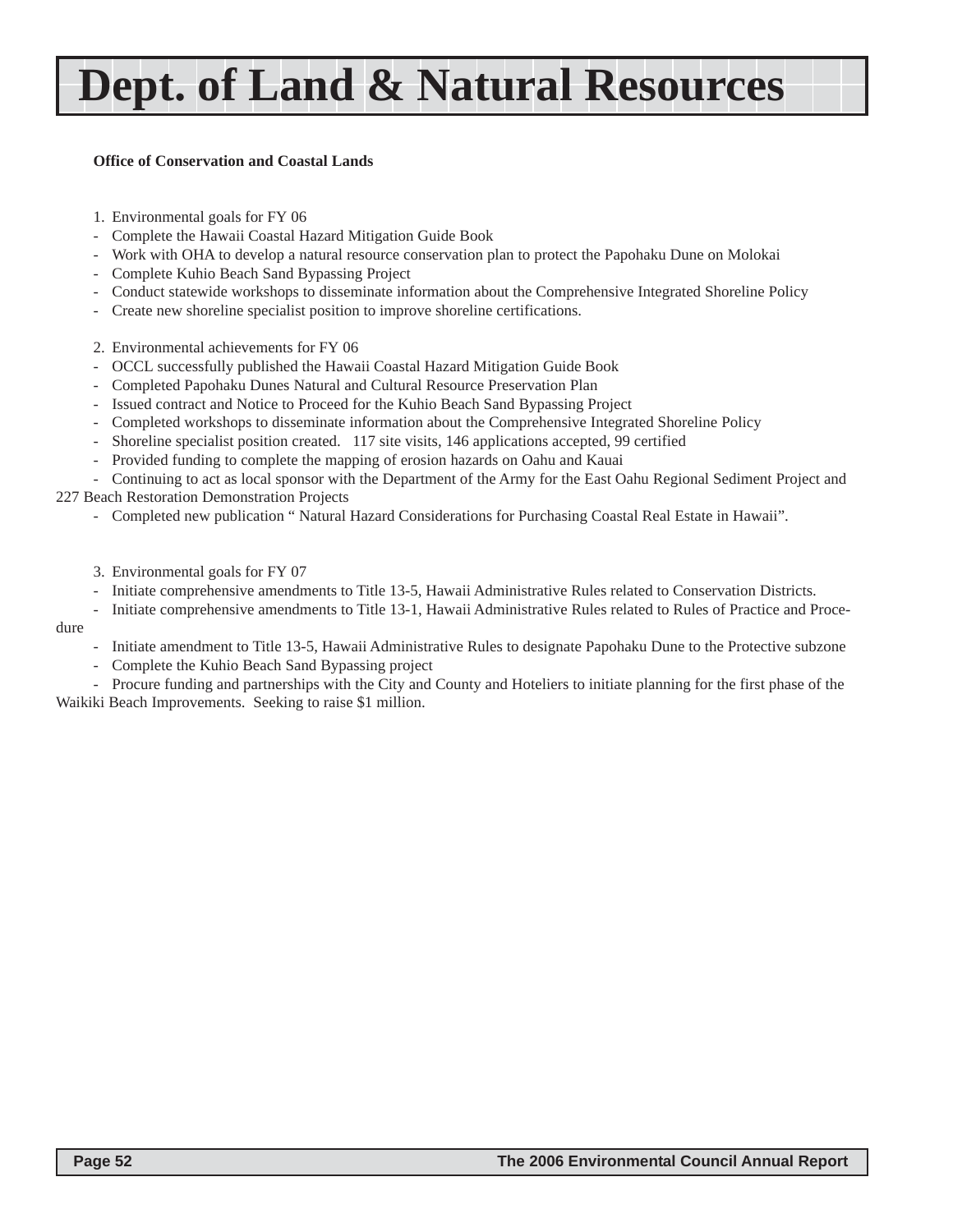# **State Land & Natural Resources**

#### **Department of Land and Natural Resources, Engineering Division**

#### Goals – FY 2006

· Develop water and land resources to provide support to the programs which are designed to achieve the State's economic, agricultural, environmental and social goals, with priority given to State-sponsored projects.

· Provide engineering services to other divisions of the Department and other State agencies to execute Capital Improvements Program and/or operating, maintenance and repair projects, utilizing sound engineering practices.

· Protect people, property and natural resources from natural hazards through planning, management, mitigative efforts and regulatory programs.

#### Achievements – FY 2006

· Provision of engineering services to other divisions to provide individual wastewater system improvements at various DLNR facilities within available capital improvement funding constraints.

· Provision of engineering services to other divisions to mitigate environmental hazards on State-owned lands.

#### Goals – FY 2007

· Develop water and land resources to provide support to the programs which are designed to achieve the State's economic, agricultural, environmental and social goals, with priority given to State-sponsored projects.

· Provide engineering services to other divisions of the Department and other State agencies to execute Capital Improvements Program and/or operating, maintenance and repair projects, utilizing sound engineering practices.

· Protect people, property and natural resources from natural hazards through planning, management, mitigative efforts and regulatory programs.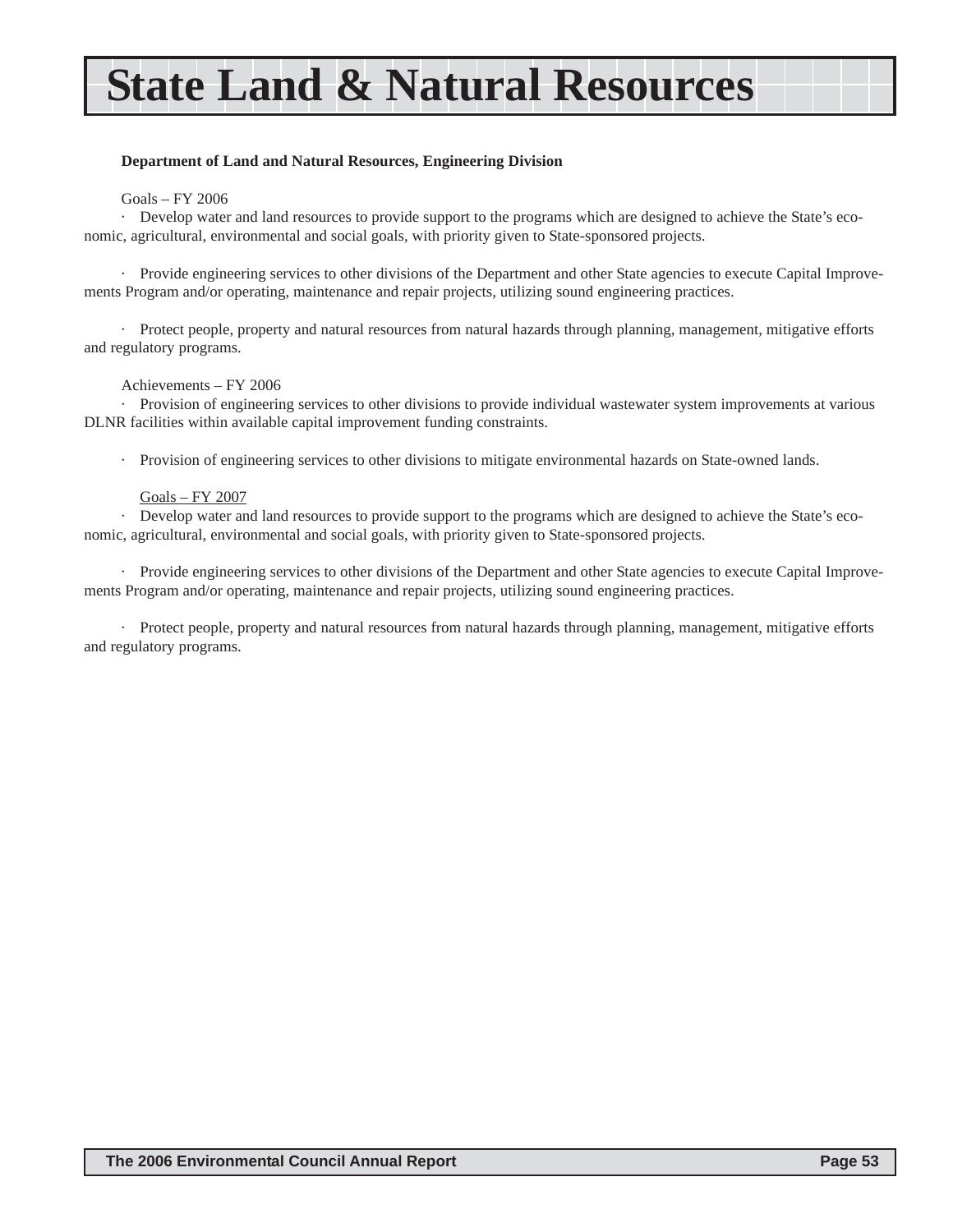# **State Land & Natural Resources**

#### **Commission on Water Resource Management**

#### TOP THREE ENVIRONMENTAL GOALS FOR FY 2006:

#### Goal #1:

Update the water use permitting process by requiring applicants to identify and analyze alternative sources of water that may be used to meet their projected water demands. By using alternative sources of water where practical, public trust resources (i.e., ground and surface waters) may remain in their natural state, in the streams and in the underground aquifers, which supports the health of stream life and near-shore waters.

#### Goal  $#2$ :

Begin setting instream flow standards for streams with initial focus on West Maui and East Maui to establish appropriate environmental flows.

#### Goal #3:

Complete Phases I and II of the refinement and modification of Robust Analytical Model (RAM) to update the sustainable yield estimates for those areas that have deep monitor wells, and to use this analysis to extrapolate to regions within the State that do not have deep monitor wells. Accurate sustainable yield estimates will provide the Commission with information to balance reasonable and beneficial uses with protection of the groundwater resources.

#### RESULTS OF EFFORTS TO ACHIEVE THOSE GOALS:

#### Goal #1:

The Commission is now requiring water use permit applicants to identify and analyze all practical alternative sources of water, but our experience throughout the year has illuminated practical difficulties in establishing standards for an adequate statement of reasonable alternatives, given the variabilities in use location and type and the cost and water quality of identified alternative sources. The level of analysis varies with the applicants' ability to hire professional help. The Commission will use its working experience with this new requirement to develop a standard set of items on the water use permit application that can be reasonably applied to all applicants.

The Commission has also been examining the amounts of proposed irrigation use to determine whether they are following appropriate standards of consumption. A consultant has been enlisted to aid in this quest. Several staff meetings were conducted to progress toward standardized identification and analysis on the permit application.

#### Goal #2:

The Commission's goal in FY 2006 to begin setting instream flow standards for streams on West Maui and East Maui is a result of two Petitions: 1) To amend the Interim Instream Flow Standards (IIFS Petition) for 27 streams in East Maui (East Maui Petition) and; 2) To amend the Interim Instream Flow Standards for four streams in West Maui (Waihee, Waiehu, Iao, and Waikapu, also referred to as Na Wai Eha) (Na Wai Eha Petition).

For West Maui, in addition to the pending Na Wai Eha Petition, a subsequent citizen complaint and declaratory order to immediately cease wasting water was filed against Wailuku Agribusiness Co., Inc. and Hawaiian Commercial & Sugar Company (Na Wai Eha Waste Complaint). Due to the complex hydrologic issues in the Wailuku area and the interaction between the Iao high-level aquifer and Na Wai Eha streams, the Commission moved to hold a combined contested case hearing for the IIFS Petition, the Iao Ground Water Management Area High-level Source Water Use Permit Applications, and the Na Wai Eha Waste Complaint. However, prior to initiation of the contested case hearing, the parties involved in the Na Wai Eha Waste Complaint were ordered into mediation. Mediation proceedings are currently set to begin in September 2006.

In a effort to gather the best available information to address the Na Wai Eha Petition, the Commission, in cooperation with the County of Maui and the Office of Hawaiian Affairs, entered into a cooperative agreement with the United States Geological Survey (USGS) in June 2006 to study streamflow and stream-macrofauna characteristics in Central Maui.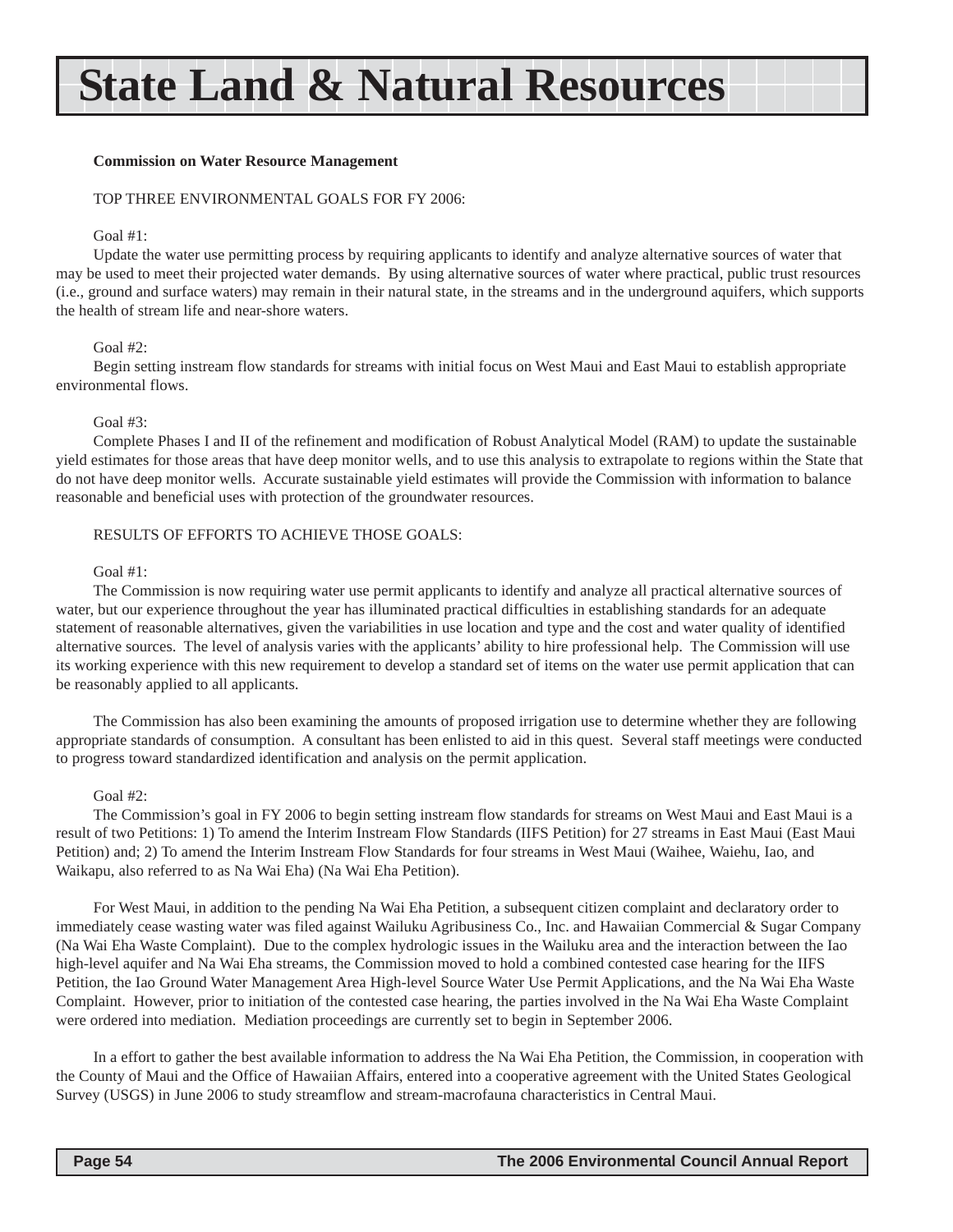### **State Land & Natural Resources**

For East Maui, USGS completed and published two reports for a study in Northeast Maui through a cooperative agreement with the Commission, the County of Maui Department of Water Supply, the Department of Land and Natural Resources, Land Division, and East Maui Irrigation Co., Ltd. The 3-year, study resulted in the following reports: 1) Scientific Investigations Report 2004-5262 – Median and Low-Flow Characteristics for Streams under Natural and Diverted Conditions, Northeast Maui, Hawaii; and 2) Scientific Investigation Report 2005-5213 – Effects of Surface-Water Diversions on Habitat Availability for Native Macrofauna, Northeast Maui, Hawaii.

The results of the USGS East Maui study will be the focus of upcoming meetings and discussions among stakeholders to address the East Maui Petition. The actions taken in FY 2006 will enable the Commission to make better, more informed decisions when setting instream flow standards, not only for West Maui and East Maui streams, but other streams statewide.

#### Goal #3:

The Commission completed phase one of the refinement and modification of the Robust Analytical Model (RAM), and as a result, now has new estimates for the sustainable yields of the Pearl Harbor Aquifer Systems. These estimates are generally higher than numbers currently in use, indicating that present sustainable yield estimates are conservative and viable. The Commission has also reviewed initial results on revised sustainable yield for parts of Molokai and Maui, which, so far, have looked very favorable. The final report will be available in early 2007.

#### TOP THREE (OR FEWER) ENVIRONMENTAL GOALS FOR FY 2007:

#### Goal #1:

Continue efforts of setting instream flow standards for Maui streams & other streams statewide.

#### Goal #2:

Expand statewide deep monitor well network in order to gather more data that can be analyzed to provide information on the sustainability of basal aquifer systems.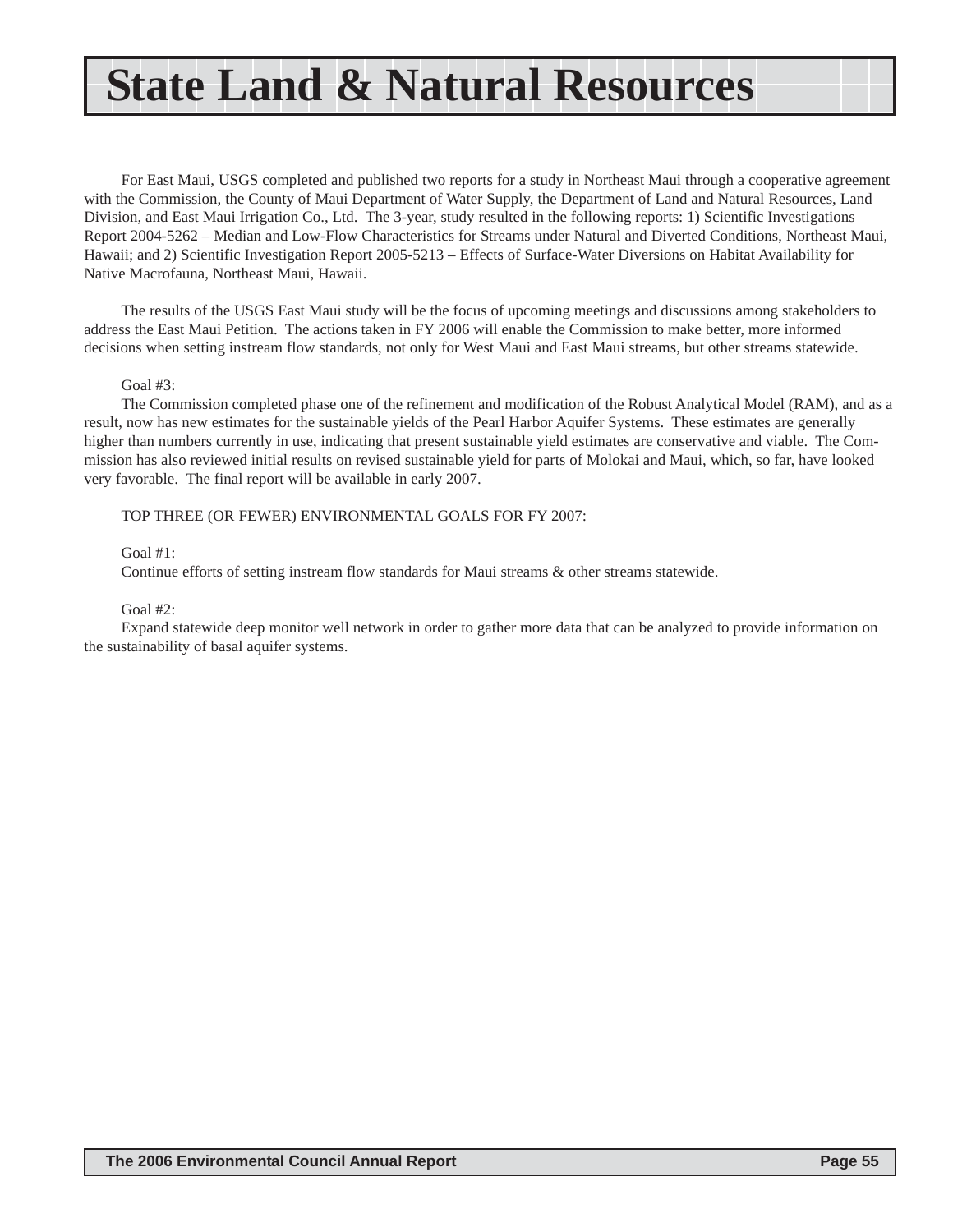# **State Department of Public Safety**

1. Your agency's top environmental goals for fiscal year 2006 (July 2005 to June 2006).

Our goal is to upgrade the wastewater treatment plant in Waiawa Correctional Facility in Waipahu, Oahu, once funding is available. Two ponds will be relined. The orchard with proper irrigation system will be expanded to use up the recycled water.

2. Your agency's environmental achievement in fiscal year 2006 (July 2005 to June 2006)

Our Halawa Correctional Facility has successfully obtained an approval from Department of Health for National Pollutant Discharge Elimination System Permit Requirement for State Owned Small Municipal Separate Storm Sewer System. It is a relatively new requirement. With the permit, the facility, as a small municipal separate storm sewer system, may discharge storm water to State waters.

3. Your agency's environmental goals for fiscal year 2007 (July 2006 to June 2007)

We will continue to work with Department of Environmental Service, C&C of Honolulu, in regard to Wastewater Mitigation Compliance Plan at Oahu Community Correctional Center. OCCC has been removing debris from various manholes every weekday to ensure sewer lines do not get blocked.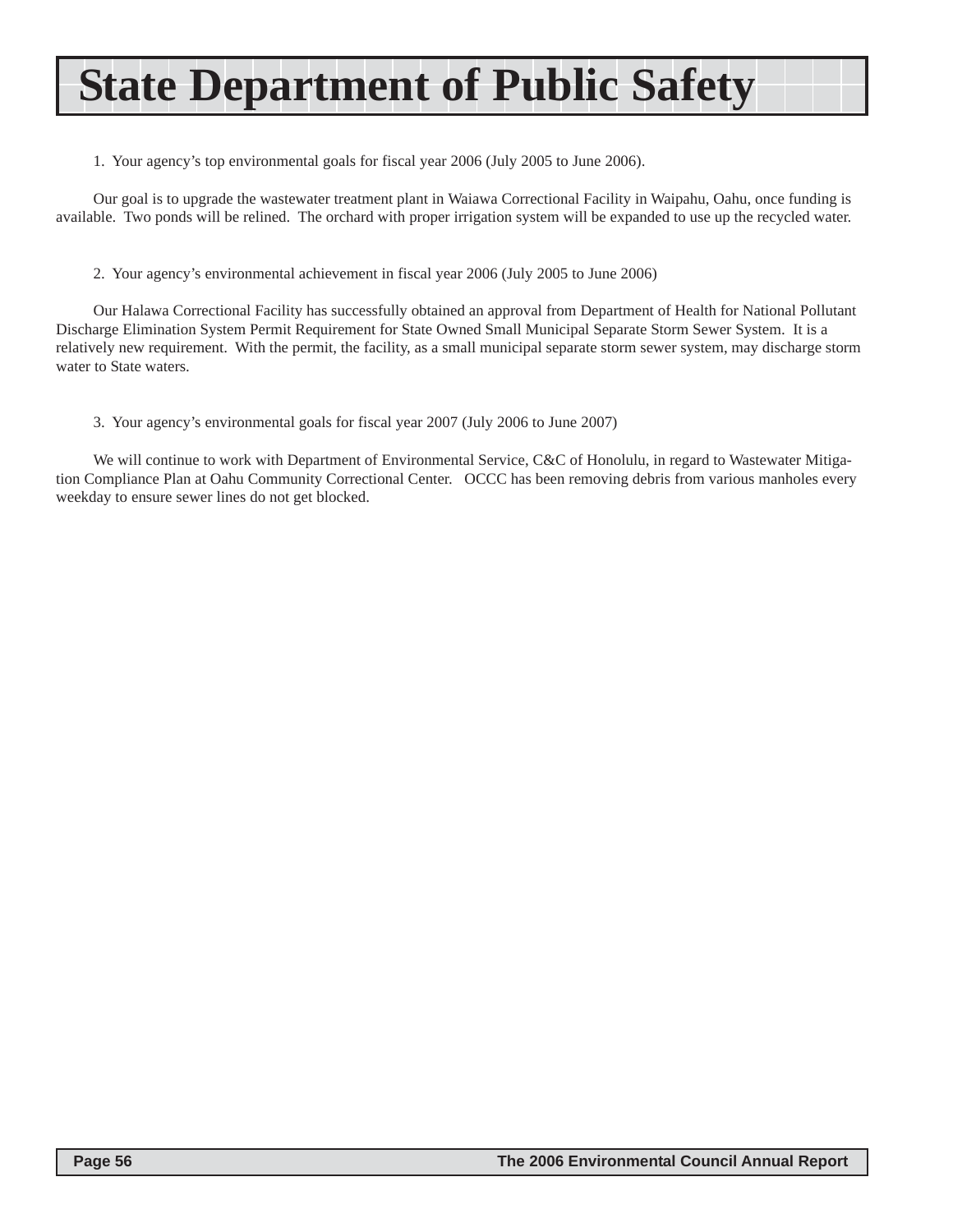# **State Department of Transportation**

#### **Harbors Division**

#### I. TOP THREE ENVIRONMENTAL GOALS FOR FY 2006

A. Goal #1: Construction management. To promote and encourage the use of best management practices that protects the environment during the construction of harbor facilities.

B. Goal #2: Compliance. To plan and develop transportation facilities that are in compliance with environmental laws and regulations.

C. Goal #3: Pollution control. To expand and improve management practices that control and abate pollution.

#### II. RESULTS OF EFFORTS TO ACHIEVE THOSE GOALS

A. Goal #1:

 The Harbors Division employs the use of best management practices on its construction projects. For example, dredging, excavation and ocean dumping projects require the use of silt curtains, filtering pools and water quality monitoring. Asbestos, lead paint, contaminated soil and other hazardous wastes generated by demolition contractors are properly disposed or treated by the appropriated services.

B. Goal #2:

 All of Harbors Division's major improvements go through an extensive environmental review process to ensure that its projects comply with all environmental laws and regulations.

C. Goal #3:

 The Harbors Division practices paper and aluminum recycling. Harbors Division's tenants and lessees are advised of appropriate pollution control measures.

#### III.TOP THREE ENVIRONMENTAL GOALS FOR FY 2007

A. Goal #1: Continue to promote and encourage the use of best management practices that protects the environment during the construction of harbor facilities.

B. Goal #2: Continue to plan, develop and operate transportation facilities that are in compliance with environmental laws and regulations.

C. Goal #3: Continue to expand and improve management practices that control and abate pollution.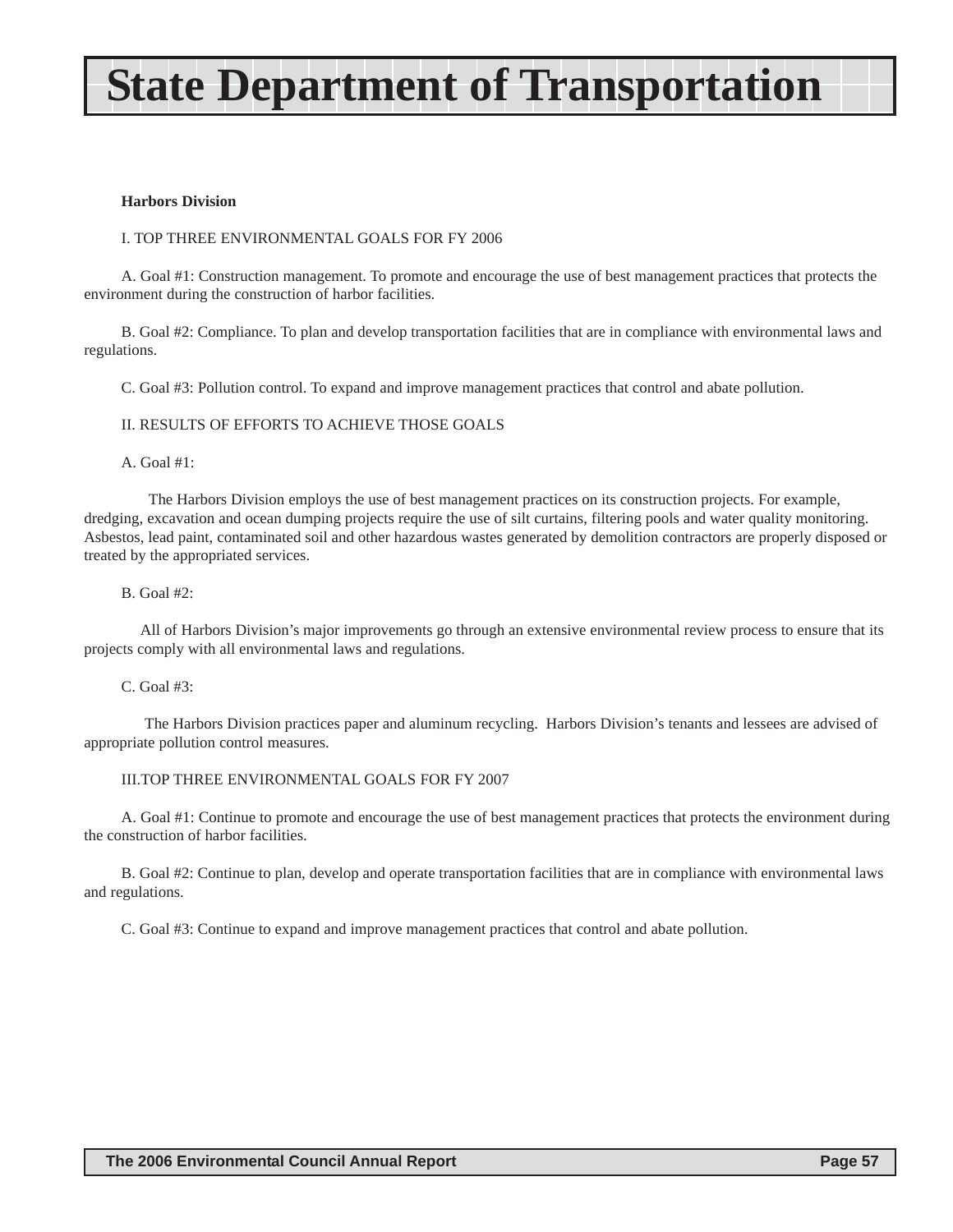### **Honolulu Board of Water Supply**

#### 1. **Your agency's environmental goals for fiscal year 2006 (July 2005 to June 2006):**

Goal/Objective #1:

Water Conservation:

1. Complete and implement the Board of Water Supply (BWS) water conservation program development study to expand water conservation programs for residential and non-residential customers in alignment with national best practices. Evaluate and measure the results from the year-round media campaign on conservation methods.

2. Establish an Internal Conservation program to reduce water loss in the existing BWS distribution system. Improve data acquisition, meter efficiencies, corrosion protection and proactive leak repair to reduce main break frequency and damage.

#### Goal/Objective #2:

Alternative Resource Development:

1. Work with affected agencies to advance recycled water use on Oahu with particular emphasis on joint development agreements.

2. Expand seawater district cooling projects in Kaka'ako and Ko Olina as a conservation measure and business development program.

#### Goal/Objective #3:

Watershed Management Planning:

1. Implement a Watershed Protection grant program to fund watershed enhancement projects and programs.

2. Fund Watershed Management Plans for Ko'olaupoko and the North Shore land use districts in the FY 2007 budget.

#### 2. **Your agency's environmental achievements in FY 2006 (July 2005 to June 2006):**

Water Conservation:

1. The scoping phase of our water conservation program development study was completed in February 2006, and the study was funded in FY 2007. The multi-year study will start shortly and will provide the foundation for a comprehensive water conservation program.

2. BWS established an internal (infrastructure) conservation program to reduce water loss within the existing BWS distribution system. New ductile iron pipelines have cathodic protection systems that increase pipe life by reducing pipe corrosion from corrosive soils and stray electrical currents. Our proactive leak detection and pipe repair program reduces main break frequency and damage. BWS crews completed an island wide leak survey, detecting and repairing leaks that saved an estimated 500 million gallons of freshwater for calendar year 2005. We also purchased new equipment to improve our ability to find leaks. 60 fixed loggers placed on valves and meters listen for leaks and new correlators locate the leak for our pipe repair crews. In 2005, BWS replaced 6.2 miles of pipelines, which have experienced frequent main breaks.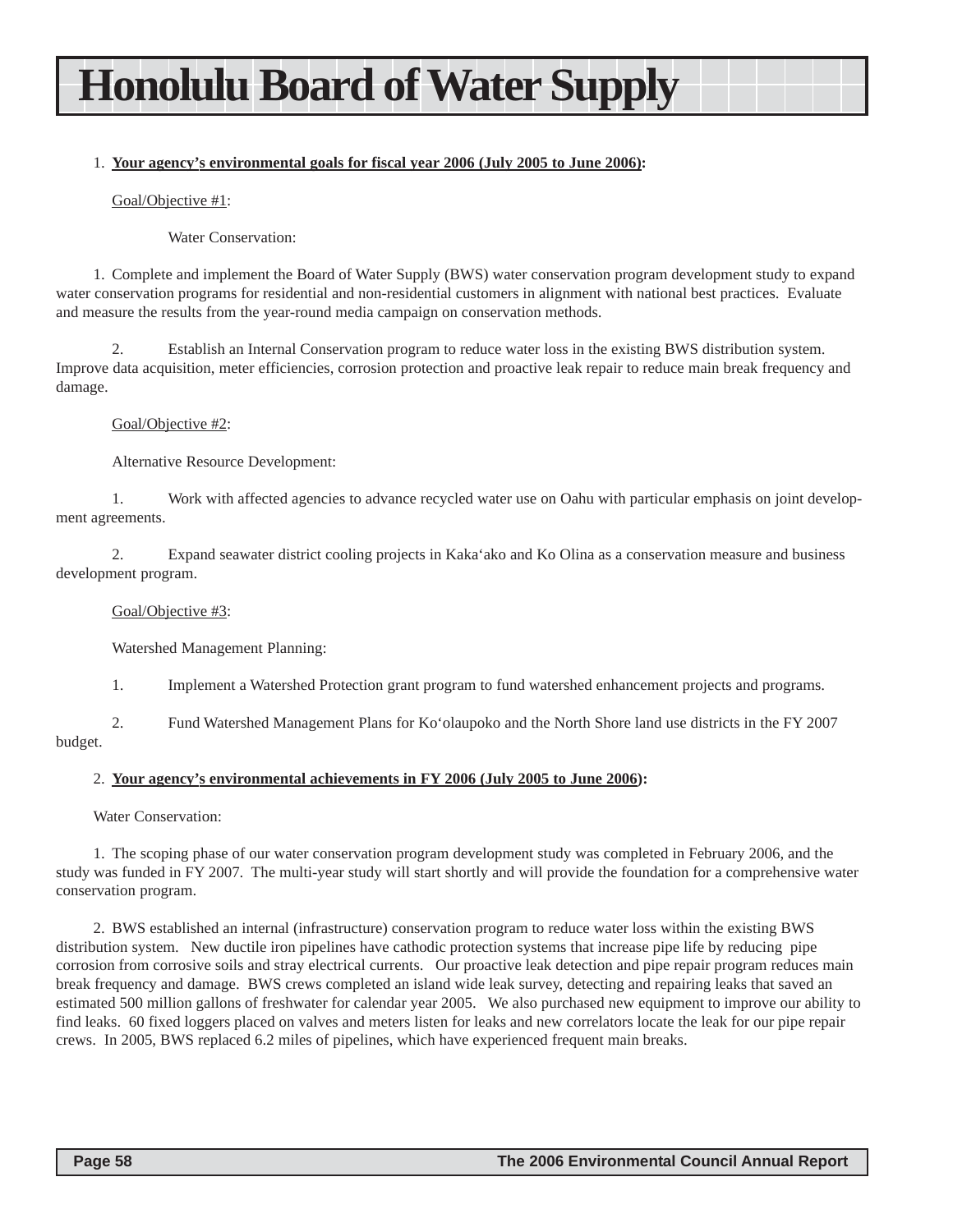### **Honolulu Board of Water Supply**

Although our pipeline distribution system is aging, the number and severity of main breaks/year is stable because of our internal infrastructure conservation and replacement programs. Every gallon saved preserves our natural resources and reduces our operating and maintenance costs.

Alternative Resource Development:

1. Recycled water use was increased in Ewa by adding new customers to our Honouliuli recycled water system. Ewa developers are preparing nonpotable water master plans to expand the use of recycled and brackish water for landscaped irrigation in Ocean Pointe, Ewa Gentry, City of Kapolei, Kapolei Business Park, Kapolei West, UH West Oahu Campus, Department of Hawaiian Home Lands-East Kapolei and Ho'opili-East Kapolei. Every golf course in Ewa now irrigates with nonpotable water. HECO's Kahe and proposed Campbell Industrial Park power plants are planning to use reverse osmosis recycled water for their boilers, eliminating their use of potable water.

2. Our seawater district cooling plant in Kaka'ako was brought on-line in September 2005, conserving freshwater and energy for the John A. Burns School of Medicine. Discussions are still ongoing to construct seawater cooling wells in Ko Olina.

Watershed Management Planning:

1. The public review draft of the Waianae Watershed Management Plan (WMP) has been released and can be accessed on the BWS web site. The Ko'olauloa WMP should be available shortly. BWS is collaborating with the Army Corps of Engineers and the City Department of Environmental Services on the Central Oahu Watershed Study, creating a watershed profile of issues and threats and then identifying several watershed enhancement projects for groundwater, surface water and land management.

2. BWS awarded approximately \$135,000 in watershed grants in FY 2006 to the following projects:

1) Hawaii Nature Center: *Watershed Educational Outreach for Oahu's Elementary School Children;*

2) The Nature Conservancy: *Project Stewardship, Native watershed restoration with community volunteers at Honouliuli Preserve;*

3) Ala Wai Watershed Association: *Ahupua'a Tour & Lecture Series on the water cycle within the Ahupua'a;*

4) Mohala Ika Wai: *Makaha Cultural Learning Center, a restoration plan for historic loi kalo lands owned by BWS along Makaha Stream*;

5) Punalu'u Watershed Alliance: Tools to maintain the Punalu'u Stream agricultural irrigation distribution system for efficient use of stream water.

We plan to resume our watershed grant program in upcoming years as funds become available.

#### 3. **Your agency's environmental goals for FY 2007 (July 2006 to June 2007):**

#### Goal/Objective #1:

Water Conservation:

Develop a program to pilot the top three most effective water conservation measures and best practices as part of the water conservation program development study. Continue to expand our year-round media campaign on conservation methods, messages, surveys and educational outreach.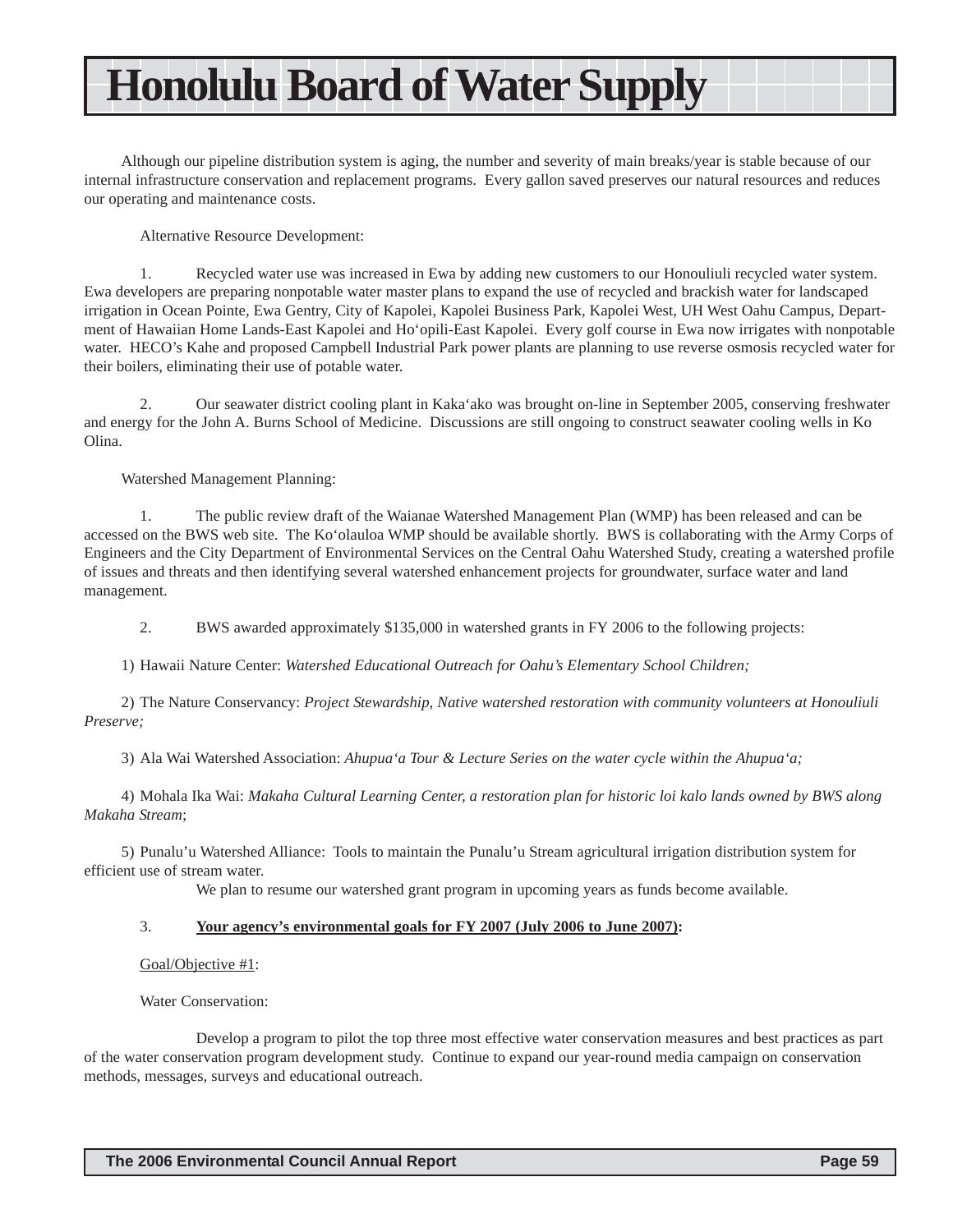### **Honolulu Board of Water Supply**

#### Goal/Objective #2:

Alternative Resource Development:

Expand recycled and brackish water use in Ewa and advance planning for reuse in Central Oahu to reduce use of potable water for irrigation. Expand seawater district cooling in Ko Olina as a water and energy conservation measure and business development program.

#### Goal/Objective #3:

Watershed Management Planning:

1. Seek new opportunities for Watershed Management Planning such as partnerships, education and forestry management projects using in-kind services.

2. Secure funding for the Ko'olaupoko and the North Shore Watershed Management Plans to fulfill the next increment of the Oahu Water Management Plan.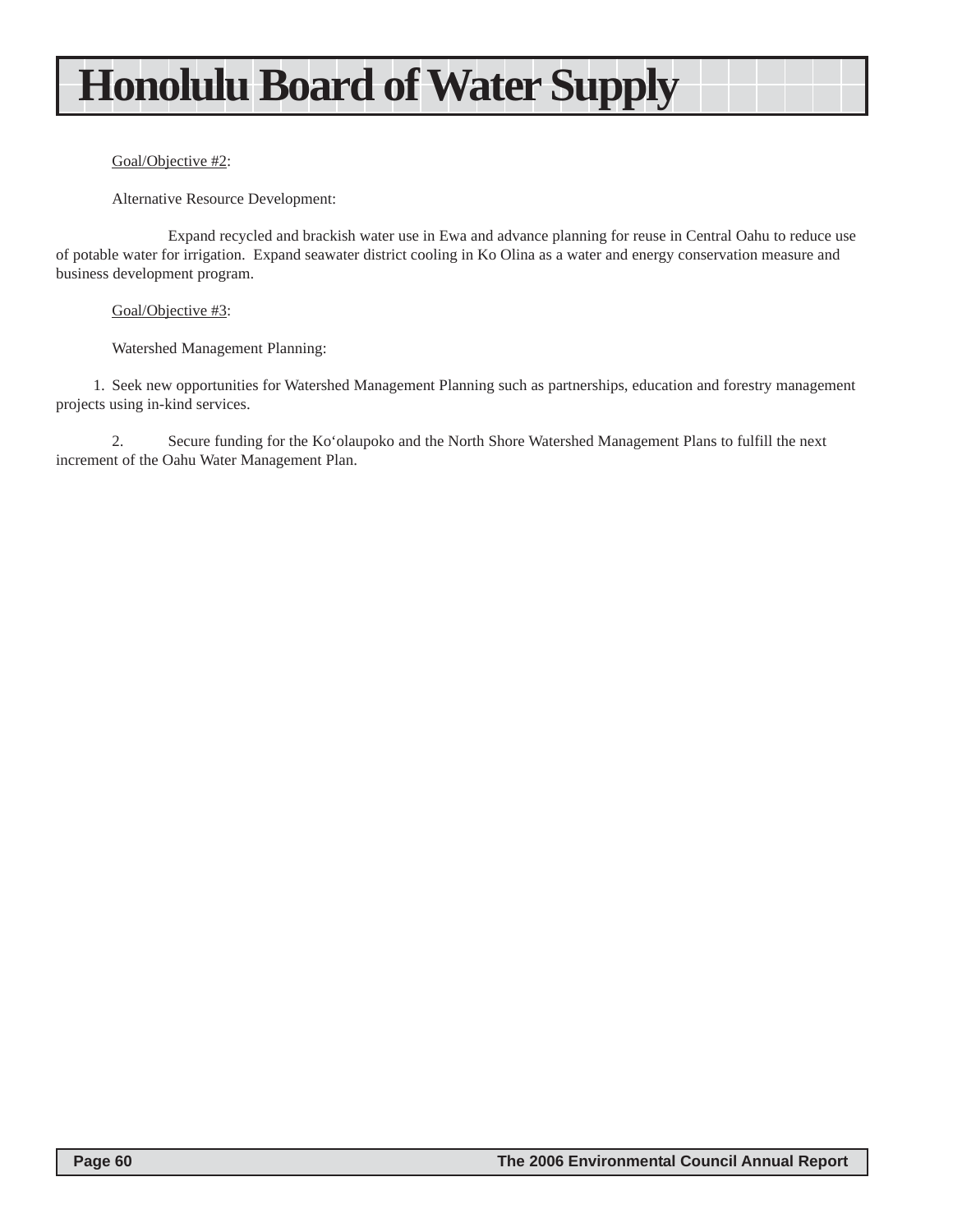### **Honolulu Fire Department**

1. Your agency's environmental goals for fiscal year 2006 (July 2005 to June 2006).

As stated in the 2005 Environmental Council Annual Report (p.54):

- · Complete foam disposal project.
- Explore feasibility of reviving solar water heating in all fire stations.
- 2. Your agency's environmental achievements in fiscal year 2006 (July 2005 to June 2006).
- · Disposed of all outdated and nonconforming foam on September 15, 2005.

· The Honolulu Fire Department continues to install solar water heating or point-of-use (tankless) water heaters in all new and renovated facilities wherever feasible. The City and County of Honolulu's Department of Design and Construction is pursuing the installation of solar water heating systems in fire stations that do not have solar water heating.

- 3. Your agency's environmental goals for fiscal year 2007 (July 2006 to June 2007).
- · To obtain the National Pollution Discharge Elimination System Small M4 permit.

· Continue to explore environmentally sound business practices such as continued retrofitting of solar water heaters in the fire stations and practicing energy conservation by reinforcing HFD energy conservation procedures.

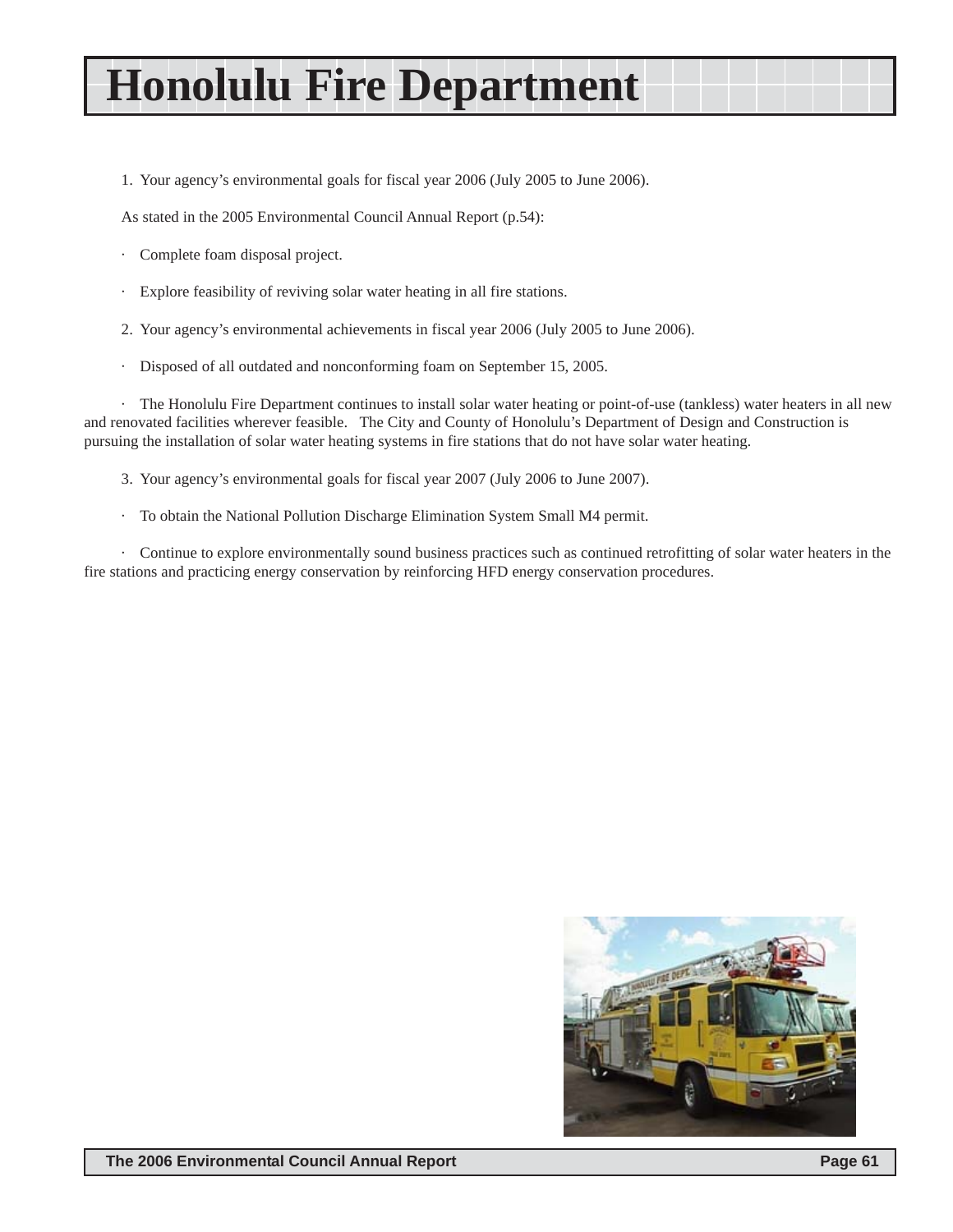# **Honolulu Parks and Recreation**

#### **1. Your agency's environmental goals for fiscal year 2006 (July 2005 to June 2006).**

Goal #1. Continue the City's beautification and park landscaping effbrts through tree planting and other landscape improvements. Goal 2. Continue the conversion of virtually all green waste from residential collection, as well as from all City Parks and Botanical Gardens to mulch and compost. Compost not utilized in our parks and botanical gardens is made available, free of charge, to the public at Hoomaluhia Botanical Garden and at the Ala Wai. Manoa, Makiki and Wahiawa community gardens.

#### **2. Your agency's environmental achievements in fiscal year 2006 (July 2005 to June 2006).**

Goal# 1. The Division of Urban Forestry of the Department of Parks and Recreation planted 127 trees, 2,540 shrubs and *9,625* square feet of sod and groundcover.

Goal #2. The City and County of Honolulu was able to successfully convert virtually all green waste from residential collection as well as from all City Parks and Botanical Gardens to mulch and compost. This program will continue in FY 2007.

#### *3.* **Your agency's environmental goals for fiscal year 2007 (July 2006 to June 2007).**

Goal #1. Complete upgrading of all remaining cesspool and cavitette asteater systems at beach parks. Goal#2. Plan, design and construct improvements at park facilities to ensure compliance with the requirements of the National Pollution Discharge Elimination System (NPDES).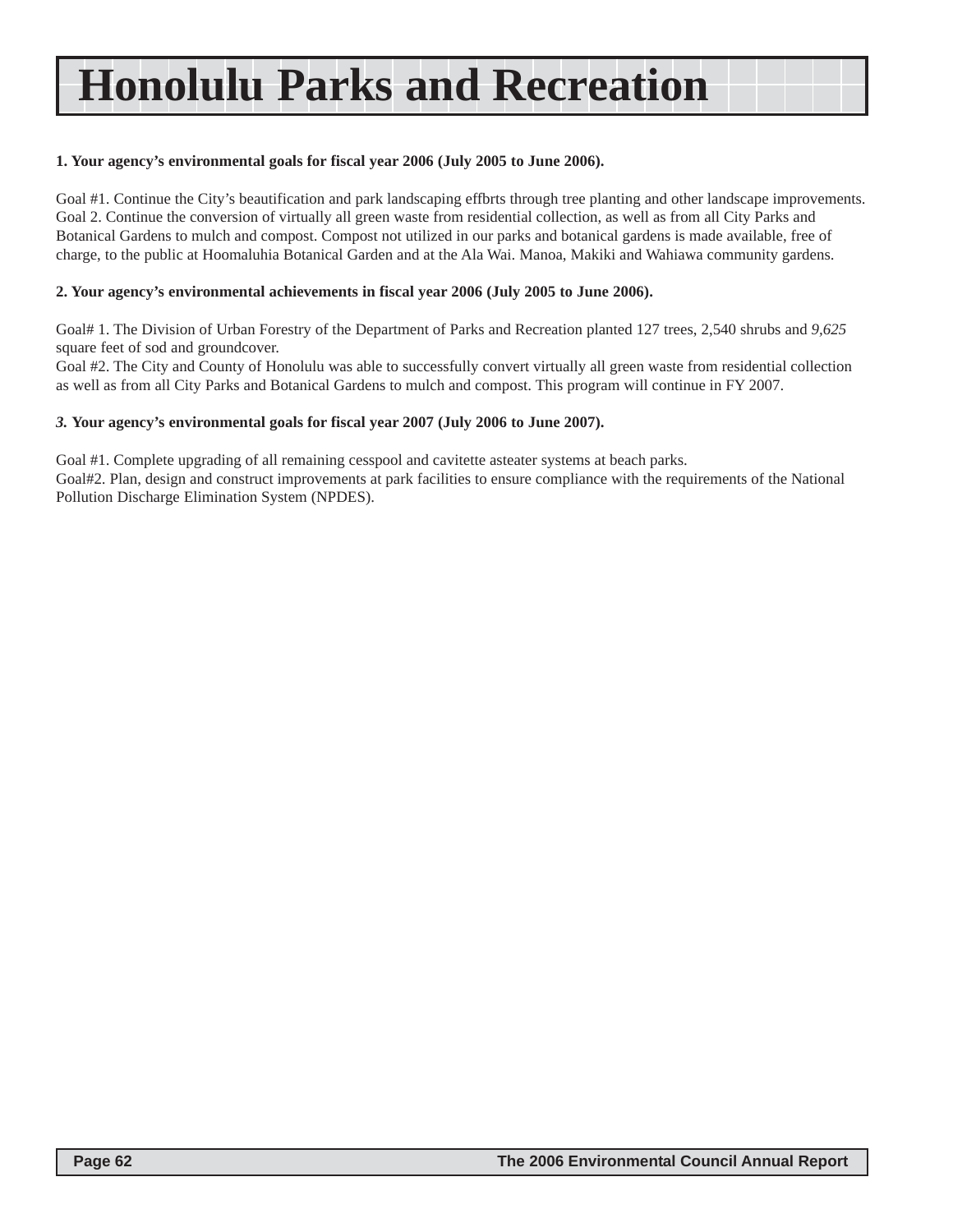### **Honolulu Transportation Services**

#### 1. Our environmental goals for fiscal year 2006 (July 2005 to June 2006)

Goal #1: To promote programs to reduce dependence on the use of automobiles.

Goal #2: To evaluate the social, economic, and environmental impact of additions to the transportation system prior to construction.

Goal #3: To improve the safe and efficient operation of City transportation and other facilities under the jurisdiction of the department.

2. Our environmental achievements in fiscal year 2006 (July 2005 to June 2006)

Goal #1: Initiated rail planning studies and ferry demonstration project Request for Proposals. Construction contracts for Mililani Transit Center and Waianae Transit Center executed. Installed 40 new bus shelters in 2006. Phase II of ADA Bus stop Accessibility Project currently under design. Initiated comprehensive study of TheHandi-Van service. TheBus provided special services for the Mayor's Memorial Day Service at Punchbowl, Easter Sunrise Service, Great Aloha Run, Veteran's Day Service, Aloha Stadium Football Express for all UH home games, and the Pro Bowl football game. Kapiolani Community College Bike Staging Station constructed. Purchased and distributed various bicycle safety education materials to the public, including bicycle rental agencies in Waikiki. Conducted four bicycle traffic safety training sessions with new TheBus drivers. Served as grant manager for Hawaii Bicycling League's Bike Ed Program. Purchased, relocated, replace and/or installed 15 bike racks.

Goal #2: Reviewed, coordinated and processed approximately 47 environmental impact and assessment documents. Completed the Waikiki Livable Community Project. Initiated rail planning studies. Administered the contract for professional services to prepare environmental documents for the North-South Road Project. Competed draft and final environmental assessments for the Waipio Point Access Road Study and draft environmental assessment for Kamokila Boulevard Extension Project. Completed planning work on the Kaimuki Business District Parking Master Plan. Completed alternatives analysis for Makakilo Drive Extension Project.

Goal #3: Procured 40 state-of-the-art, hybrid electric, fixed route and 32 TheHandi-Van vehicles. Completed final engineering design work on Dillingham Boulevard Bus Pullouts and related improvements. Awarded construction contract for intersection improvements at the Waimano Home Road/Kuala Street/Moanalua Road intersection. Constructed Waianae Coast Emergency Access Road (WCEAR) – Nanakuli Makai II, Ala Oli/Haloa Roundabout, Kamehameha Highway Safety Improvements, Young Street Park Boulevard, Lanikai Triangle Park, Wahiawa Traffic Calming and Ala Aolani Street Traffic Calming. WCEAR – Helelua Place Extension, WCEAR – Paakea Road, Lualualei Homestead Road/Leihoku Street Improvements, and Kaonohi Street/Moanalua Road Intersection Improvements under construction. WCEAR – Kaulawaha Road Extensions I and II, Kaahele Street Restriping, Pauoa Road/Nuuanu Avenue Intersection Improvements, Kipapa Drive Bulbout Modification, and Kaluanui Road Restriping being planned and designed. Construction of Middle Street Intermodal Center TheHandi-Van Administration and Maintenance Building underway. Contract for Kalihi-Palama Bus Facility running repair maintenance shop roof went out to bid. A review of City bus stop spacing and removal of several mid-block bus stops initiated; a total of 518 mid-block or too closely spaced bus stops were identified and after review, 50 stops have been removed and 14 new stops have been created. Installed 40 new bus shelters in 2006. Phase II of ADA Bus Stop Accessibility Project currently under design. Design competed and construction commenced on bus pads at six sites. Purchased 32 new bus stop benches.

3. Our environmental goals for fiscal year 2007 (July 2006 to June 2007)

Goal #1: To promote programs to reduce dependence on the use of automobiles.

Goal #2: To evaluate the social, economic, and environmental impact of additions to the transportation system prior to construction.

Goal #3: To improve the safe and efficient operation of City transportation and other facilities under the jurisdiction of the department.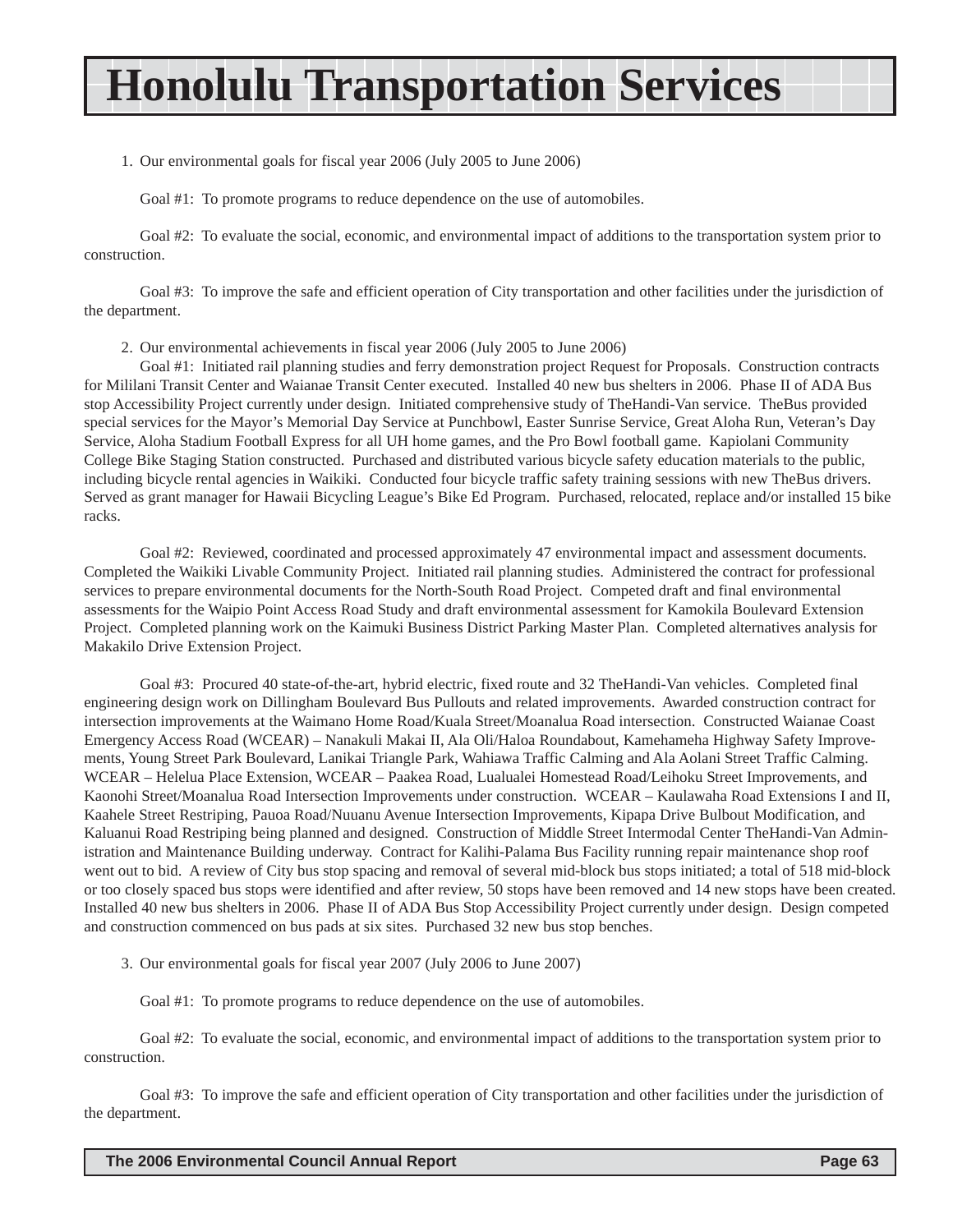### **Maui Department of Parks & Recreation**

1. Agency's environmental goals for fiscal year 2006.

A. Plan, develop and maintain parks and recreational facilities using sound environmental management practices and recognizing environmentally sensitive areas.

B. Design and implement conversion of large capacity cesspools at parks and recreational facilities to EPA approved individual waste water systems.

C. Design and implement installation of grease traps at various community centers countywide.

2. Agency's environmental achievements in fiscal year 2006.

A. We were successful in planning and developing park facilities pursuant to our environmental goals.

- B. Our cesspool conversion program is approximately 50% completed.
- C. Our grease trap program is 95% completed.
- 3. Agency's environmental goals for fiscal year 2007

A. Continue to plan develop and maintain parks and recreational facilities using sound environmental management practices and recognizing environmentally sensitive areas,

- B. Continue completion of cesspool conversion program.
- C. Complete grease trap installations.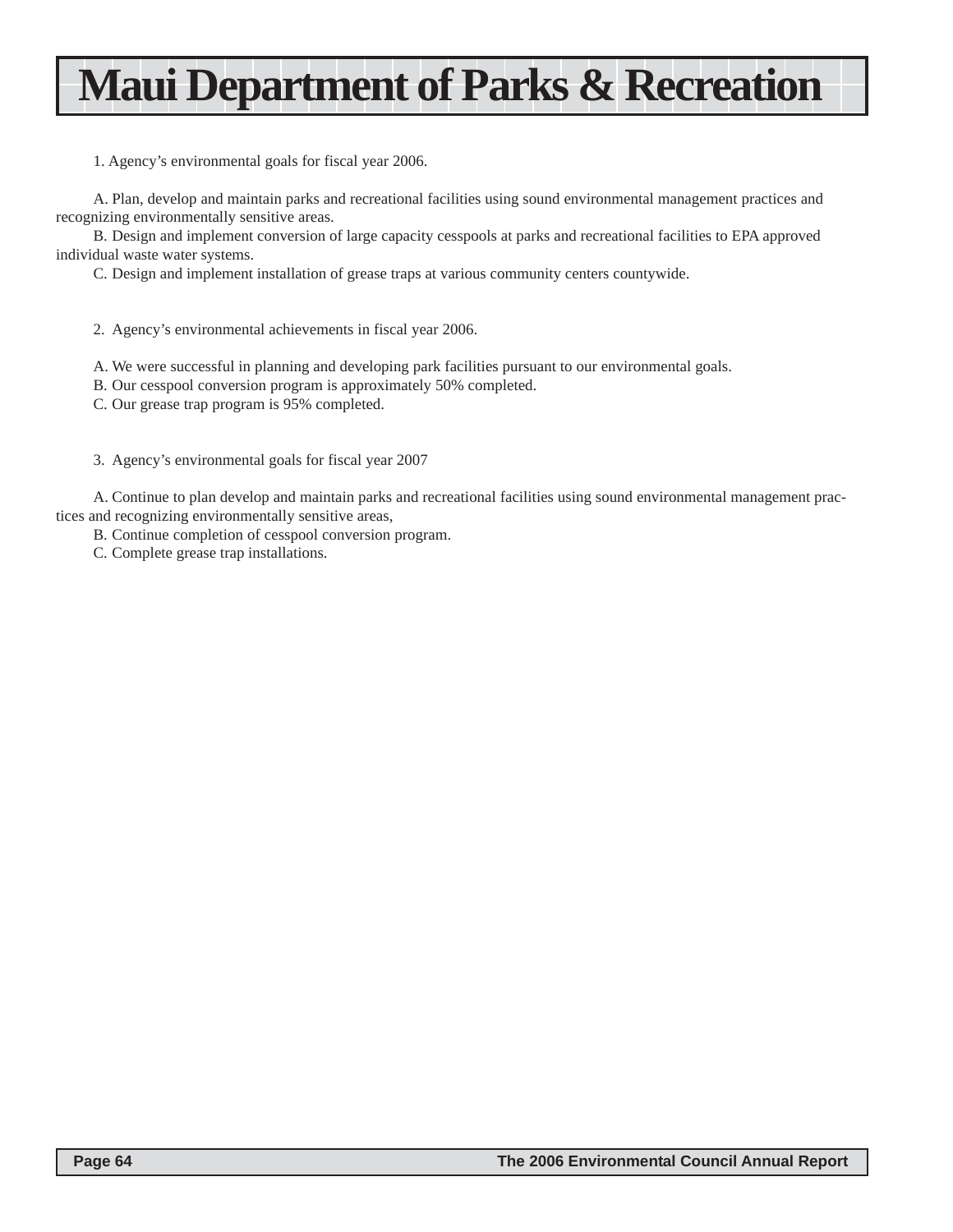# **Maui Housing and Human Concerns**

#### I. AGENCY ENVIRONMENTAL GOALS FOR FY2006:

- 1. Public education and awareness of need for ecosystems preservation.
- 2. Public awareness of need for environmental protection.
- 3. Environmental protection information included in grantee program plans.

#### II. AGENCY'S ENVIRONMENTAL ACHIEVEMENTS IN FY2006:

- 1. Environmental protection information available through public programs.
- 2. Recycling and community clean-up programs ongoing throughout the year.
- 3. Recycling and environmental protection information distributed to the community by the Department of Public Works, Solid Waste Management Program.

#### III. AGENCY'S ENVIRONMENTAL GOALS FOR FY2007:

- 1. Continuing emphasis on inclusion of recycling and environmental protection practices in County funded programs and services.
- 2. Continue to emphasize community education and awareness information to advocate for environmental protection/ecosystems preservation.
- 3. Promote community collaboration to facilitate environmental protection.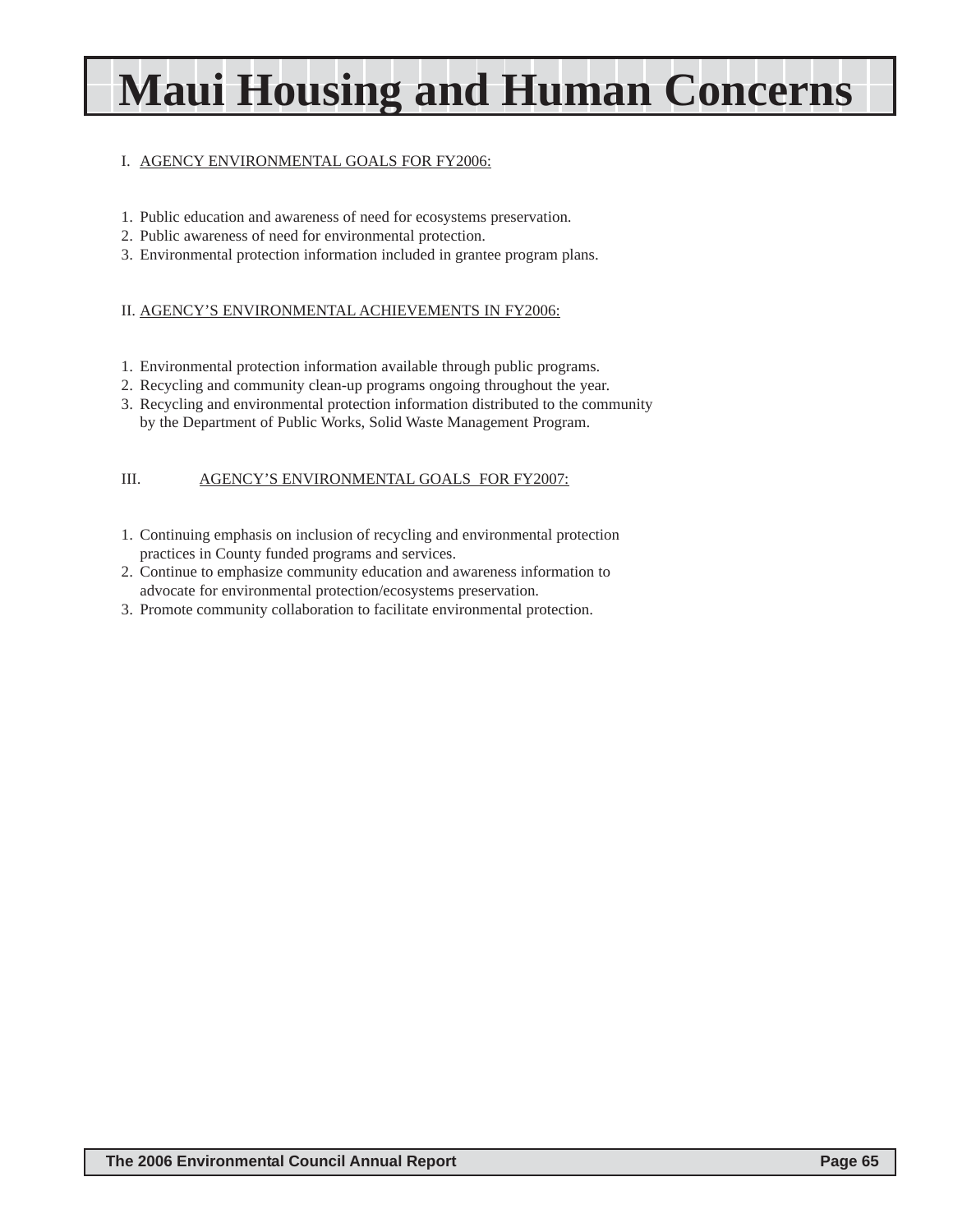### **Maui Public Works & Env. Mgt.**

#### **I. What are your agency's top environmental goals for the period from July 2005 to June 2006?**

A. Continue working on getting the adopted amendment to County drainage rules requiring the incorporation of storm water pollution-control measures and Best Management Practices into subdivision design and fully implement rules.

B. Continue working on the Central Maui Wastewater Planning Study recommendations. Work with Maui County Council to obtain resolution of support. Begin planning and design of recommended alternative.

C. To adopt the Outdoor Lighting ordinance to minimize the outdoor light pollution and light trespass through regulation of the type and use of the outdoor lighting.

#### **II. What are the results of your agency's efforts in achieving your July 2005 to June 2006 goals?**

A. An initial draft of the rules was prepared, however, a comprehensive re-write of the rules is required based on comments from the State, Department of Health (DOH) and the Environmental Protection Agency (EPA). A list of questions and proposals was sent to both agencies for clarification and we are currently waiting for responses. Upon receipt of the requested clarifications, we will proceed to re-write and adopt the rules.

B. The Central Maui Wastewater Planning Study was completed, sent to the Council, discussed in chambers and the end result was a resolution recommending the existing facility remain in its existing location. In the FY-07 budget, funding was approved to evaluate options for the protection of the plant from shoreline erosion.

C. The technical advisory group presented their recommendation to the County Council in the form of a bill for an ordinance. The bill is still in committee for fine tuning to respond to police concerns with color recognition.

#### **III. What are your environmental goals for the period from July 2006 to June 2007?**

A. The development of the Lahaina Watershed Flood Control project which is being done in partnership with the U. S. Department of Agriculture, Natural Resources Conservation Service. The project will divert flood waters around Lahaina town and include desilting basins to reduce the impact to near shore waters.

B. Develop the construction documents for modifications to the Lahaina Wastewater Reclamation Facility to reinstate the original design capacity and improve reliability.

C. Improve the recycling programs to divert more waste away from the landfills.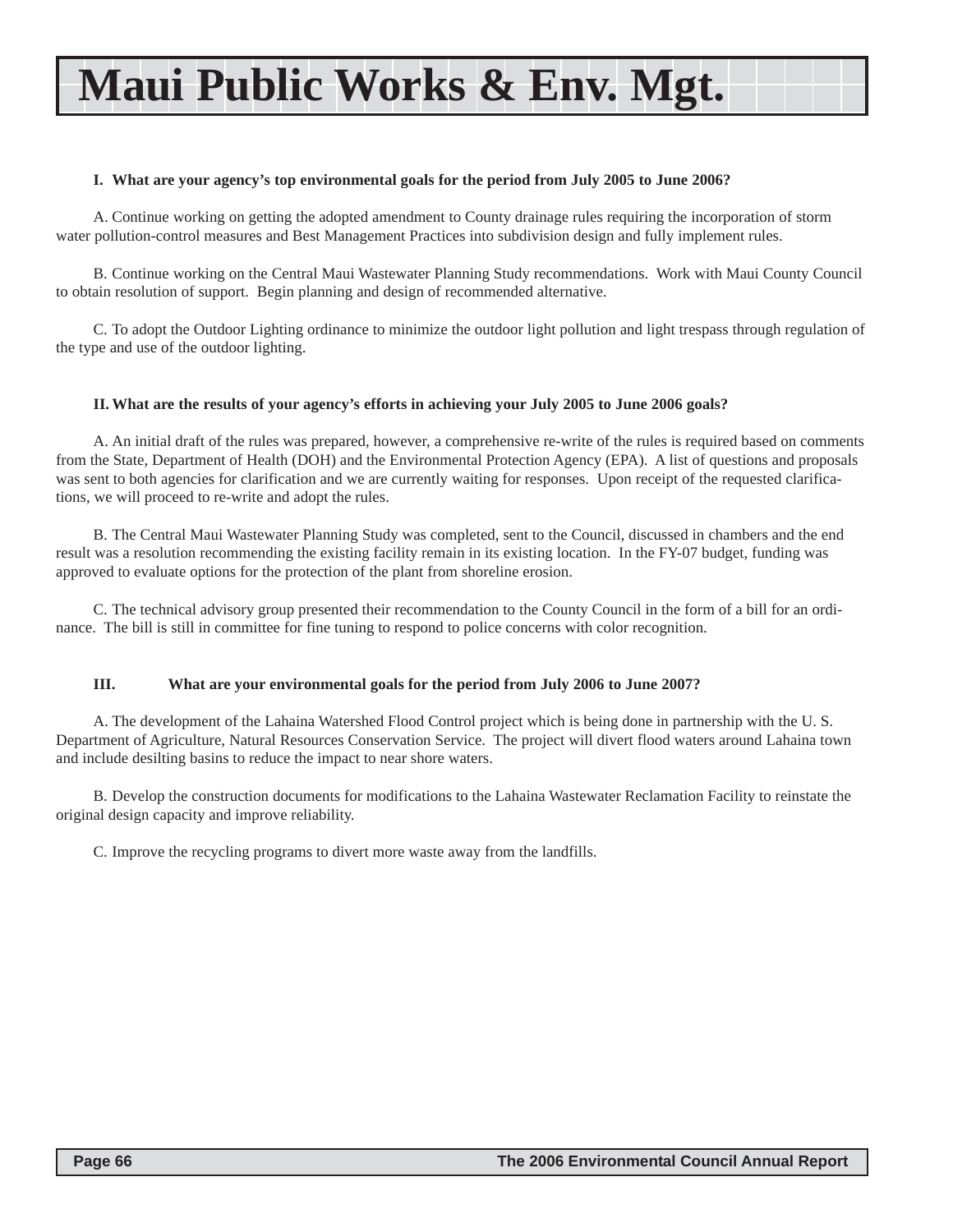# **Hawai'i Housing and Community**

#### **1. Your agency's environmental goals for fiscal year 2006**

Goal #1: The OHCD will continue to seek training to keep staff abreast of the National Environmental Policy Act (NEPA) and Section 343 Hawai'i Revised Statutes rule changes.

#### **2. Your agency's environmental achievements in fiscal year 2006**

Achievement #1: Staff of the OHCD attended environmental training from 5/25/06 to 5/26/06. The training was sponsored by the U.S. Department of Housing and Urban Development (HUD) and covered current HUD/NEPA environmental regulations and specific topics such as historic preservation, noise, toxic substances, and floodplain management. There were several representatives from Federal and State environmental oversight agencies presenting in their areas of expertise.

Achievement #2: The OHCD conducted environmental review responsibilities for 9 Community Development Block Grant (CDBG) projects and 2 HOME Investment Partnership Program (HOME) projects.

#### **3. Your agency's environmental goals for fiscal year 2007**

The goals for the OHCD would be to continue seeking training to maintain environmental compliance.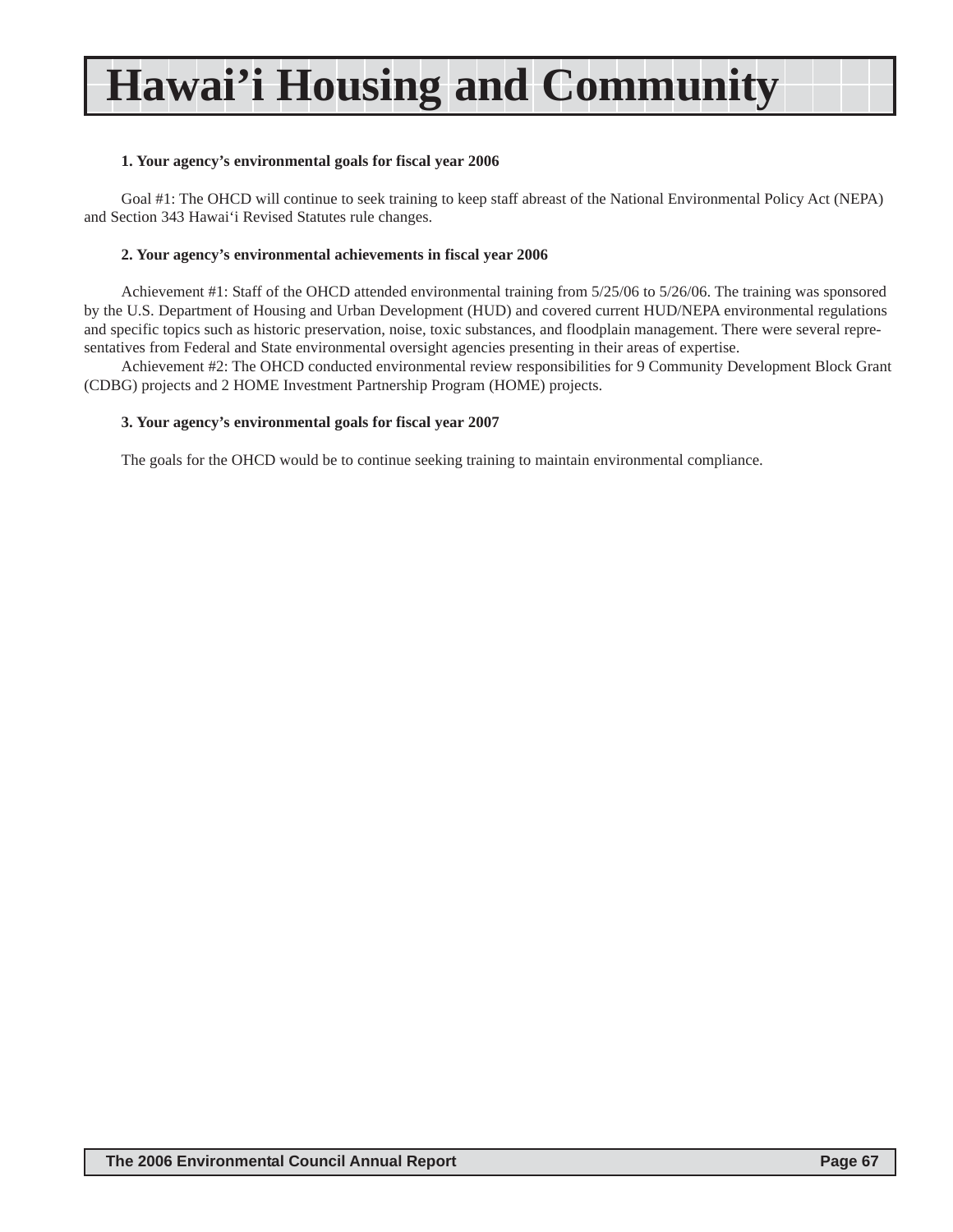# **Hawai'i Department of Public Works**

#### **AGENCY'S ENVIRONMENTAL GOALS FOR FY 2006:**

Pursuant to an EPA mandate and a consent agreement, replace all existing large capacity cesspools by November 1, 2006.

#### **AGENCY'S ENVIRONMENTAL ACHIEVEMENTS IN FY 2006:**

Secured funding and initiated construction of new wastewater disposal systems.

#### **AGENCY'S ENVIRONMENTAL GOALS FOR FY 2007:**

Complete the replacing of large capacity cesspools.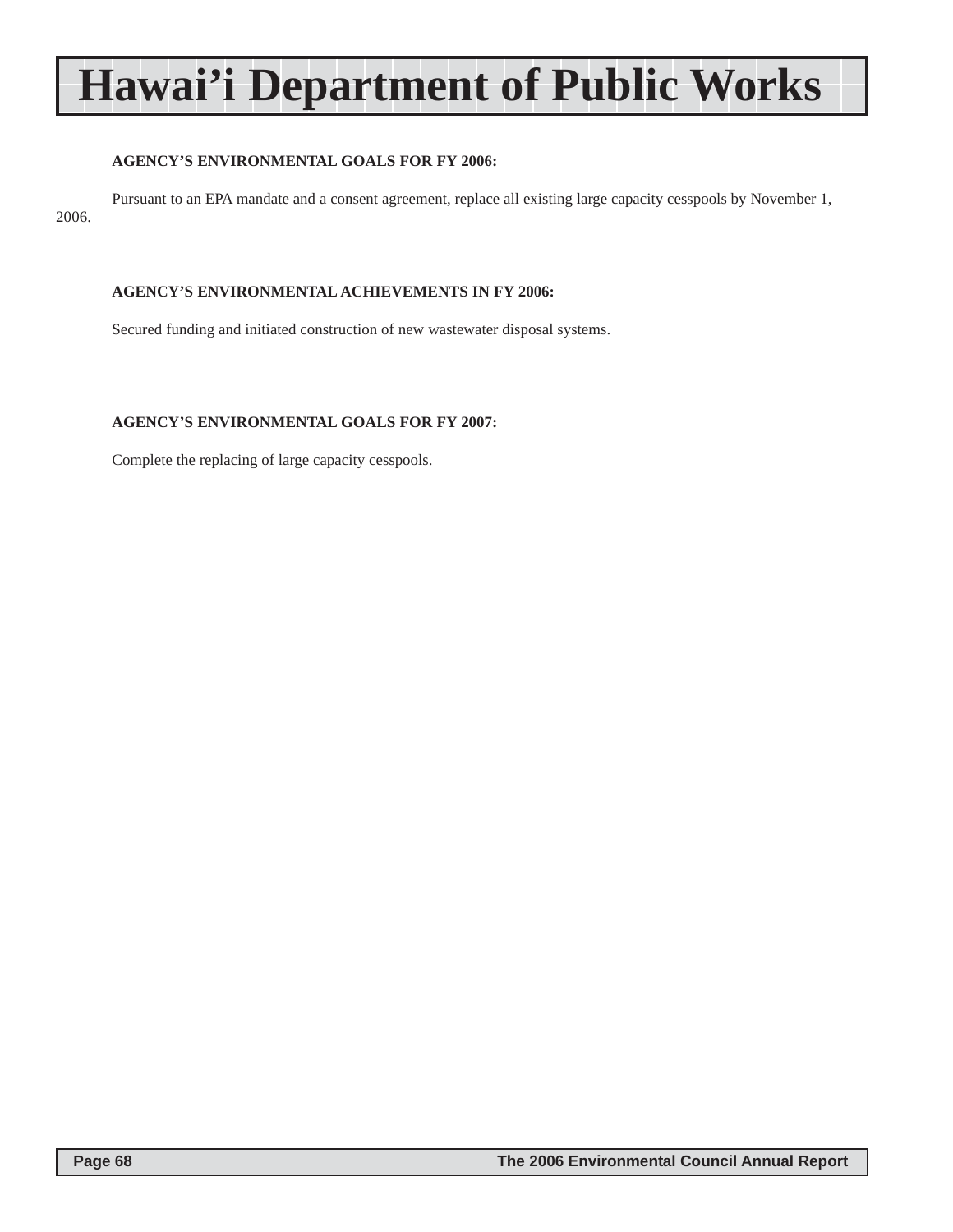### **Hawai'i Department of Water Supply**

#### I. ENVIRONMENTAL GOALS/OBJECTIVES FOR FISCAL YEAR 2006:

A. Goal Objective No. 1: Continue to meet Federal Safe Drinking Water Act compliance requirements. This includes continuing with corrosion control treatment at specified water systems, and constructing wells to replace springs.

B. Goal Objective No. 2: Continue to replace transite pipes containing asbestos and replace steel tanks that contain leadbased paint.

C. Goal Objective No. 3: Provide electrical power to remote sites to improve system reliability, implement energy study recommendations, develop a system to track energy savings, and complete Phase II of energy study.

#### II. RESULTS OF EFFORTS TO ACHIEVE GOALS/OBJECTIVES FOR FISCAL YEAR 2006:

A. Goal Objective No. 1: Construction and advertising for bids for deep wells is continuing throughout the island. Continuing with corrosion control treatment islandwide.

B. Goal Objective No. 2: Replacing transite pipes with ductile iron pipe and steel tanks with concrete tanks throughout the island is continuing. This will be an on-going activity.

C. Goal Objective No. 3: A system to track energy savings is being developed. Projects for hydro generation are being advertised for bids, and Phase II of our energy study has been completed.

#### III. ENVIRONMENTAL GOALS/OBJECTIVES FOR FISCAL YEAR 2007:

A. Goal Objective No. 1: Continue to meet Federal Safe Drinking Water Act compliance requirements. This includes continuing with corrosion control treatment at specified water systems, and constructing wells to replace springs.

B. Goal Objective No. 2: Continue to replace transite pipes containing asbestos and replace steel tanks that contain leadbased paint.

C. Goal Objective No. 3: Provide electrical power to remote sites to improve system reliability, implement energy study recommendations, and continue to develop projects for hydro generation.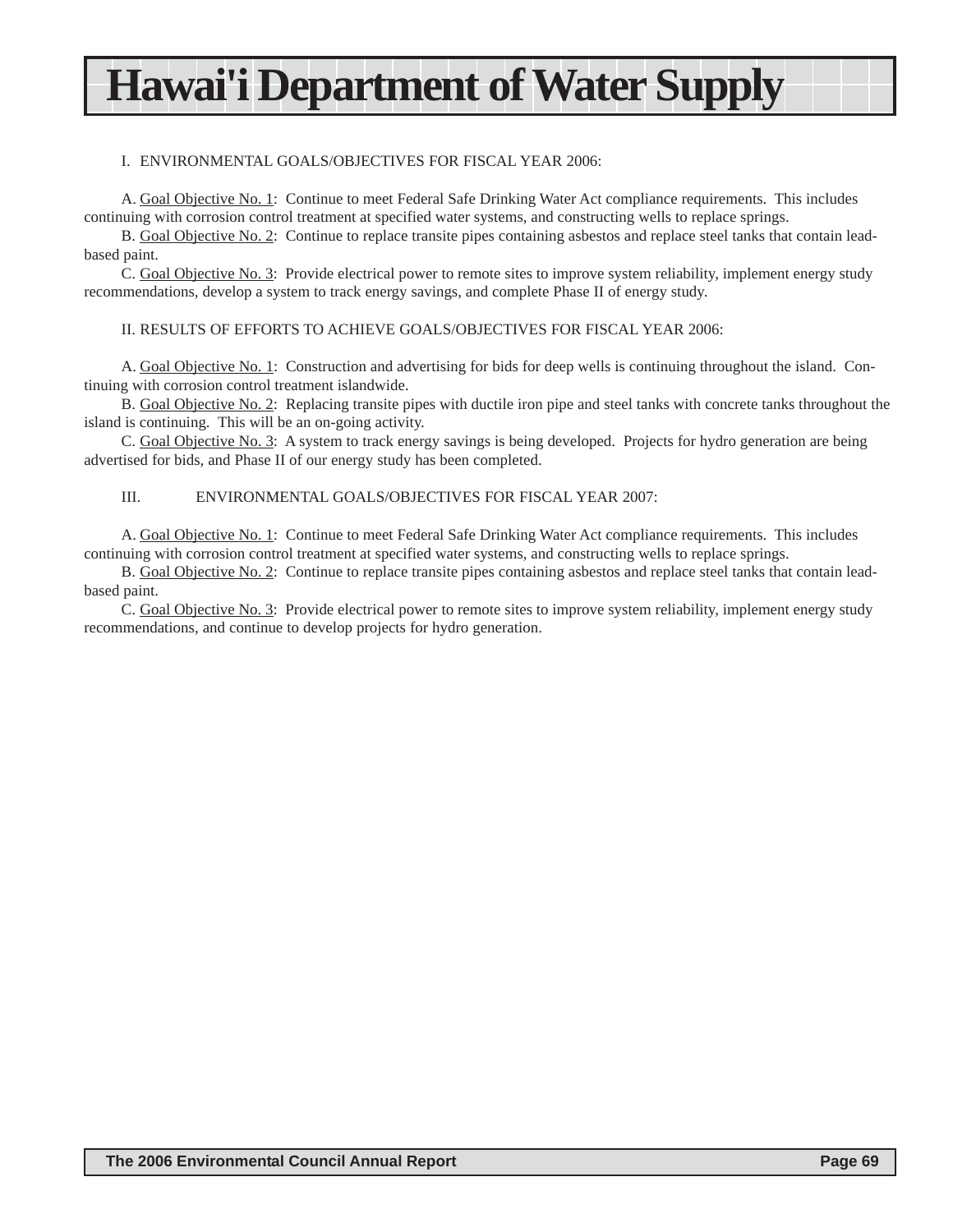**Hawai'i Dept. of Environmental Mgt.**

## **1. County of Hawai'i Department of Environmental Management environmental goals for fiscal year 2006**:

- A. Work closely with US EPA and move forward with large capacity cesspool closure efforts.
- B. Enhance current permitted County Solid Waste convenience centers with CDBG and EPA funding.
- C. Increase opportunities for recycling through County Diversion Grant Program.
- D. Enforce illegal dumping regulations against violators.

## **2. County of Hawai'i Department of Environmental Management environmental achievements for fiscal year 2006**:

- A. Continued infiltration/inflow reduction to the Kealakehe Wastewater Treatment Plant to reduce chloride concentrations in effluent. This allows further upgrades of effluent to R-1 quality.
- B. Renovation and upgrade of Lanihau Sewage Pump Station to provide a Supervisory Control and Data Acquisition (SCADA) system for monitoring and to provide upgraded alarm system at Kealakehe Wastewater Treatment Plant.
- C. Naalehu and Pahala Large Capacity Cesspool conversion project is well underway. This project, designing and constructing a new sewer collection and treatment system, affects approximately 300 homes in two small towns.
- D. Design and funding in place for the upgrade to the Hilo Solid Waste Transfer Station. Construction is due to begin early 2007.
- E. Landfill diversion rate rose to 25.8%. In FY 2002, it was 12.65%; in FY 2003, it was 15.2%; in FY 2004, it was 15.6% and; in FY 2005, it was 20.0%.
- F. Received additional US EPA grant funding for East Hawai'i Community Recycling diversion project. This follows two previous years of funding for West Hawai'i.
- G. Began a Derelict Vehicle disposal program that allows vehicle owners to have up to two vehicles on private property properly disposed with most elements recycled. 74 Vehicles were removed through this program in addition to the 1,352 vehicles removed from public property under the current program.

## **3. County of Hawai'i Department of Environmental Management environmental goals for fiscal year 2007**:

- A. Continue to move forward with closure of Large Capacity Cesspool projects and the transition to treatment plants or septic systems.
- B. Continue rehabilitation of our system of solid waste transfer stations (convenience centers).
- C. Secure site and funding to complete permitting and EIS for South Kona/Kau solid waste transfer station.
- D. Secure illegal dumping inspector to work with Police and communities on enforcement, primarily evidence collection that will allow penalties to be enforced through the courts.
- E. Undertake two Sewer Master Plan projects of large areas in Kailua-Kona where growth is occurring and expected to increase in the future.
- F. Assist residents and businesses with Large Capacity Cesspool compliance by expanding sewer systems or partnering to create new wastewater treatment systems.
- G. Begin an Update to the County Solid Waste Management Plan to further consensus of all island residents on the most effective ways to responsibly handle solid waste.
- H. Increase landfill diversion rate by two more percentage points to 28%.